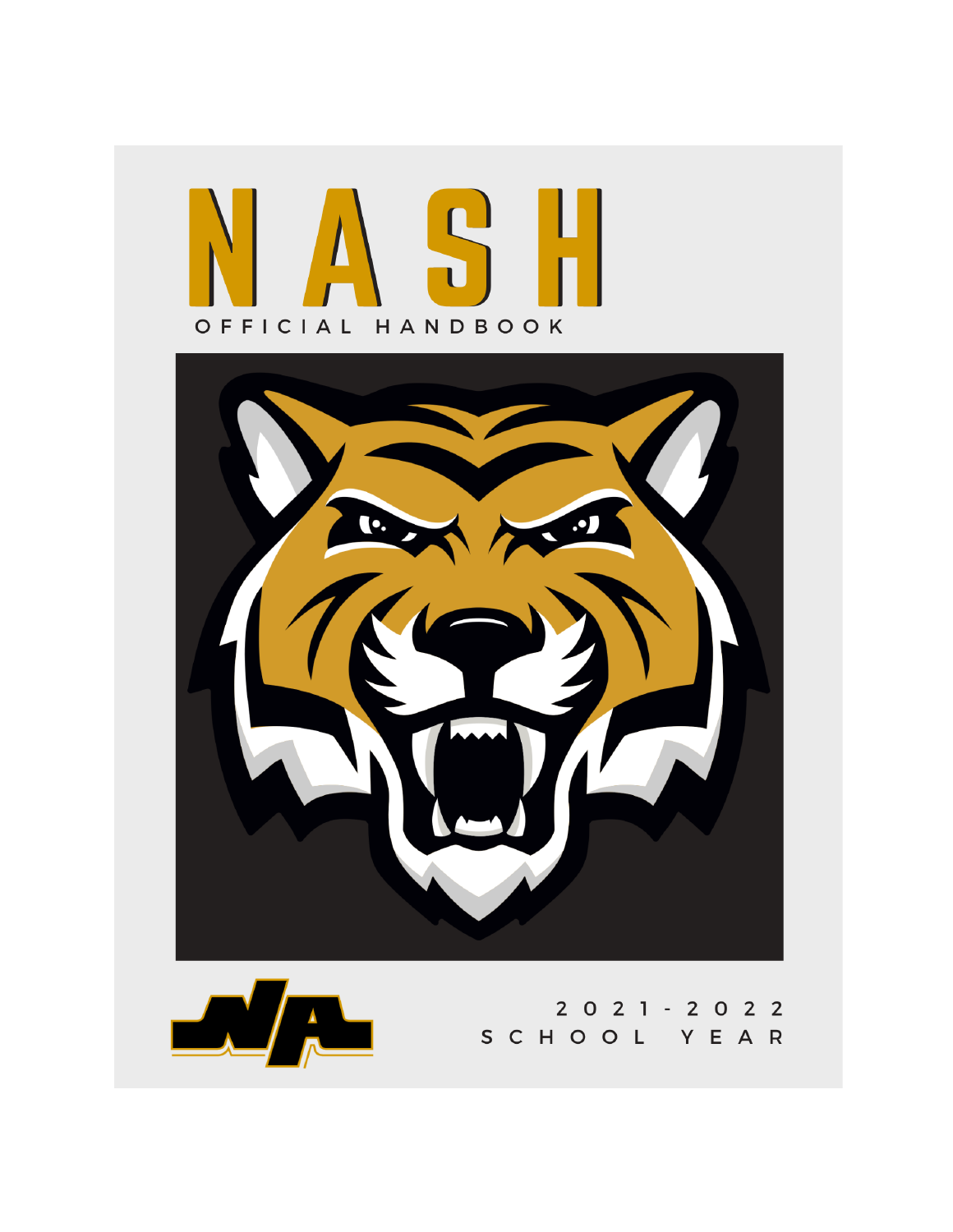# 2021-2022 STUDENT/PARENT HANDBOOK

North Allegheny Senior High School

Dear NASH Students:

Welcome to North Allegheny Senior High School! As the new school year begins, our NASH administration wants to remind you that your teachers, school counselors, principals, and all staff are here to support you in every way possible. We believe that collaboration, communication, and a supportive school community is imperative in order to reach success in a changing world. As state and local guidelines continue to change, we annually update and revise our student/parent handbook to provide you with information to answer your questions and help you stay focused on achieving your goals. The District's School Board Policies and Code of Conduct can also be located [online.](https://www.northallegheny.org/domain/144) In addition, the Code of Conduct is printed on the Activities Calendar for your review.

As a student at North Allegheny Senior High School, we believe it is important to take responsibility for your actions and to embrace the many opportunities that you will encounter throughout the school year. Our goal is to assist and guide each one of our students on this journey. On behalf of the faculty and staff at NASH, we look forward to working with our students, families, and entire school community to provide the best possible learning environment for each one of our students.

Here's to a memorable and exciting 2021-2022 school year!.

We look forward to an amazing school year and we are here to support you in every way! **It's a GREAT day to be a Tiger!**

Dr. Natasha Dirda, Principal Dr. Angela McEwen, Assistant Principal Mr. TJ Salopek, Assistant Principal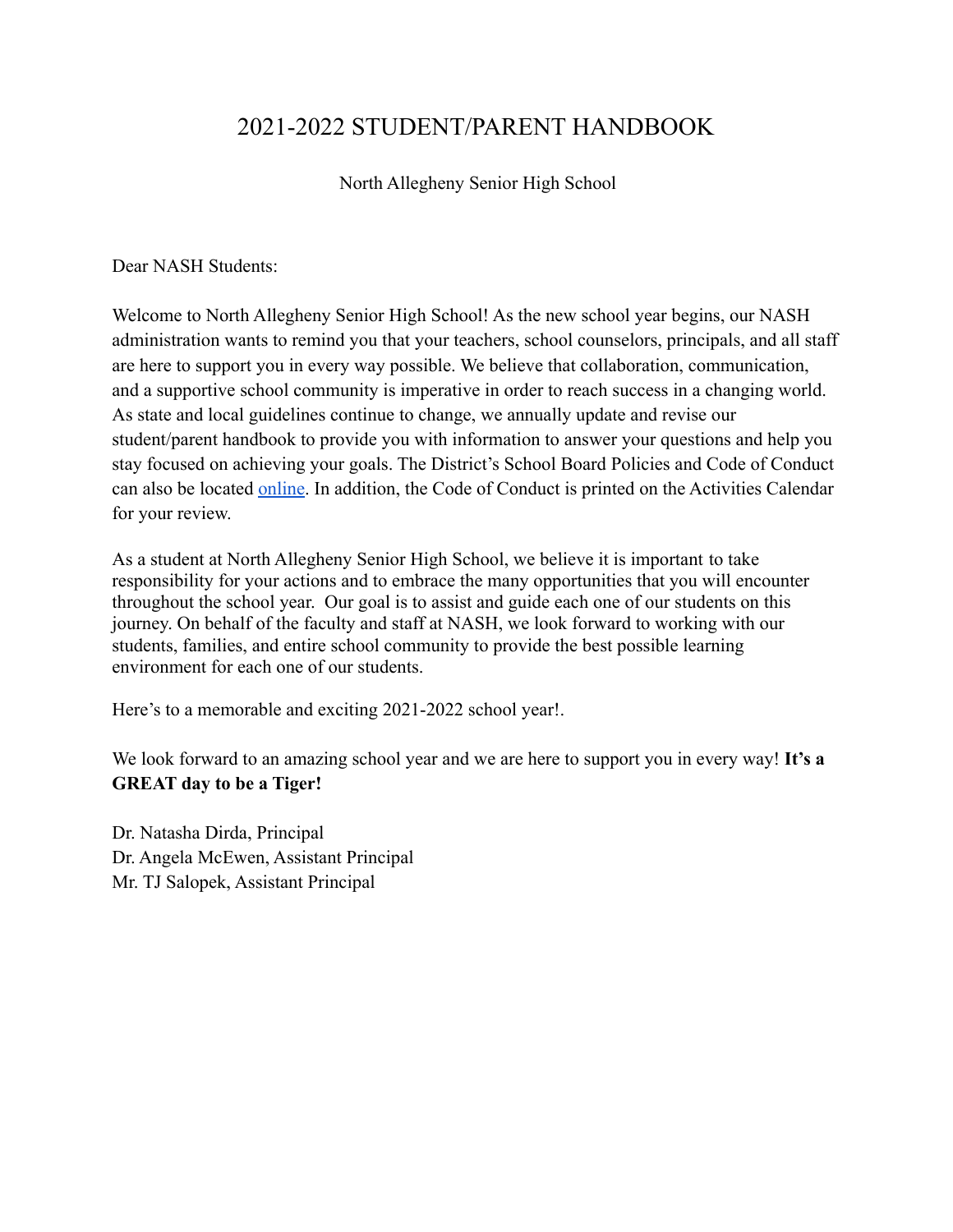#### **District Administration (412) 366-2100**

Dr. Melissa Friez, Superintendent of Secondary Education Dr. Joseph Sciullo, Assistant Superintendent of Secondary Education Dr. James M. Bradley, Assistant Superintendent of Elementary Education Dr. Michelle Dowell, Director of Student Services Dr. Jillian Bichsel, Director of Curriculum, Assessment, and Professional Development Ms. Marijane Treacy, Director of Human Resources TBD, Director of Business Operations TBD, CETL, Director of Technology and Innovation

#### **NASH Administration (724) 934-7200**

Dr. Natasha Dirda, Principal *Mrs. Mary Anne Foglio, Principal's Secretary* Dr. Angela McEwen, Assistant Principal *Mrs. Kathy Leech, Assistant Principal's Secretary* Mr. Thomas Salopek, Assistant Principal *Mrs. Kathy Leech, Assistant Principal's Secretary*

#### **NASH School Counselors (724) 934-7221**

Mrs. Jennifer Rosato (Alphabet A-Dn) Mrs. Rhonda Bielawski (Alphabet Do-J) Mrs. Mary Insana (Alphabet K-M) Mr. Kevin Thompson (Alphabet N-Sh) Mrs. Michelle Buettner (Alphabet Si-Z) Mr. Jeff Longo, Coordinator of Student Assistance

#### **School Resource Officer (724) 934-7116**

Officer Todd Ray, McCandless Police Department

#### **Health Office (724) 934-7239**

Mrs. Sherry Stamp, School Nurse Mrs. Cassy Cypher, School Nurse

#### **Athletic Office (724) 934-7238**

Mr. Bob Bozzuto, Athletic Director Mrs. Patti McClure, Secretary to Athletic Director Mrs. Brittany Glass, Secretary to Athletic Director

#### **Food Service (724) 934-7201**

Mr. Jay West, Director of Dining Services, Metz Culinary Management Mrs. Jenna Ossler, Assistant Director/Dietician, Metz Culinary Management Mrs. Ann Weller, Catering Director Mrs. Kim Dischinger, Food Service Office Manager

#### **Office Personnel (724) 934-7200**

Mrs. Mary Ann Foglio, Secretary to Principal Mrs. Kathleen Leech, Secretary to Assistant Principals Mrs. Sue Testa, Bookkeeper Secretary Mrs. Donna Liberto, Switchboard Secretary Mrs. Helen Schwerin, School Counseling Secretary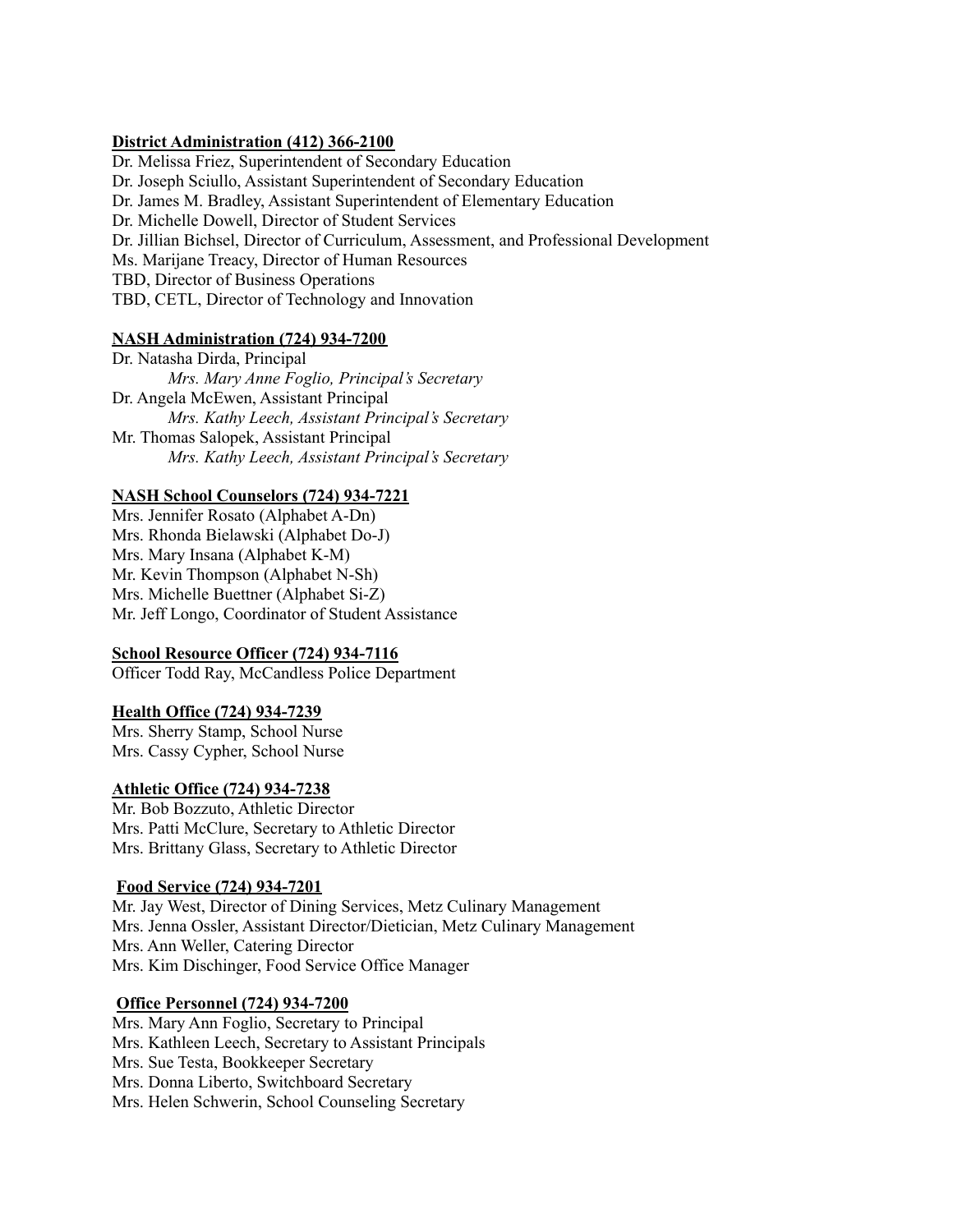Mrs. Christine Galbraith, School Counseling Secretary Mrs. Sharon Smith, Library Secretary

### **Attendance Office (724) 934-7228**

Mrs. Geri Fenton, Attendance Secretary

#### **School Security (724) 934-7116**

Mr. Bill Stoops, Security Mr. Mike Richards, Security Ofc. Todd Ray, School Resource Officer

# **NASH Bell Schedule**

School Year – 2021-2022

# **NASH Starting Time: 7:23 AM NASH Dismissal Time: 2:15 PM**

| <b>Regular Bell Schedule</b> |                 | <b>Two Hour Delay Schedule</b> |                 |
|------------------------------|-----------------|--------------------------------|-----------------|
| Warning Bell                 | 7:19            | Warning Bell                   | 9:19            |
| Period 1                     | $7:23 - 8:04$   | Period 1                       | $9:23 - 9:51$   |
| Homeroom                     | $8:04 - 8:15$   | Homeroom                       | $9:51 - 9:59$   |
| Period 2                     | $8:19 - 9:00$   | Period 2                       | $10:03 - 10:31$ |
| Period 3                     | $9:04 - 9:45$   | Period 3                       | $10:35 - 11:03$ |
| Period 4                     | $9:49 - 10:30$  | Period 4                       | $11:07 - 11:35$ |
| Period 5                     | $10:34 - 11:15$ | Period 5                       | $11:39 - 12:07$ |
| Period 6                     | $11:19 - 12:00$ | Period 6                       | $12:11 - 12:39$ |
| Period 7                     | $12:04 - 12:45$ | Period 7                       | $12:43 - 1:11$  |
| Period 8                     | $12:49 - 1:30$  | Period 8                       | $1:15 - 1:43$   |
| Period 9                     | $1:34 - 2:15$   | Period 9                       | $1:47 - 2:15$   |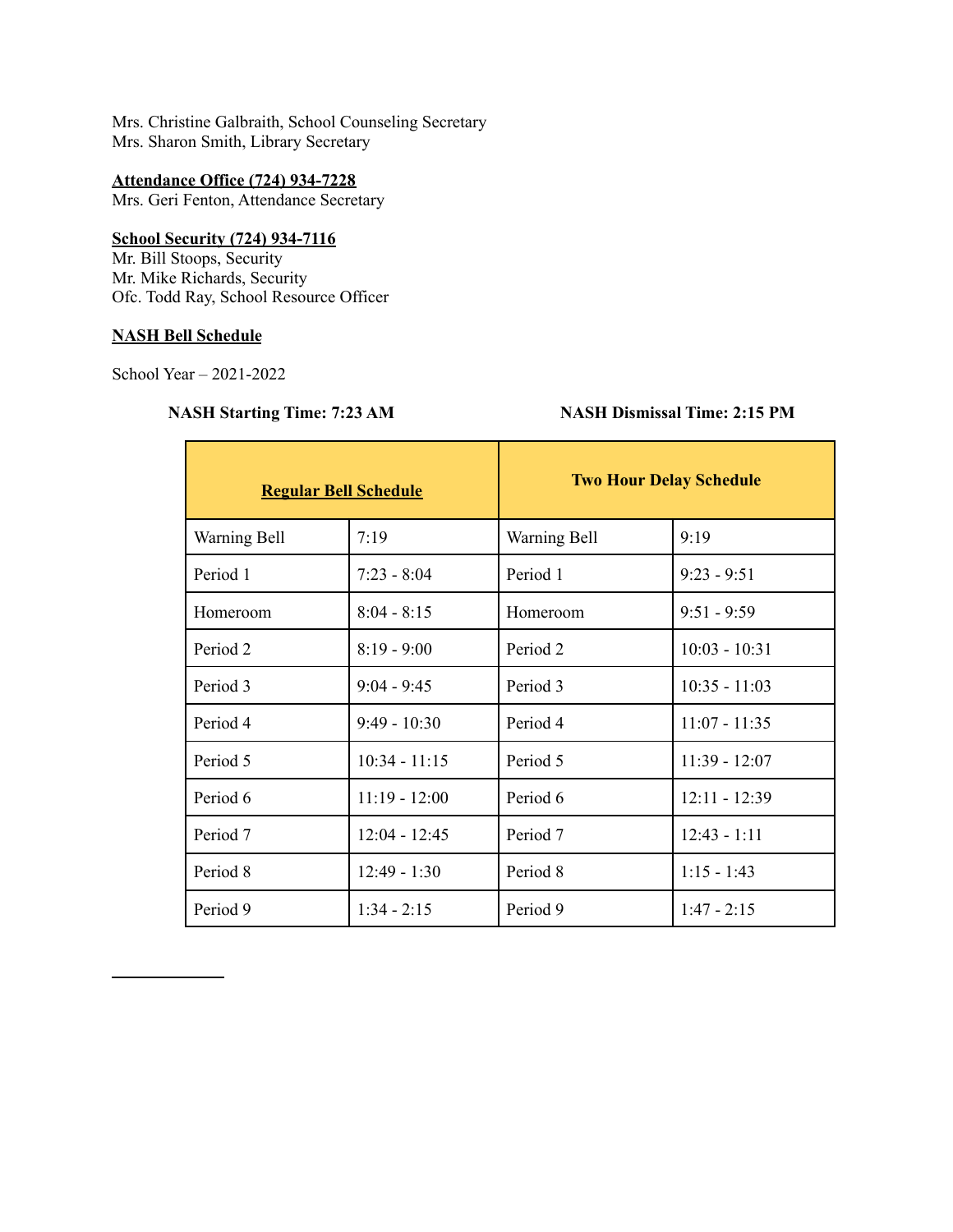# **[North Allegheny School District 2020-2021 Calendar](https://www.northallegheny.org/cms/lib/PA01001119/Centricity/Domain/3/210129_21-22SchoolCalendar.pdf) At-A-Glance**

# **North Allegheny School District Return To School Information**

The North Allegheny School District is looking forward to safely welcoming students to school on August 23, 2021. During this unprecedented time of change, we know that the 2021-2022 school year will look different and we are implementing health and safety measures to protect our students, staff, and families.

The health and safety of our students and staff is our top priority. Our Return to School plans were created with guidance from the Centers for Disease Control and Prevention, Pennsylvania Department of Health, Pennsylvania Department of Education, Allegheny County Health Department, District Physician, District Health Services, and the North Allegheny Board of School Directors. We encourage all members of the NA community to follow the safeguards we've outlined to help keep our community safe.

The District's families and students will be asked to make a decision with regard to their instructional plan. North Allegheny School District's Return to School plan prioritizes the health and safety of students and staff while maximizing educational opportunities.

The circumstances related to COVID-19 evolve rapidly, and we will update our plans frequently based on guidance from local, commonwealth, and national guidelines.

[Find NASD Plans Here.](https://www.northallegheny.org/domain/2878)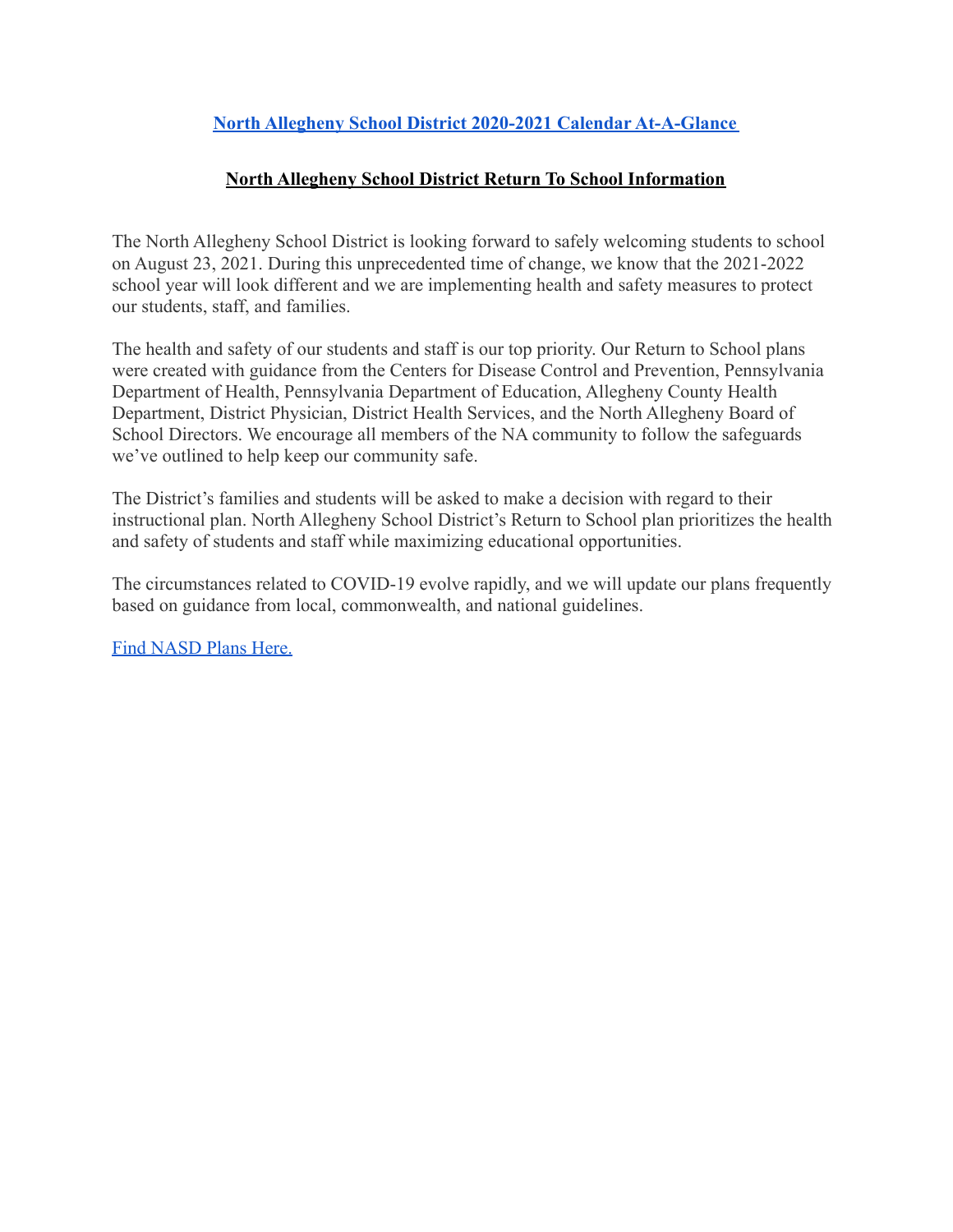# **School Spirit**

**School Mascot** Tiger

**School Logo**



**School Colors** Black and Gold

# **Alma Mater**

We hail our Alma Mater, its colors black and gold. Its modern beauty fills us with joy that's yet untold. We hail our Alma Mater, and pledge our loyalty. We hail North Allegheny, undying love for thee. We hail North Allegheny, and pledge our loyalty.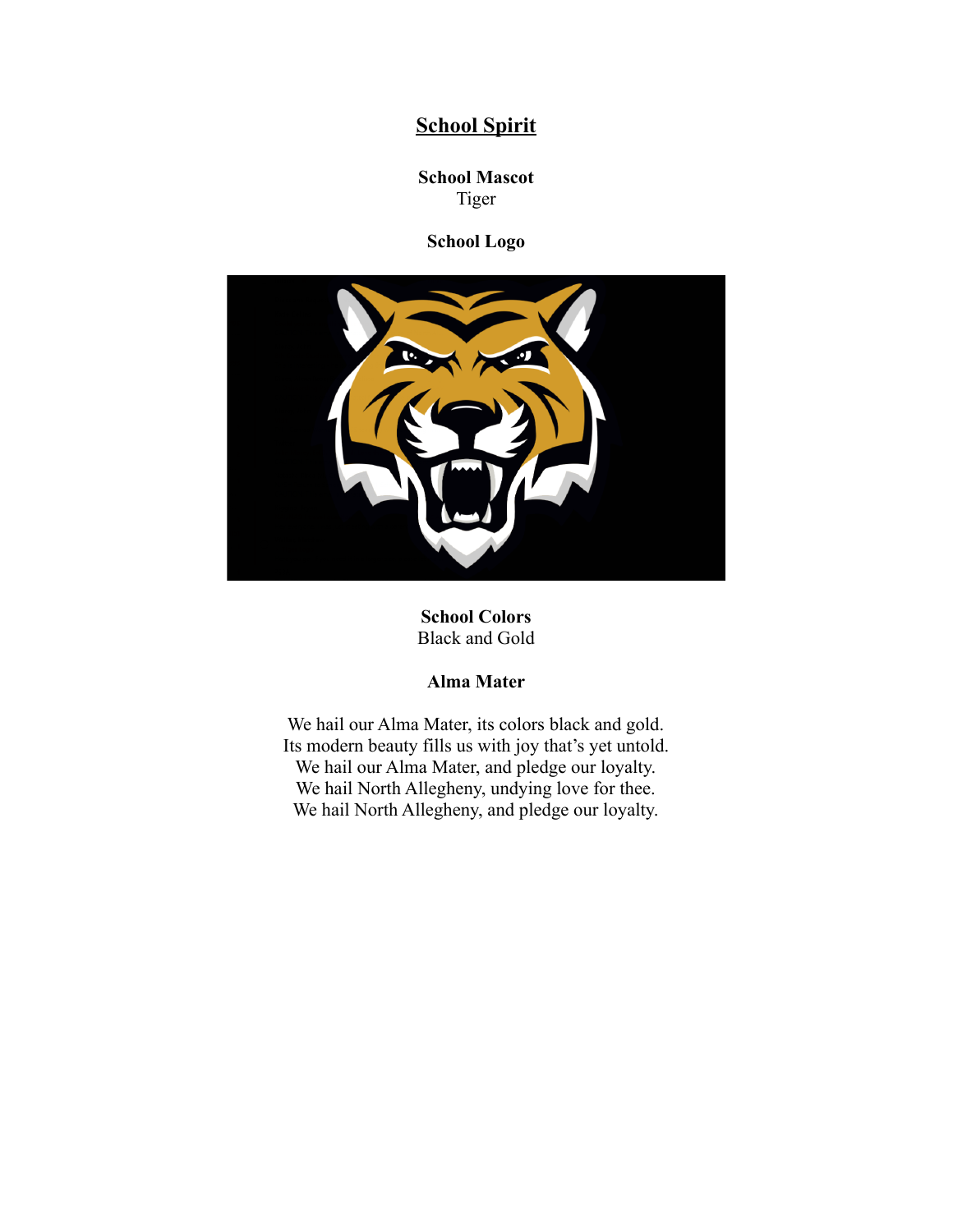# **Accidents**

If a student is injured in an accident at school, the appropriate school personnel will administer first aid to the student as prescribed by written standing orders. Parents/guardians will be notified as the case warrants.

# **Activities & Organizations**

For an updated list of available activities, please visit NASH's website [here.](https://www.northallegheny.org/domain/2190)

# **Athletic Eligibility**

### COVID-19 Guidelines

Students and families should visit the NASD Athletics website for important information related to athletics.

# [Athletic Policy 243 \(Access Here\)](https://www.northallegheny.org/cms/lib9/PA01001119/Centricity/Domain/2184/243%20-%20Athletic%20Policy%20and%20Procedures.pdf)

The rules and regulations governing North Allegheny sports coincide with those of the Pennsylvania Interscholastic Athletic Association (PIAA). Contact the Athletic Director for specific questions concerning sports eligibility. A student may not participate in a sports event while in suspension, at any time, including weekends.

For an updated list of available sports, please visit the North Allegheny Sports Network website [here.](http://athletics.northallegheny.org/)

### **Bulletin Boards & Announcements**

Students may use the bulletin boards in each classroom for announcements after receiving permission from the classroom teacher. Any signs or flyers must be approved by a principal before being displayed or posted in hallways. Announcements are made every morning during homeroom. Both the sponsoring teacher and the principal must approve all announcements*.* All announcements must be emailed to nashamannouncements@northallegheny.org with the necessary electronic signatures by 7:20 AM the morning they are to be announced. Morning Announcements can be found on the NASH website.

### **Cafeteria**

North Allegheny Senior High School lunch pricing for the 2021-2022 school year is as follows:

· **Breakfast - \$1.25 (Reduced \$0.30) - Breakfast served at 7:00 AM.**

· **Lunch - \$2.85 (Reduced \$0.40)**

· **Premium Lunch - \$3.85**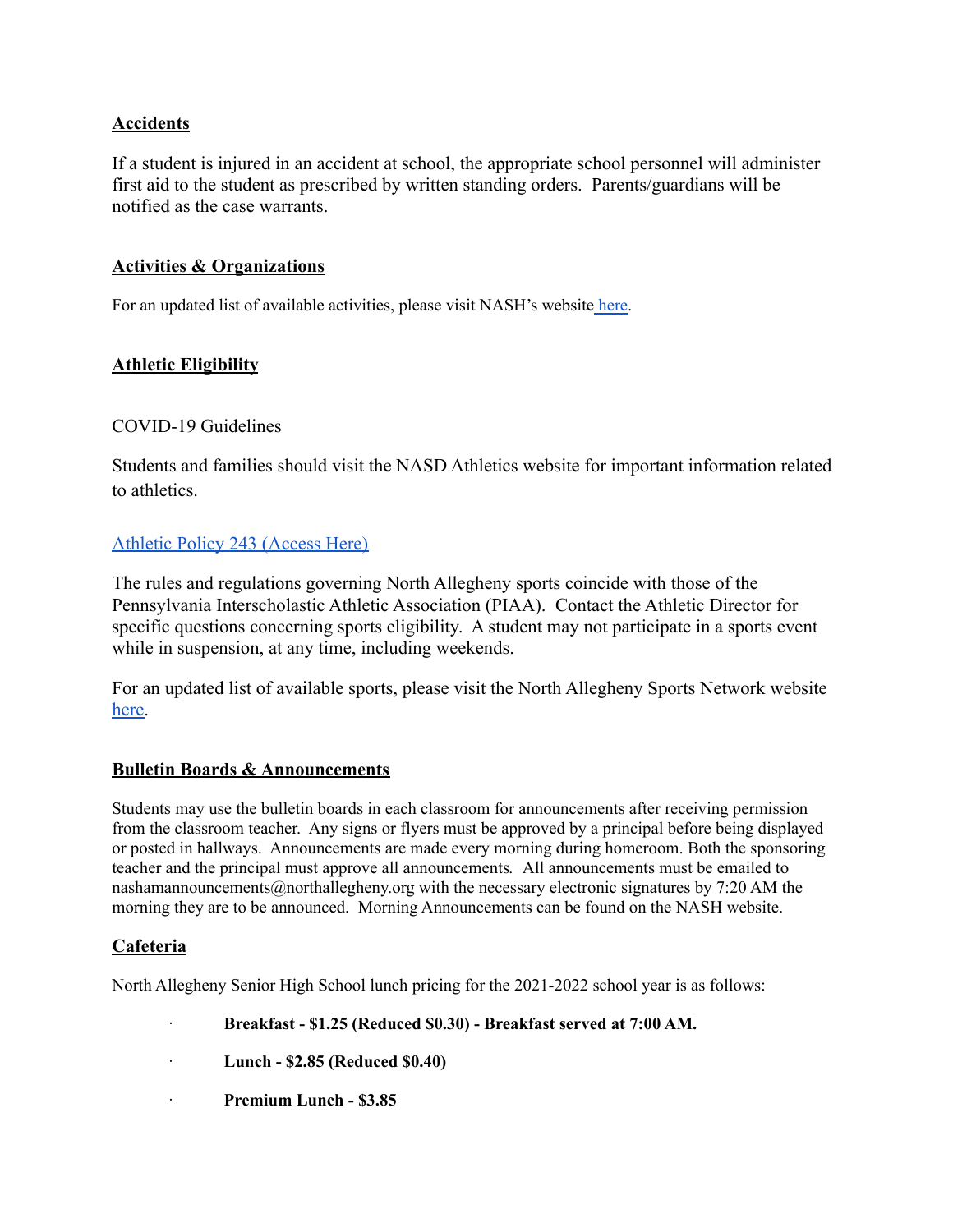Parents/guardians are permitted to place money in their student's lunch accounts, monitor student balances, and request student activity reports on-line through [www.payschoolscentral.com](http://www.payschoolscentral.com/). [PaySchools](http://www.payschoolscentral.com/) contact number: 1-877-393-6628.

Lunch is served daily in the NASH cafeteria. During the lunch periods, the following procedures are to be observed:

- 1. Students are to report to lunch at their designated lunch time only.
- 2. Students must assume their own place in lines; no line cutting is permitted.
- 3. The use of appropriate etiquette is expected while eating.

4. Trays are to be returned to the dish room area. No glass containers of any type are allowed in the cafeteria.

5. Students are to eat in the cafeteria or assigned locations. No food or beverage is to be taken beyond the cafeteria. Bottled water in classrooms is acceptable.

6. Students are to remain in the cafeteria for the entirety of their lunch period. Leaving the cafeteria before the end of the period is not permitted.

7. Students who are found beyond the cafeteria area during their designated lunch period will be considered to be cutting class. They are not to be in the locker rooms, hallways, stairwells, outside the building, in the parking lot, behind or at the north or south end of the building or off school property.

8. Eating cafeteria prepared food before it is paid for is considered theft. Theft of cafeteria food will result in disciplinary consequences and possible criminal charges.

9. Students may not order food to be delivered to school at any time. The delivered items will be confiscated by school security and the student will be referred to the office for disciplinary consequences.

10. During meals served in the cafeteria, students are required to sit at least 6 feet apart.

11. Students and staff should wash hands or use hand sanitizer before and after eating.

12. Students should sit in staggered arrangements to avoid "across-the-table" seating.

13. Snacks should not be shared during classroom activities or events.

14. Avoid sharing of food and utensils.

15. Utilize outdoor space, when possible.

16. Create an environment that is as safe as possible from exposure to food allergens and consistent with individual needs. See DOH Information on Life [Threatening](https://www.health.pa.gov/topics/school/Pages/Allergies.aspx) Allergies.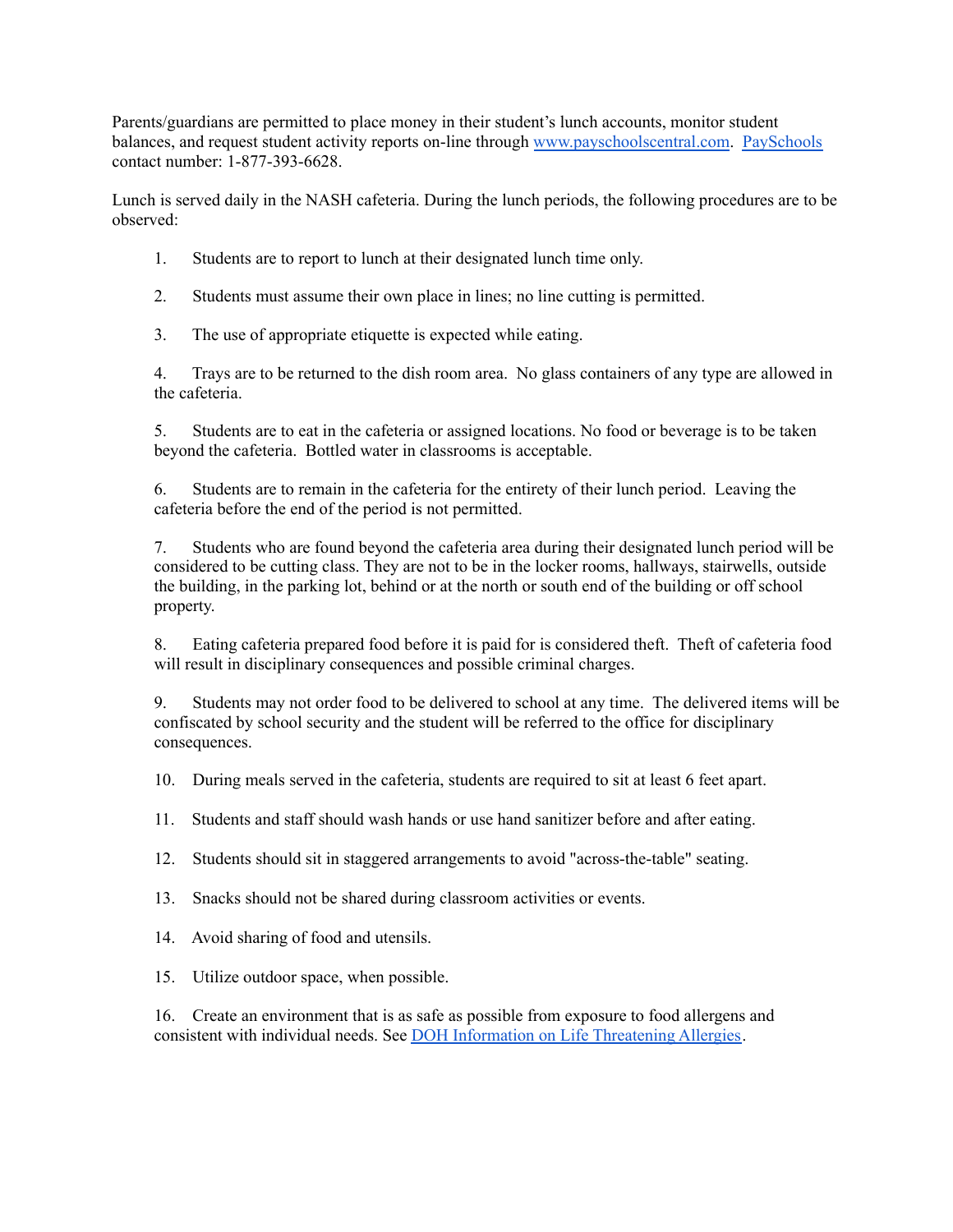# **COVID - 19 Cafeteria Guidelines**

- During meals served in the cafeteria, students are required to sit at least 6 feet apart
- Students and staff should wash hands or use hand sanitizer before and after eating.
- Students should sit in staggered arrangements to avoid "across-the-table" seating.
- Snacks should not be shared during classroom activities or events.
- Avoid sharing of food and utensils.

Create an environment that is as safe as possible from exposure to food allergens and consistent with individual needs. See [DOH Information on Life](https://www.health.pa.gov/topics/school/Pages/Allergies.aspx) Threatening Allergies.

# **Custody/Court Orders**

At times, there are legal papers in the form of custody agreements or court order documents that pertain to students and their specific circumstances. A copy of any of these forms must be presented to the school office annually. Even if the paperwork isn't modified or canceled, parents/guardians are required to submit copies at the start of each school year to assure that any necessary paperwork is up-to-date.

# **Crisis and Emergency Communications**

In the event that a need to disseminate emergency or crisis communications to parents/guardians and/or students should arise, the North Allegheny School District has a number of communication venues to facilitate this process. These include:

- · [www.northallegheny.org](http://www.northallegheny.org/)
- · NATV Cable (Armstrong 50, Comcast 98, Consolidated 406, Verizon 33)
- · Contacts with the local television and radio stations
- · SchoolMessenger

SchoolMessenger is a telephone notification system that will deliver a personalized message to parents and employees in minutes. Since this automated service is web-based, its reliability and availability will not be affected by local power or equipment failures.

In addition, parents/guardians will be able to access the Contact Manager feature of this system via the North Allegheny School District website or the internet and establish their own account. This will allow parents/guardians to determine which, if any, phone numbers(s) they would like to have messages sent to and/or opt for an email or text alert when they have a new phone message. Parents/guardians may choose not to receive SchoolMessenger alerts, if they so desire. SchoolMessenger will be used exclusively to broadcast weather-related cancellation or delay information, as well as other emergency or crisis-related messages.

# **Dance Rules**

1. Student behavioral expectations apply to school activities as they do during the school day.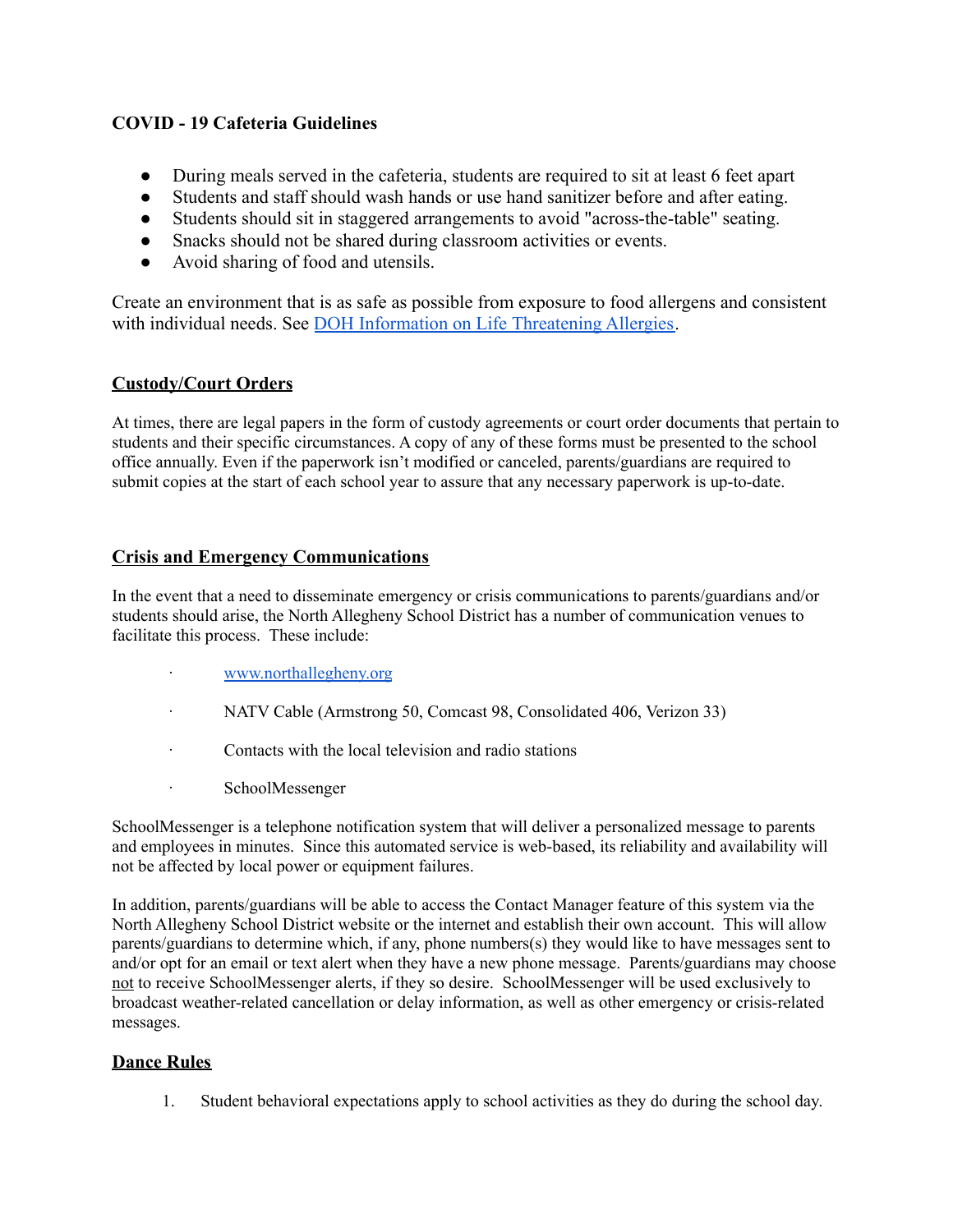2. Students suspected to be under the influence of drugs and/or alcohol will be addressed according to NASD's Board Policy #227.

3. No student will be permitted to re-enter a dance after leaving.

4. No smoking, nicotine, or tobacco possession, or use of any kind. Electronic smoking devices or any type of nicotine delivering device (real or simulated) will not be permitted at school dances.

5. Dances are for North Allegheny students and are not public dances. Guests may attend dances only if a North Allegheny student escorts them and prior approval has been granted by the NASH Administrative Team.

6. Students must be in attendance at school on the day of the social affair in order to attend.

7. A student may not attend a school-sponsored dance while serving an in-school or out-of-school suspension.

### **Dress Code**

All students are to be properly groomed and dressed in a neat and clean fashion. Students and their parents/guardians are relied upon to use good judgment regarding proper attire for school.

**GUIDELINES:** The following types of clothing are not permitted:

- · Articles which are soiled with grease, oil, paint or dirt.
- · Articles that cause damage to other students or property.
- · Attire that is torn or ragged.
- · Attire that is disruptive to the educational process.
- · Attire that is a safety hazard.
- · Attire that is overly revealing (no bare midriffs, short skirts or shorts).
- · Attire displaying indecent writing or pictures, allusions to drugs or alcohol.
- · Inappropriate footwear.
- · Undergarments should be worn and not visible.
- · Hoods are not permitted to be worn in the school building.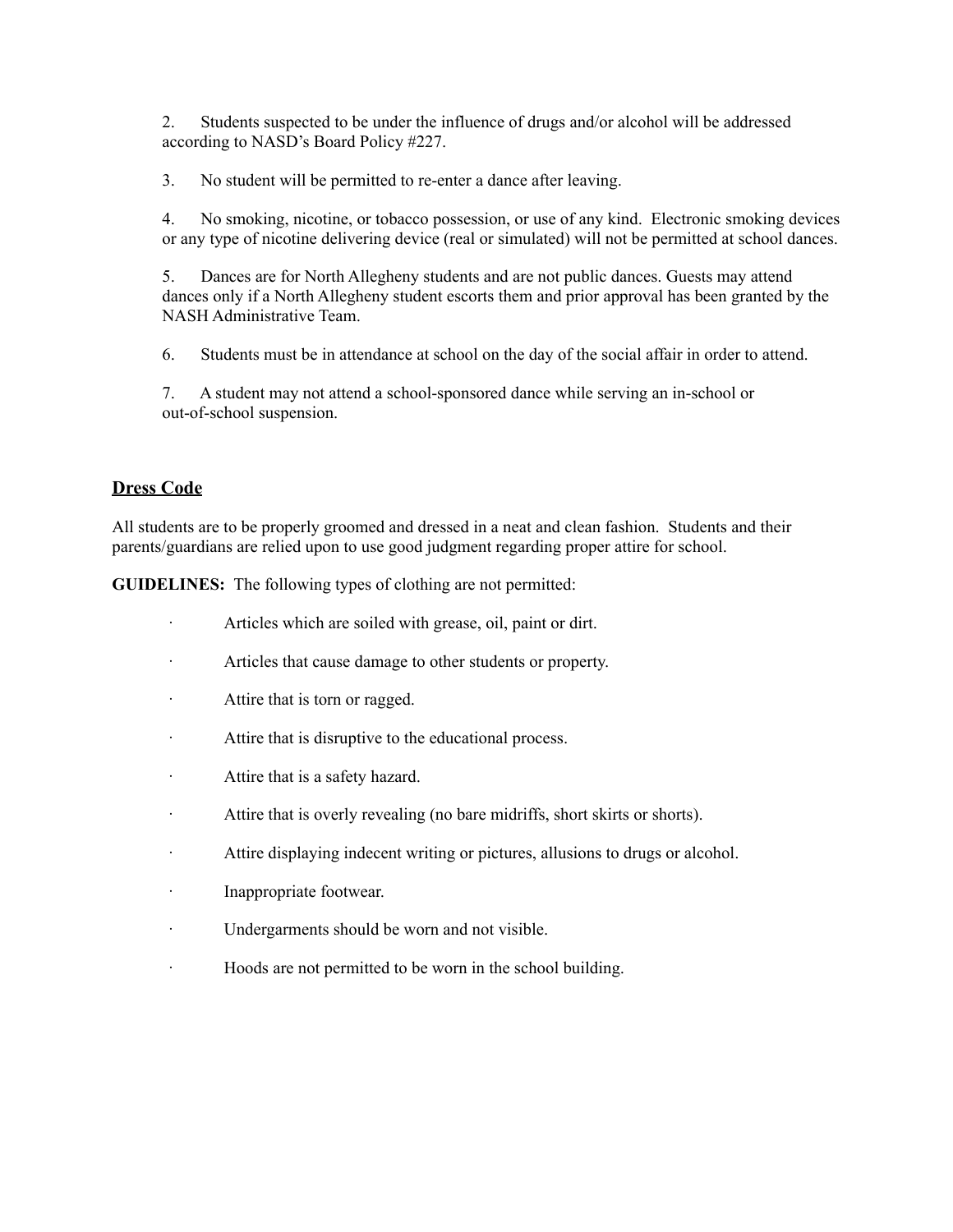# **Electronic Devices**

# [Electronic Devices Policy 237 \(Access Here\)](https://www.northallegheny.org/cms/lib9/PA01001119/Centricity/Domain/2184/237%20-%20Electronic%20Devices.pdf)

The North Allegheny School District recognizes that the appropriate use of electronic devices can provide great potential for enhanced learning opportunities for all students. However, there are many other uses of electronic devices which can distract from the learning process or otherwise violate the rights of students; thus the use of electronic devices for legitimate educational purposes is permitted, only under the direction of the classroom teacher with approval from the building administration and in accordance with North Allegheny School District's Code of Conduct.

Electronic devices shall include all devices that can take photographs, record audio or video data, store, transmit or receive messages, data, or images; or provide a wireless, unfiltered connection to the internet. Examples of these electronic devices include, but shall not be limited to, iPods, MP3 players, DVD players, handheld game consoles, cellular phones, smart phones, laptops or other student-owned computers, radios, as well as any new technology developed with similar capabilities of data storage or transmission.

The District is not liable for the loss, damage or misuse of an electronic device brought to school by a student.

Appropriate use of electronic devices shall include any use of such devices for educational purposes only, such as educational research, which is specifically authorized by a classroom teacher with approval from the NASH Administrative Team. Any use of electronic devices that leads to the disruption of the educational process or violates the rights of individual students, is a violation of the NASD's Code of Conduct and will result in the appropriate disciplinary consequence, loss of privileges, and confiscation of the electronic device. Inappropriate use of these devices includes, but is not limited to the following examples:

- Placing a call, text message, or other communication during the school day.
- The use of electronic devices in locker rooms or restrooms.
- Using any application on an electronic device which is not directly relevant to the instruction in the classroom and authorized by the classroom teacher.
- · Taking, storing, disseminating, transferring, viewing or sharing of obscene, pornographic, lewd, inappropriate, unauthorized, or otherwise illegal images or photographs, whether by electronic data transfer or other means, including but not limited to texting and emailing.
- Using any electronic device for purposes which are in direct violation of other provisions within NASD's Code of Conduct, such as bullying, cyber-bullying, cheating or otherwise violating academic integrity, or harassing or intimidating students or staff members.

The District shall enforce these provisions of the NASD's Code of Conduct regarding electronic devices on school grounds, District-operated school buses and other conveyances, and during any District-sponsored activities, whether or not occurring on school grounds. Such prohibited activity shall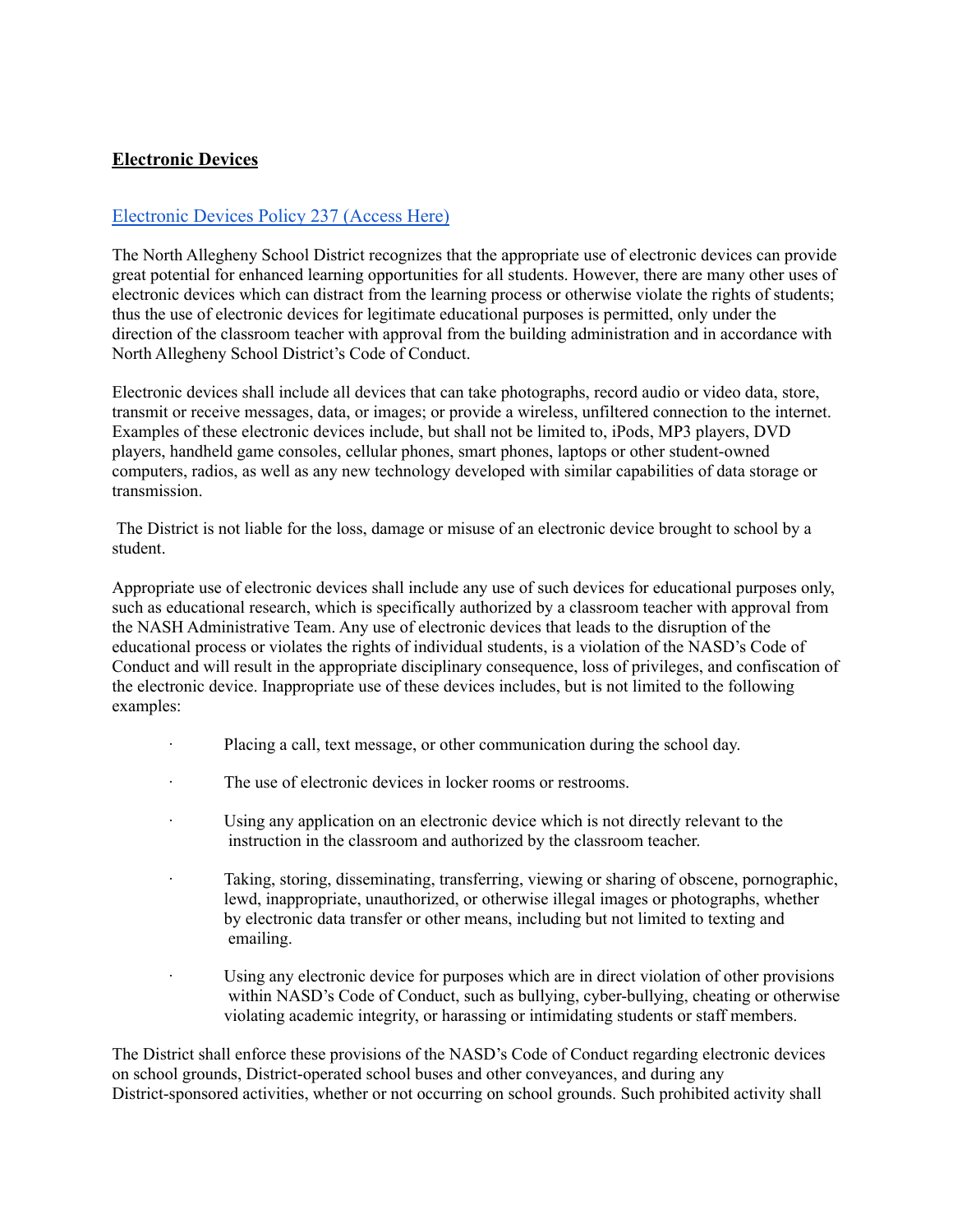also apply to student conduct that occurs off school property if the prohibited conduct is (a) directed at another student or students, is (b) severe, persistent, or pervasive, and (c) interferes with a student's education, creates a threatening environment, or substantially disrupts orderly operations of school. Such activities are in direct violation of the North Allegheny School Board Policy #237 will result in violators being disciplined accordingly. For additional information concerning the use of electronic devices, please reference the North Allegheny School District Code of Conduct.

### **Emergency Drills/Crisis Situations**

Emergency drills are conducted for the students'safety and are held periodically. Classroom teachers will issue special instructions that must be followed exactly. Each classroom teacher will instruct students on fire drill procedures for each particular room. Students must report to designated areas and attendance will be taken. In the event of a crisis situation, all students are required to follow instructions provided by the NASH Administrative Team. Students may not go to their cars unless permission is granted. In an evacuation, they must proceed as a student body to the location designated by the NASH Administrative Team. False alarms are a violation of the Pennsylvania New Crimes Code specifically covered in Chapter 27 - Section 2705 and are addressed accordingly.

# **Emergency Forms**

Emergency health care forms are distributed to each student at the beginning of each school year. These are to be completed by the parents/guardians and must contain the names and current telephone numbers of the persons responsible for granting permission for emergency treatment of the student in case of accident or illness. Each student is required to have their emergency form on file.

### **State Mandated Services for Senior High Students:**

- Pennsylvania School Health Law requires a physical exam in Grade 11. A physical exam completed in Grade 10 does meet this requirement.
- · Height, weight, and vision screening is done annually for all students.
- · Hearing screening is conducted in Grade 11 and annually for all special education students.
- · Health screening information can be viewed via the Tyler Parent Portal.

Parents/guardians may obtain exemption from these services for moral or religious beliefs by contacting the certified school nurse.

### **Immunization Requirements:**

Immunizations must be complete for students to start school. Provisional status will be provided for students in the process of completing multi-dose vaccine requirements, as long as there is a written plan from the physician on file. A child may be exempt from these requirements for medical reasons with written documentation from their physician. They may be exempt for religious or moral beliefs with a written statement from the parent or guardian.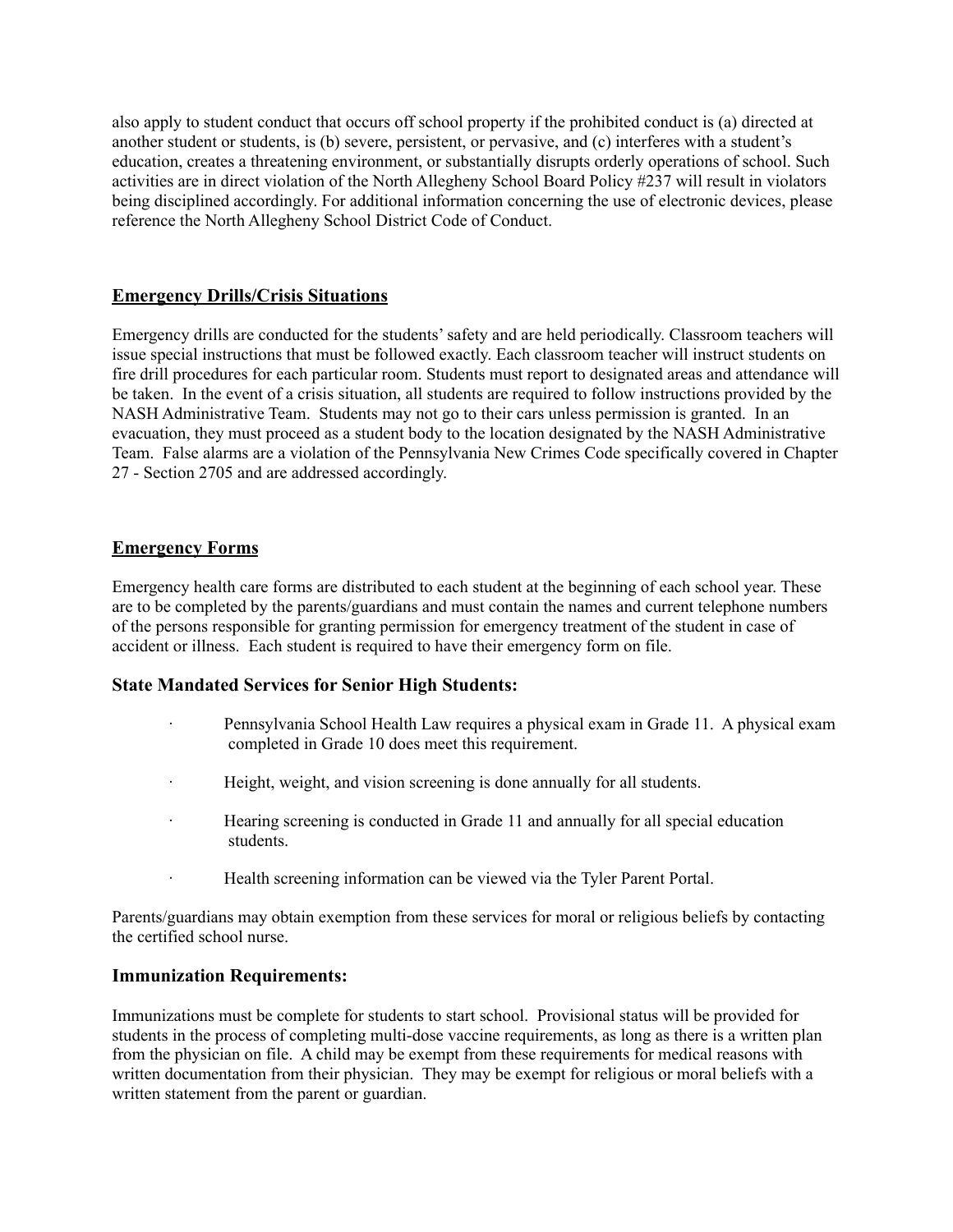All students in the state of Pennsylvania must show proof of immunization prior to enrollment.

Students in ALL grades (K-12) need the following immunizations for attendance:

- 4 doses of tetanus, diphtheria and acellular pertussis<sup>\*</sup> (1 dose on or after  $4<sup>th</sup>$  birthday)
- $\cdot$  4 doses of polio ( $4^{\text{th}}$  dose on or after  $4^{\text{th}}$  birthday and at least 6 months after previous dose given)
- · 2 doses of measles, mumps and rubella\*\*
- · 3 doses of hepatitis B
- · 2 doses of varicella (chickenpox) or evidence of immunity

#### **Seventh through 12 th Grade ADDITIONAL immunization requirements for attendance:**

- · 2 doses meningococcal conjugate vaccine (MCV)
	- o First dose is given 11-15 years of age; a second dose is required at age 16 or entry into 12<sup>th</sup> grade.
	- o If the dose was given at 16 years of age or older, only one dose is required.
- · 1 dose of tetanus, diphtheria, acellular pertussis (Tdap)

\*Usually given as DTaP or DTP or DT or Td

\*\* Usually given as MMR

#### **Disease Control:**

Students should remain at home when they are ill, or have a temperature of 100 degrees or greater. The following schedule is followed for readmission to school following a communicable disease or nuisance conditions:

- · Chicken Pox after all vesicles are crusted.
- · Conjunctivitis (Pink eye) 24 hours after treatment has begun.
- · Impetigo After medical treatment has begun, sores must be covered while in school.
- · Ringworm After medical treatment has begun.
- · Scarlet Fever and Strep Throat At least 24 hours after treatment has begun and temperature has been normal for 24 hours.
- · Scabies 24 hours after completing medical treatment.
- · Pediculosis (Head lice) Readmit when proof of pediculicidal treatment (packaging) is provided.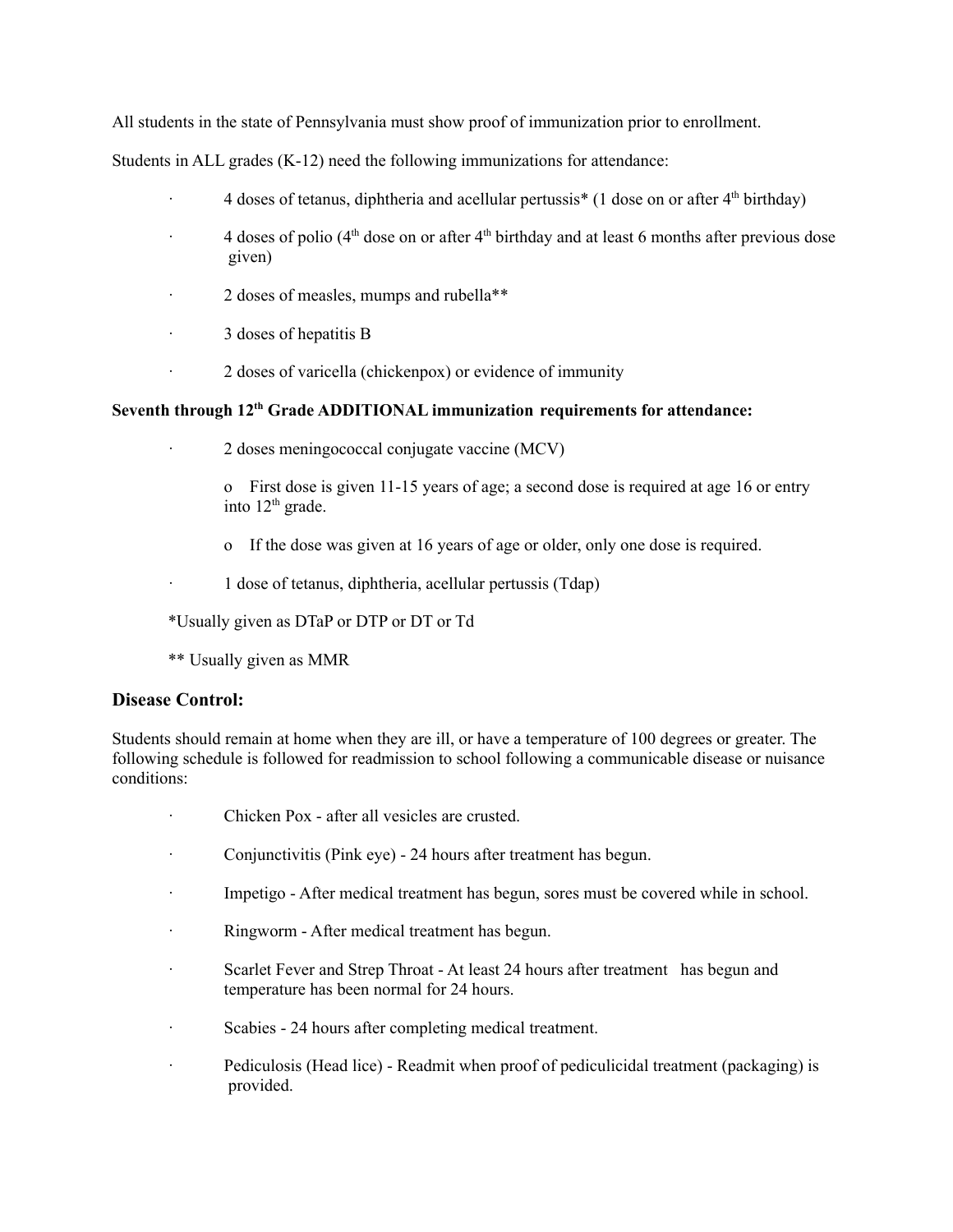# **Hall Conduct**

Students are asked to follow the rules of courtesy and safety during the change of classes:

- $\bullet$  Be respectful at all times.
- Continue walking at all times and keep to the right to permit free flow of traffic.
- No pushing, shoving or any physical contact will be tolerated.
- No harassment of any kind toward another student will be tolerated.

### **COVID-19 Guidelines**

Students should do their best to practice social distancing as they travel throughout the hallways. School staff will be present during class transitions to remind students to social distance. Class dismissal may stagger to assist in social distancing.

# **Health Office Protocol:**

#### COVID 19 Guidelines

Students who exhibit COVID-19 symptoms will be isolated in the health office.

Students with emergency needs should report immediately to the health office. All other students will be admitted to the health office by the following procedure:

- · Obtain a pass from the classroom teacher and report directly to the nurse's office. If a student feels ill at the close of a class period, he/she should report to the next class and ask for a pass from that teacher. Failure to receive this written permission from the classroom teacher will be considered class cutting.
- The student will be permitted to stay in the health office no longer than one period. If the illness is prolonged or the temperature is 100 degrees or more, the student will be sent home.
- When a student is evaluated in the health office and it is determined they should go home, the health office personnel will notify the parent/guardian. A parent/guardian must give permission for a student to drive home, or make arrangements for pick up.
- Students who notify their parents for pick up on their own (cell phone or text message) must be dismissed via an early dismissal by the parent. They will not be dismissed from the health office.

#### Medication:

Every effort should be made to give medication at home. The parent or guardian will assume full responsibility for any medication sent into school.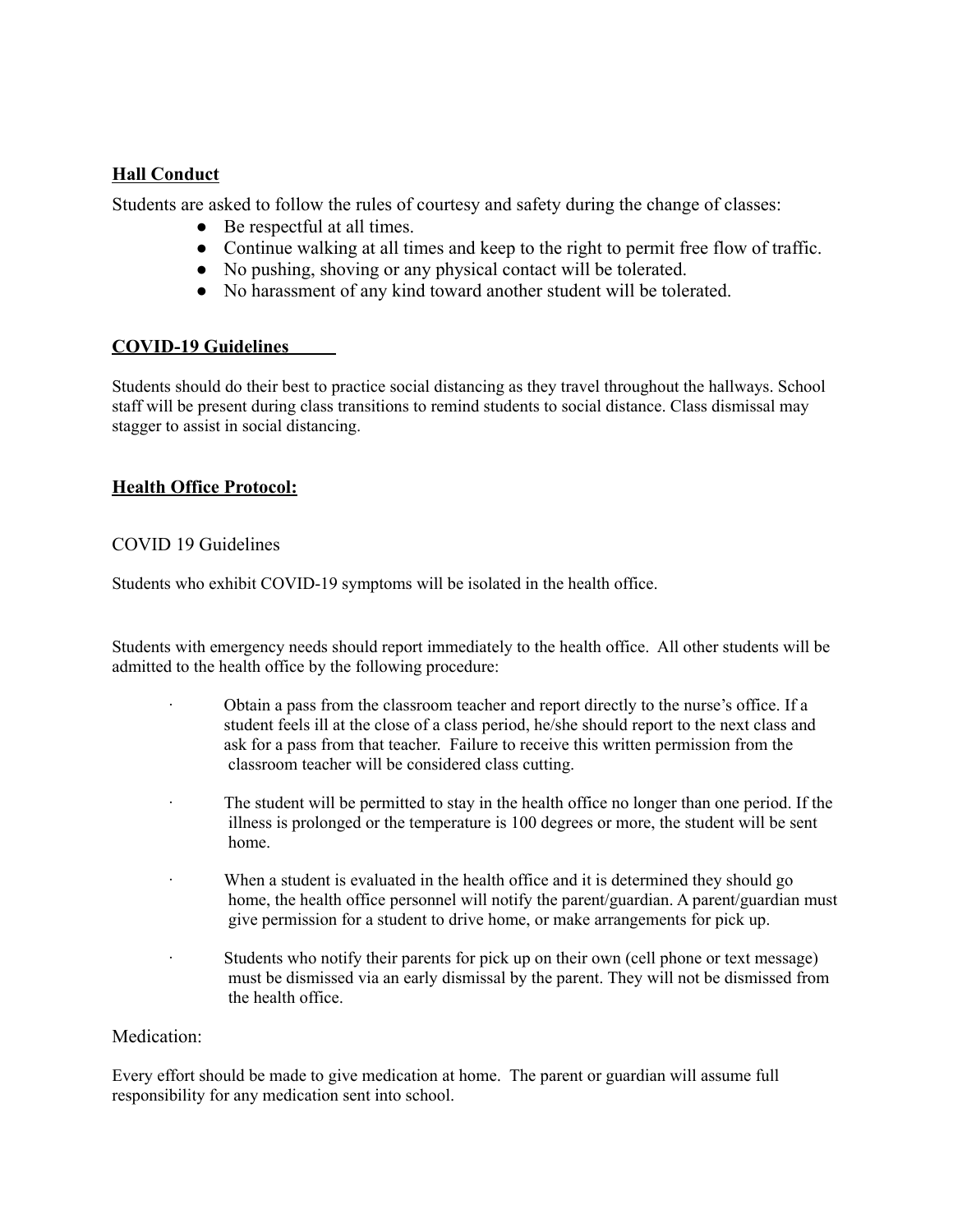- · A parent/guardian must complete a "Parental Medicine Permission Form" for each medication to be taken in school. Forms are [available](https://www.northallegheny.org/cms/lib/PA01001119/Centricity/Domain/33/Medication%20Permission%20Form%20%20210.pdf) online.
- All medication must have written authorization from the Licensed Prescriber.
- · All medication is to be in its original labeled container.
- · When someone other than the parent delivers medication to school: container is to be placed in a sealed envelope; medication is to be delivered to the health office upon the student's arrival at school.
- · Acceptable amounts of medication to be stored at school: 1-week supply for acute (short-term) illness; 2-4 week supply for chronic (long-term) conditions.

Students are not permitted to carry prescription and non-prescription medication while at school unless written documentation from parent and physician is on file in the health office. This policy has been adopted to curtail indiscriminate self-medication, sharing of medication between students, and general control of all drugs in the student population.

#### **Face Coverings and Masks**

**Please review the following for any changes to the masks / face coverings requirements:**

#### **Updated Health & Safety Plan**

• [2021-2022](https://nam02.safelinks.protection.outlook.com/?url=https%3A%2F%2Fr20.rs6.net%2Ftn.jsp%3Ff%3D001VvwkJV_DvxHVAV3FCFICGALrQU1EDJz4CzxqtmaR0poaqJNBybHbevv3KxLWplcnKEDWXf_etn7U0r3d_hQ2joFteCOv4wTYzR-pauSb0P_FmbWon-_gwvrwxQzo7y2gn9BtObDrBusBTDwV9utmtUfTKXl41CqCyMjkpOi9-YQwV4xISgzJf4s4WFo0bds7-s8uyoj3r3jsgyT2Oksg1mQxunwebYIWZrnuA7lL-SLAcpWZU8HtuK3-w6pc-PNsmm6ikdk1N9ZQDvoM5-JaKcZwdqDG-1ZW%26c%3DBph07_h7kHAnjgZO_8g9a4aqGh93dnVazh6moB6rOWOrBeJHPDkebQ%3D%3D%26ch%3DdJxn3BGHn-2xpL18sHiZaETzT0_XqNn80566tTORso86ySFaPFYZLg%3D%3D&data=04%7C01%7C%7Cf349cc03d58541e236cc08d963eef2fb%7C030d132b2d0c4ceb9a5f21a90cb294af%7C0%7C0%7C637650700211104601%7CUnknown%7CTWFpbGZsb3d8eyJWIjoiMC4wLjAwMDAiLCJQIjoiV2luMzIiLCJBTiI6Ik1haWwiLCJXVCI6Mn0%3D%7C1000&sdata=uR6m%2FH8IAc2ESJs7wdEjafwZbB49lsiHPTLtfLGUiS8%3D&reserved=0) Back to School Health & Safety and Education Plan (updated August 18, 2021) *○ Updates to the plan as of August 18, 2021, are highlighted in yellow.*

#### **Update on Face Coverings** *(as of August 18, 2021: Subject to change based on local and state health guidelines)*

• Face coverings for staff, students, and visitors are optional but strongly recommended.

Face coverings are still required by the Federal government on public transportation, which includes NASD-provided transportation and buses.

### **Hazing**

The purpose of North Allegheny School Board Policy #247 is to maintain a safe, positive environment for students and staff that is free from hazing. Hazing activities of any type are inconsistent with the educational goals of the District and are prohibited at all times.

For purposes of this policy, hazing is defined by the North Allegheny School Board as any activity that recklessly or intentionally endangers mental health, physical health or safety of a student for the purpose of initiation or membership in, or affiliation with, any organization.

This policy prohibits any form of initiation or harassment, known as hazing, as part of any school-sponsored student activity. No student, coach, sponsor, volunteer or District employee shall plan, direct, encourage, assist or engage in any hazing activity.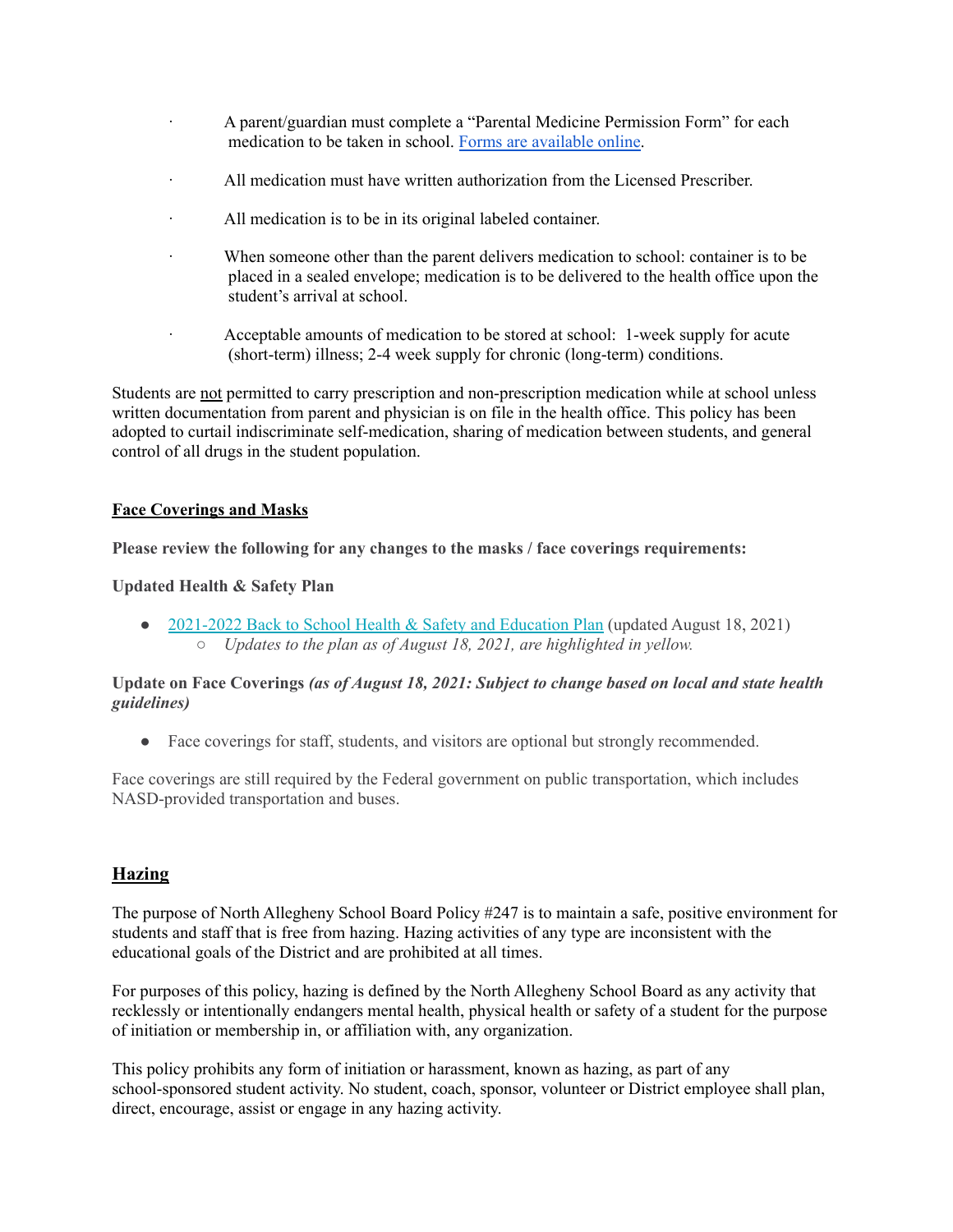This policy directs that no administrator, coach, sponsor, volunteer or District employee shall permit, condone or tolerate any form of hazing. Infractions of this policy can result in progressive discipline.

#### **Insurance**

At the beginning of each school year, students may purchase a student accident insurance policy for a nominal fee. Any student wishing to participate in any varsity sport must file proof that he/she is currently enrolled in the student accident insurance program before being permitted to participate in formal practice sessions.

### **Library**

The library will be open between the hours of 7:00 AM and 3:30 PM. Students may work in the library and borrow materials between these hours. Students must have a study hall or a research pass to come to the library during the school day.

- When entering the library, a student is expected to "stamp in" his/her pass and leave it on the counter. The pass must be "stamped out" when leaving the library at the end of the period.
- · Students may visit the library from study hall, from class, or from lunch. Any teacher the student has for class may issue a research pass when library work has been assigned. Study hall passes are issued by the library staff only.
- · Library materials may be borrowed for two weeks.
- · Individual instruction on how to use library equipment, on-line databases, indexes, and reference sources will be provided upon request.

### **Lockers**

Each student is assigned a school locker and may only use their assigned locker. Students are provided a combination for their locker. This combination is confidential to provide security. Additional locks are not to be attached to lockers. The District is not responsible for lost or stolen items.

\*All items brought to school are the responsibility of the student (including but not limited to AirPods, phones, backpacks, coats, clothing, lunchboxes, etc.). Students are responsible for the condition of their locker and the security of its contents. Student lockers are owned by the District and loaned to students for their convenience. Students must provide their own locks for gym lockers. The school exercises exclusive control over lockers and a student should not expect privacy regarding items placed in a locker because lockers are subject to search at any time by school officials. The school will not be responsible for any articles left in the locker after the last day of school.

### **Lost and Found**

Anyone finding personal or school items should take them to the school counseling office. Unclaimed personal belongings will be displayed in the cafeteria. Remaining items at the end of the school year will be donated to worthwhile causes or discarded.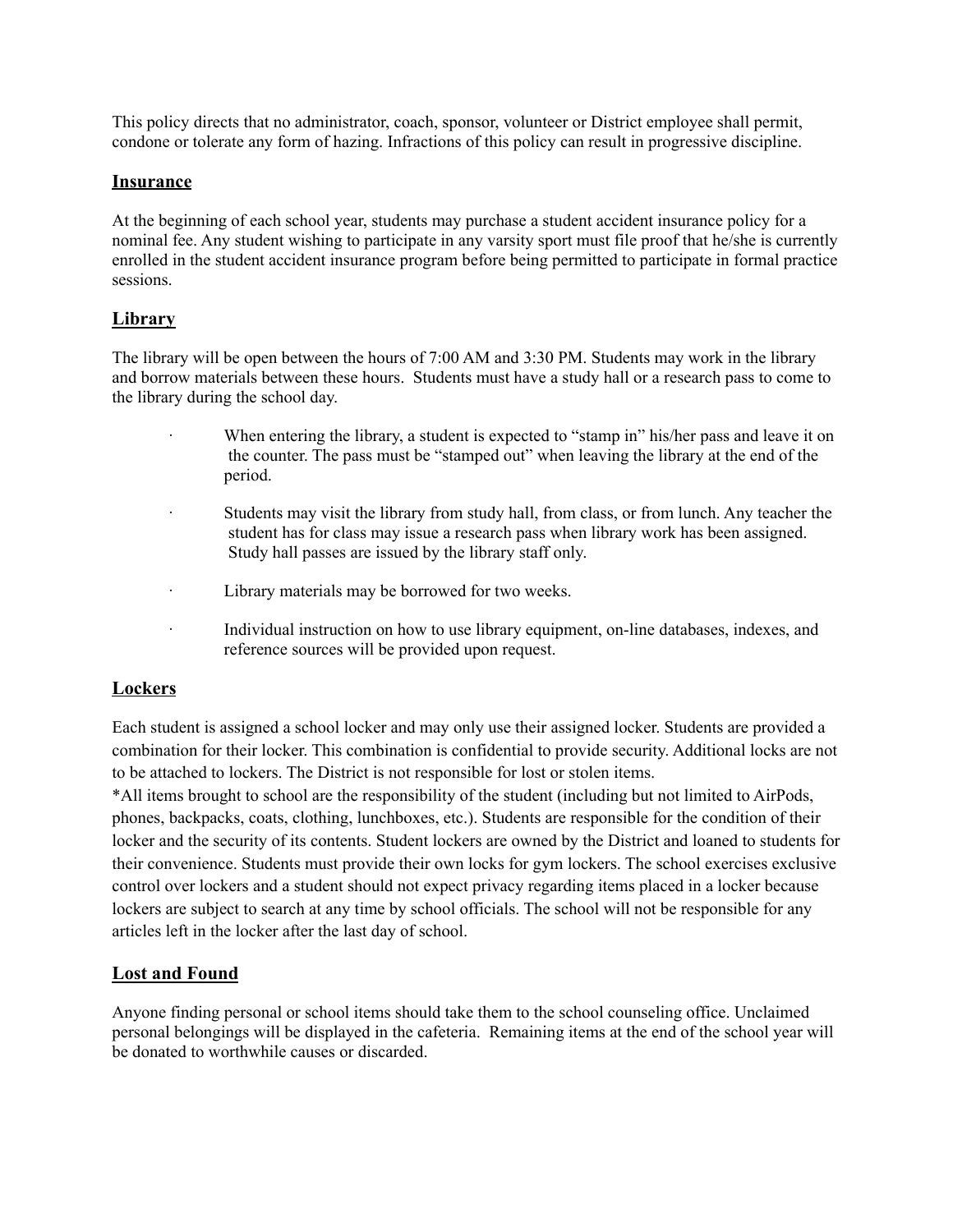# **North Allegheny Scholarships**

North Allegheny scholarships are awarded each year to seniors who are in good standing scholastically, have participated in various activities and have a financial need. The amount of these pre-tuition scholarships is one thousand dollars, payable directly to the recipient and parent/guardian. The number of scholarships awarded is dependent upon the amount of funds collected each year. Community members, parents, NASD employees, friends, families, local organizations, and businesses may contribute to this scholarship fund. Their support is greatly appreciated. Information on other scholarships and financial aid can be obtained from the School Counseling Office.

# **Obligation to the School for Lost or Damaged Items/Student Debts**

Students are responsible for all items assigned to them and will be required to make payment for anything lost; textbooks, library books, laptop computers, other school materials, and fundraising items. Students are also responsible for book repairs, book rebinding, or any damages of school property resulting from misuse or vandalism. Students must also pay all outstanding cafeteria debts. Failure to pay any debts or obligations will result in social probation, loss of parking/driving privileges and holding the student's report card until such debts or obligations are paid. Seniors with unpaid obligations will not be permitted to participate in the graduation ceremony or receive their diploma.

# **Parking, Driving, Riding Regulations**

The NASH Administrative Team expects all parents/guardians and students to read and comply with all rules and regulations if they choose not to use district provided transportation.

NASD will revoke driving/riding privileges for any irresponsible behavior. This district is not responsible for accidents or vandalism in the parking lot. There are no warnings given for infractions.

# **Procedures for Obtaining a Parking Permit**

Students must bring a current driver's license and registration card for each vehicle to be registered. Cost of parking permit: \$100.00/Full Year, \$50.00/Semester, \$10.00/Replacement if lost.

### **REGULATIONS**:

- 1. All student vehicles must be registered. The permit must be clearly displayed on the rear view mirror while entering and while parked on school grounds.
- 2. Interchanging permits with other students is prohibited.
- 3. Permission for riders will be the responsibility of the drivers' and riders' parents. Each rider must be properly seat-belted.
- 4. Students may not exit around the back of the building.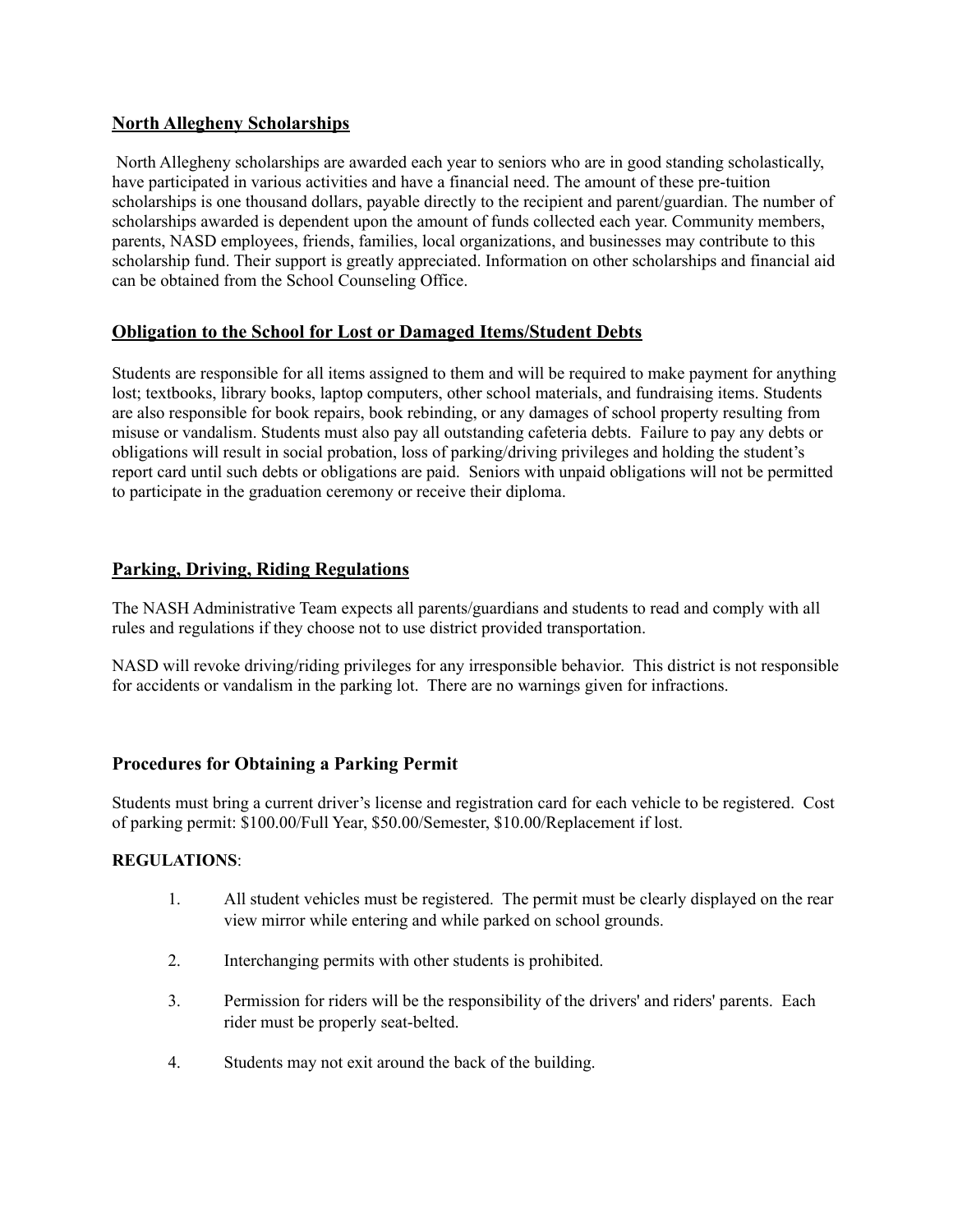- 5. Students must drive safely (a 15 mph speed limit sign is posted on school grounds) and must obey all traffic signs. No students are permitted to enter or exit parking lots by the rear of school roadway or immediately in front of the school from 6:30 AM to 2:45 PM during a regular school day.
- 6. Students must park their cars between white lines in the parking lot at the south end of the building, or in the tennis court parking lot. Regardless of circumstances (inclement weather, etc.), students may not park their cars in irregular parking patterns, in the red zones, or in handicap spaces.
- 7. Students are not allowed to be in the parking lot at any time during the school day. Hall passes may not be used for the parking lot.
- 8. Traffic congestion or car trouble that results in tardiness or absenteeism is not a valid excuse.
- 9. Any behavior involving student drivers or riders that threaten the security or safety of students and vehicles will be addressed by an administrator.
- 10. Students' cars may not be moved from one parking spot to another during the school day without authorization.
- 11. Students are requested not to drive during inclement weather.
- 12. Driving privileges can be revoked at the discretion of the NASH Administrative Team at any time.
- 13. Daily permits are available (at a cost of \$1.00) with written permission from a parent/guardian, and by reporting to the office to record name, date, license #, and make of car. A one-day permit will be issued and must be displayed on the rear view mirror of the vehicle. Students are still required to be in first period class on time.
- 14. Any unauthorized/unregistered vehicles can/will be towed or detained at the owner's expense.
- 15. Student drivers must yield to the right of way to school buses and pedestrians.
- 16. Students may only drive vehicles that are registered by the school under their name. Students may not drive another student's vehicle on school property.
- 17. Student drivers or passengers smoking in vehicles on school property is prohibited, and will be considered a violation of school policy.
- 18. Any student turning left into the tennis court entrance from Route 19, or turning left from the tennis court entrance onto Route 19 will lose their driving privilege for 90 days. This major safety violation will afford no opportunity to pay a fine in lieu of losing driving privileges for 90 days.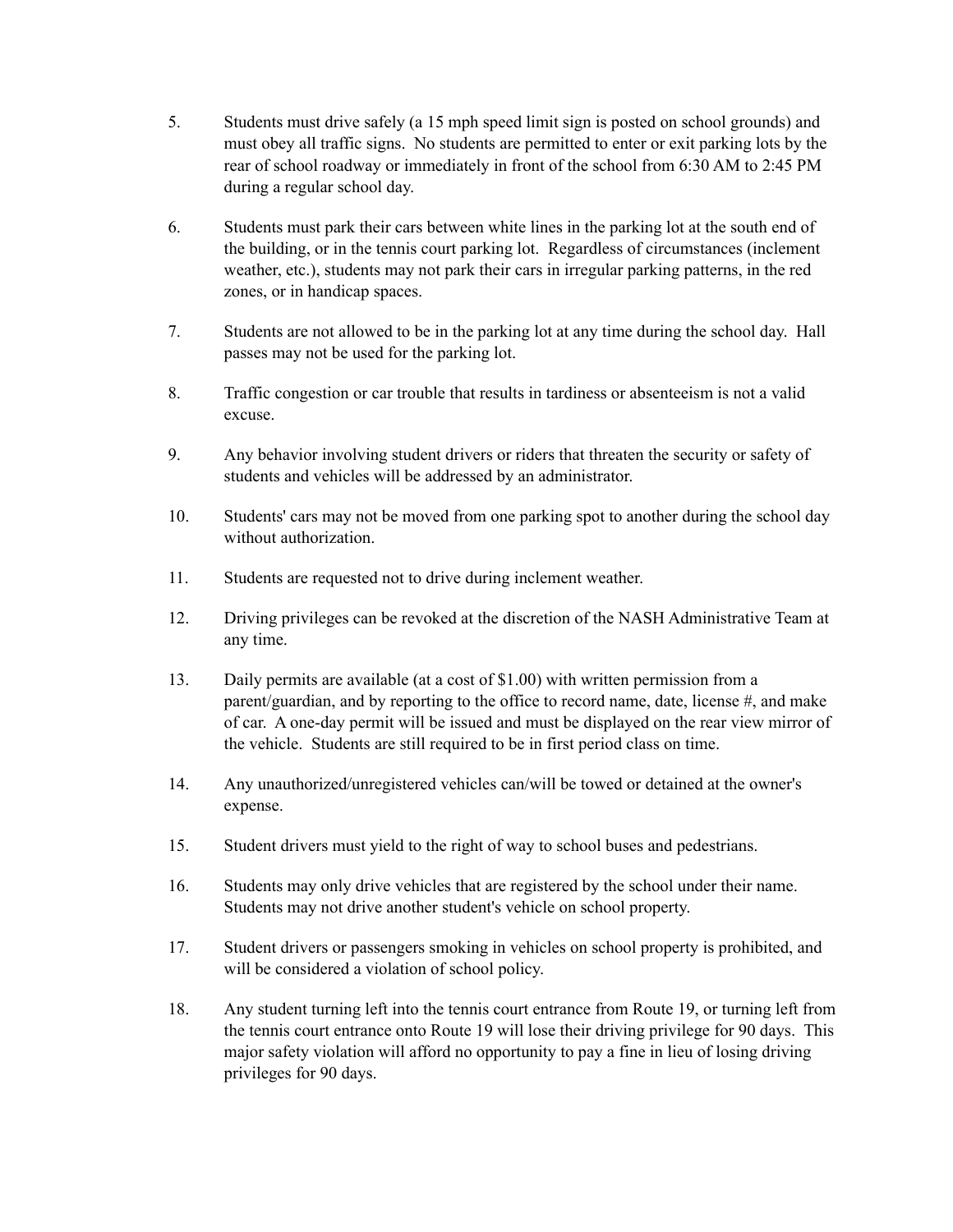**Minor Offenses** - Parking in red zones; parking in yellow zones; parking in the roadway; parking in handicap spaces; parking in teacher/staff designated spots; careless moving violations; # of riders exceeding # of seat belts; driving another student's registered vehicle or allowing another student to drive own vehicle on school property; not displaying a permit.

1st Offense - \$15 fine or loss of permit for 30 days.

· 2nd Offense - Permit must be turned in; driving privilege is suspended for 60 days. There is a \$10 fee to have a permit returned.

Any earned discipline as a result of repeated unexcused tardiness will result in the student's driving permit being turned in and a 30 day driving suspension. There is a \$10 charge to have permit returned.

**Major Offenses** - Speeding or driving recklessly; any moving offense endangering the health, safety and welfare of students and staff; failure to come to a complete stop at stop sign and failure to yield the right of way to school buses and pedestrians crossing the road ways; leaving school grounds or driving the car for any reason during the school day (after arriving at school until 2:15 PM or Beattie or co-op dismissal time) without authorization; leaving or entering the school parking lot at the rear of the school; interchanging permits with other students; repeated minor offenses; any safety violation involving a school bus either on or off school property; being in the parking lot without proper authorization; smoking in vehicles on school property; going the wrong way on designated one way roadway. Making a left hand turn from Route 19 into the tennis court entrance or making a left hand turn onto Route 19 from the tennis court entrance will result in a loss of permit for 90 days.

- · 1st Offense : \$25 fine or loss of permit for 60 days. There is a \$10 charge to have the permit returned.
- · 2nd Offense: Loss of permit for 90 days. There is a \$10 charge to have the permit returned.

If a student drives during a driving suspension, he/she will earn a three day in-school suspension, loss of driving privileges for the remainder of the year, and possible towing expenses. All subsequent attempts to drive to school during the time of driving suspension will result in further suspension. Infractions of NASD policies associated with the privilege of driving will result in the revocation of driving privileges.

According to the North Allegheny School District Code of Conduct and school policy, school officials may conduct a reasonable search of a student's vehicle in the interest of the welfare and safety of our students. Students should not expect privacy of items placed in their vehicles as random searches of the parking lot may be conducted by school officials.

In the event of a crisis situation, all students are required to follow instructions provided by the NASH Administrative Team. Students may not go to their cars unless permission is granted by a principal. In an evacuation, they must proceed as a student body to the location designated by the NASH Administrative Team.

### **Pets/Other Animals**

Students are not permitted to bring pets or other animals to school at any time.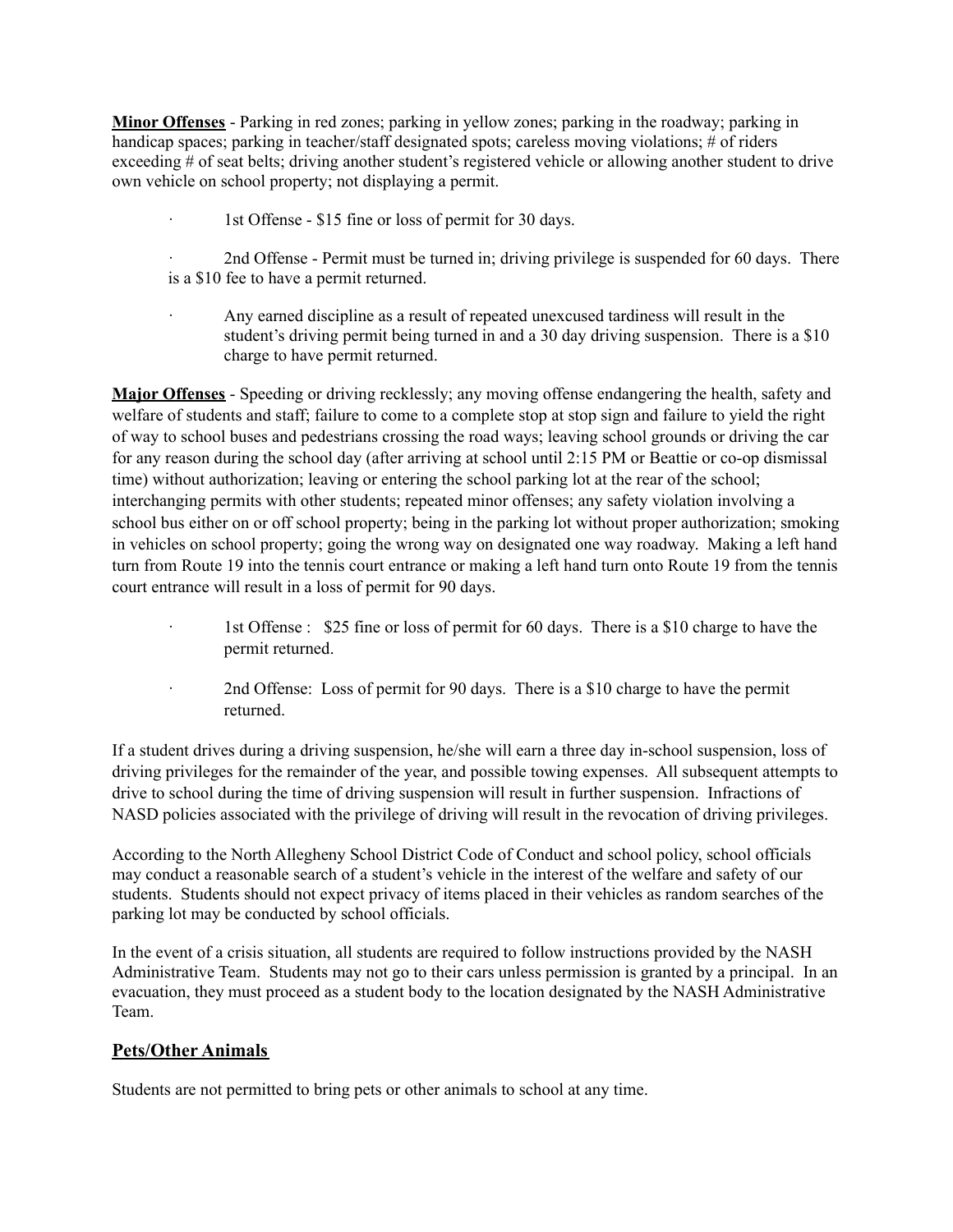# **School Counseling Services**

School Counseling services are available to all students. Students may request an appointment with the counselors to discuss problems that arise as a normal part of educational development. These problems might include such things as meeting financial needs, choosing the right college, getting along with other students or teachers, making vocational choices, selecting the right courses, etc. Conferences should be scheduled during Study Hall time whenever possible. The counselors will try to provide students with material useful in helping to solve problems with perplexities beyond the students' resources. Students should make every effort to become acquainted with his/her counselor.

The school counselors are available to help students in a number of areas:

- 1. Academic Development
- 2. Personal or Social Development
- 3. Career Development
- 4. Community Resources
- 5. Financial Aid Resources

Email appointment confirmations or hand written appointment passes from the School Counseling Office must be presented to and approved by the teacher prior to any visit to the School Counseling Office. Students who wish to schedule an appointment with their counselors can do so online by [clicking here.](https://www.northallegheny.org/Page/21898)

Student records will be maintained for all students in accordance with Board policy. Students interested in the details of this policy are to inquire with building Administration. Counselors and administrators observe the State regulations and recommendations that govern information about students in a student records file. Basic information such as name, age, sex, grades, attendance and standard test scores will be available to prospective employers, college admissions officers and other responsible persons. Information about behavior, personality test results, and other reports are maintained confidentially and may be released only with a parent's written consent. Students may see their counselor if they would like further information about how records are maintained.

# **School Counseling Student Software**

North Allegheny is pleased to introduce Family Connection from Naviance, a web-based service designed especially for students and parents. Family Connection is a comprehensive website that students can use to help make decisions about colleges and careers. Through Family Connection, students can search and explore colleges and careers that match their areas of interest. Through Naviance's eDocs, students can request transcripts, school reports, and letters of recommendation while organizing their documents and staying on top of due dates. Finally, students can search for local and national scholarships and sign up to meet college admissions representatives who are visiting NASH.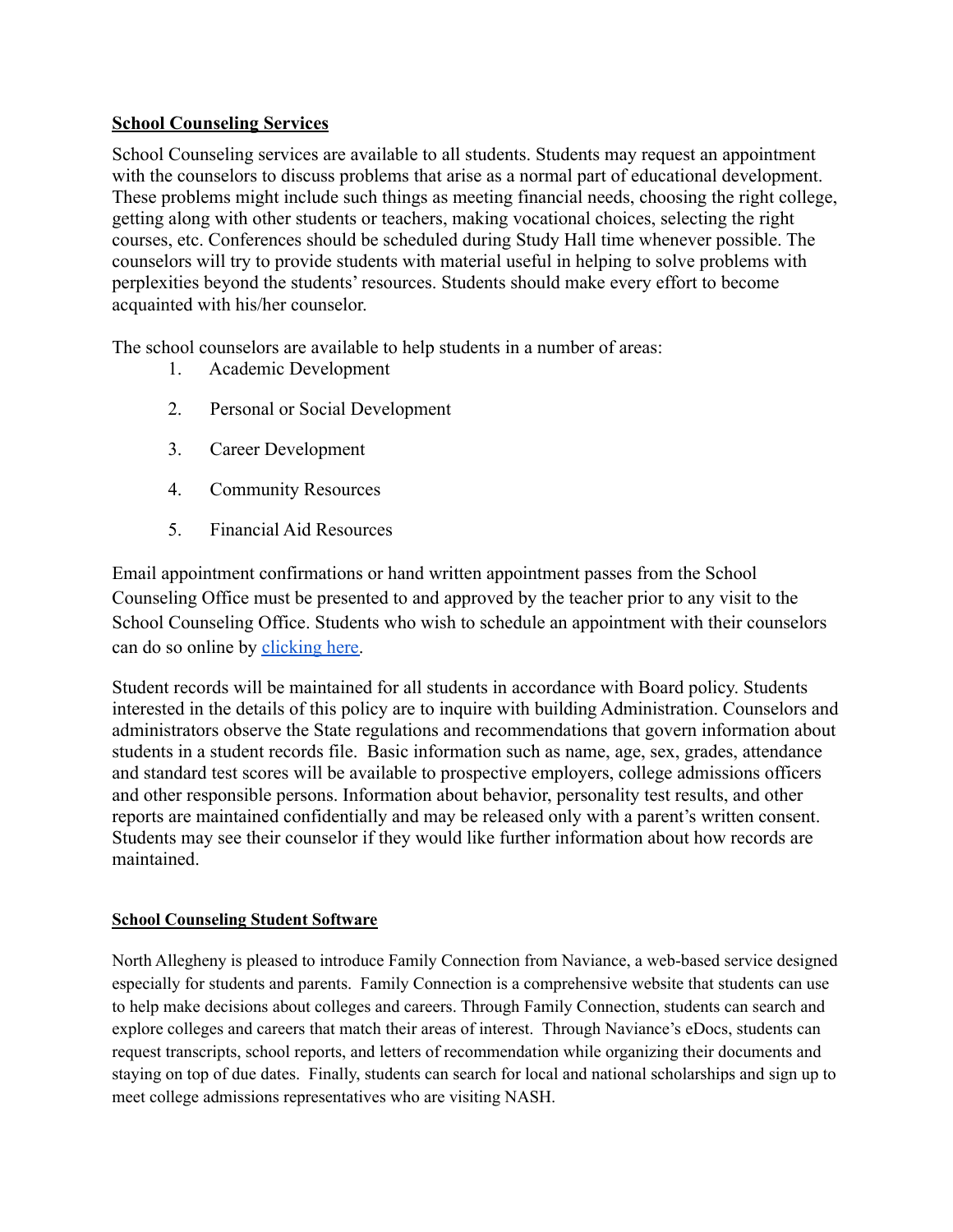# **Student Assistance Program**

[Student Assistance Policy 236 \(Access Here\)](https://www.northallegheny.org/cms/lib9/PA01001119/Centricity/Domain/2184/236%20-%20Student%20Assistance%20Program.pdf)

The Student Assistance Program is designed to help students who are experiencing problems which interfere with their success at school. Students sometimes have issues with learning, drugs and alcohol, relationships, attendance, family, etc. Sometimes students need help to cope with these problems—they cannot do it alone. The Student Assistance Teams at NASH are made up of a concerned group of teachers, counselors, and principals who are especially trained to help and are ready to assist with student problems in a positive and direct manner. The Student Assistance Program helps students make decisions which help students achieve their goals at school.

The Student Assistance Office is located in the Main Office. Just drop in between classes, before or after school, or get a pass during a study hall and ask for Mr. Longo, Coordinator of the Student Assistance Program. You may also speak with your school counselor about this program. Students can refer themselves for help, or they can be referred by parents, teachers, or other school personnel.

# **Special Services**

The following services are available at the Senior High School for students who qualify. Students/parents/guardians should inquire about these programs at the School Counseling Office.

- Gifted Program
- Learning Support
- Emotional Support
- Speech/Hearing/Vision Impaired
- English as a Second Language (ESL)
- Communication Skills
- Adaptive Health & Physical Education

# **School Safety and Security**

North Allegheny Senior High School views school safety and security issues as top priority. Any type of school safety issue should be reported immediately to any adult in the building. Administration, security, and the School Resource Officer hastily address all issues regarding the safety and wellbeing of our school community.

Students, staff, and community members are encouraged to report unsafe, potentially harmful, dangerous, violent, or criminal activities and threats in our school entity. The District currently supports two means of reporting safety and security issues anonymously, via the North Allegheny TIPSLine, 724-933-TIPS (8477), or Safe2Say [Something](https://www.safe2saypa.org/) website, mobile app, or their 24/7 phone line, 1-844-SAF2SAY (1-844-723-2729).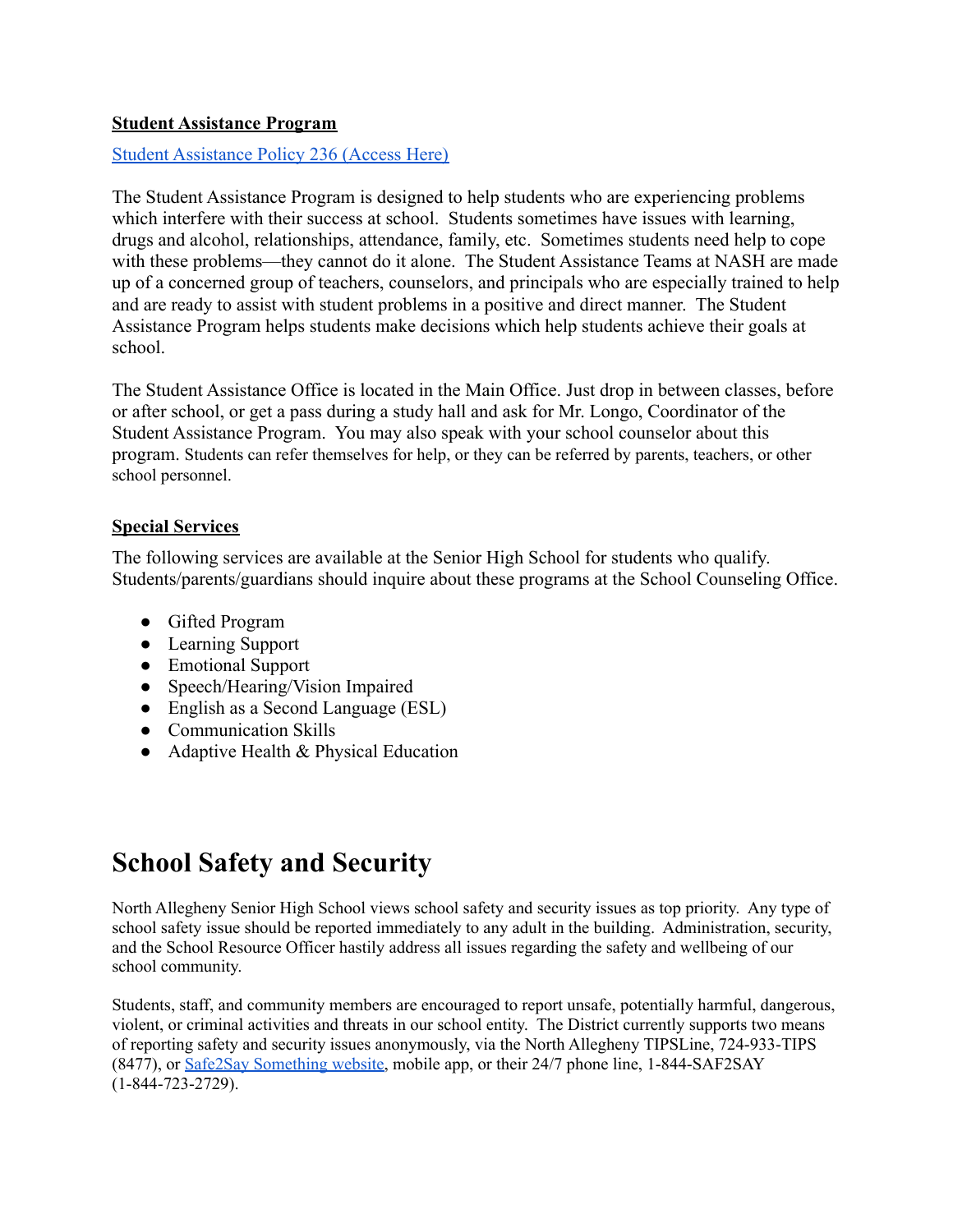# **Social Distancing**

Social distancing, also called "physical distancing," means keeping a safe space between yourself and other people who are not from your household. Social Distancing is fundamental to lowering the risk of spread of COVID-19, as the primary mode of transmission is through respiratory droplets by persons in close proximity.

- Do your best to try and maintain a distance of at least 6 feet from other people to the maximum extent feasible.
- Maintain at least 6 feet from others, whenever possible and when not disruptive to the educational process.
- Physical barriers, such as plexiglass, may be used in reception areas and employee workspaces where the environment does not accommodate physical distancing.
- Congregating in shared spaces is discouraged.

# **Visitors**

Students are not to bring visitors to school. All visitors are to come to the Security Office upon arrival at school in order to complete the visitor's registration and obtain a visitor's card. The visitor's card must be displayed at all times during the visit. Anyone caught trespassing on school property will receive a warning followed by potential prosecution for defiant trespass through the local magistrate.

# **Weekly Building Level Emails/Communications**

The North Allegheny School District strives to improve the efficiency of communication with and access to information for parents/guardians. The District will send a building-specific email newsletter every Friday evening (except scheduled holiday breaks) to parents/guardians. This email will highlight the top happenings at each building, upcoming important dates, District information, and links to community flyers. Parents/guardians will only receive emails from their student's building. An archive of emails will be available on the District website and updated with the latest newsletters each Monday morning.

Parent/guardian email addresses are collected at the time of registration and are used to share District and building-level communications, and to provide updates from the District's online gradebook and student information system. It is important for parents/guardians to update any changes in their email address by contacting the building secretary.

# **Work Permits**

Employment certificates for minors (person under 18 years of age and not having graduated from high school) are issued at the North Allegheny Senior High School.

The applicant must present his/her birth certificate, passport, baptismal certificate or other certified evidence of age when applying for an employment certificate. Other information concerning employment certificates is available by visiting the main office reception desk at the senior high school, Monday through Friday, between the hours of 8:00 AM and 3:00 PM.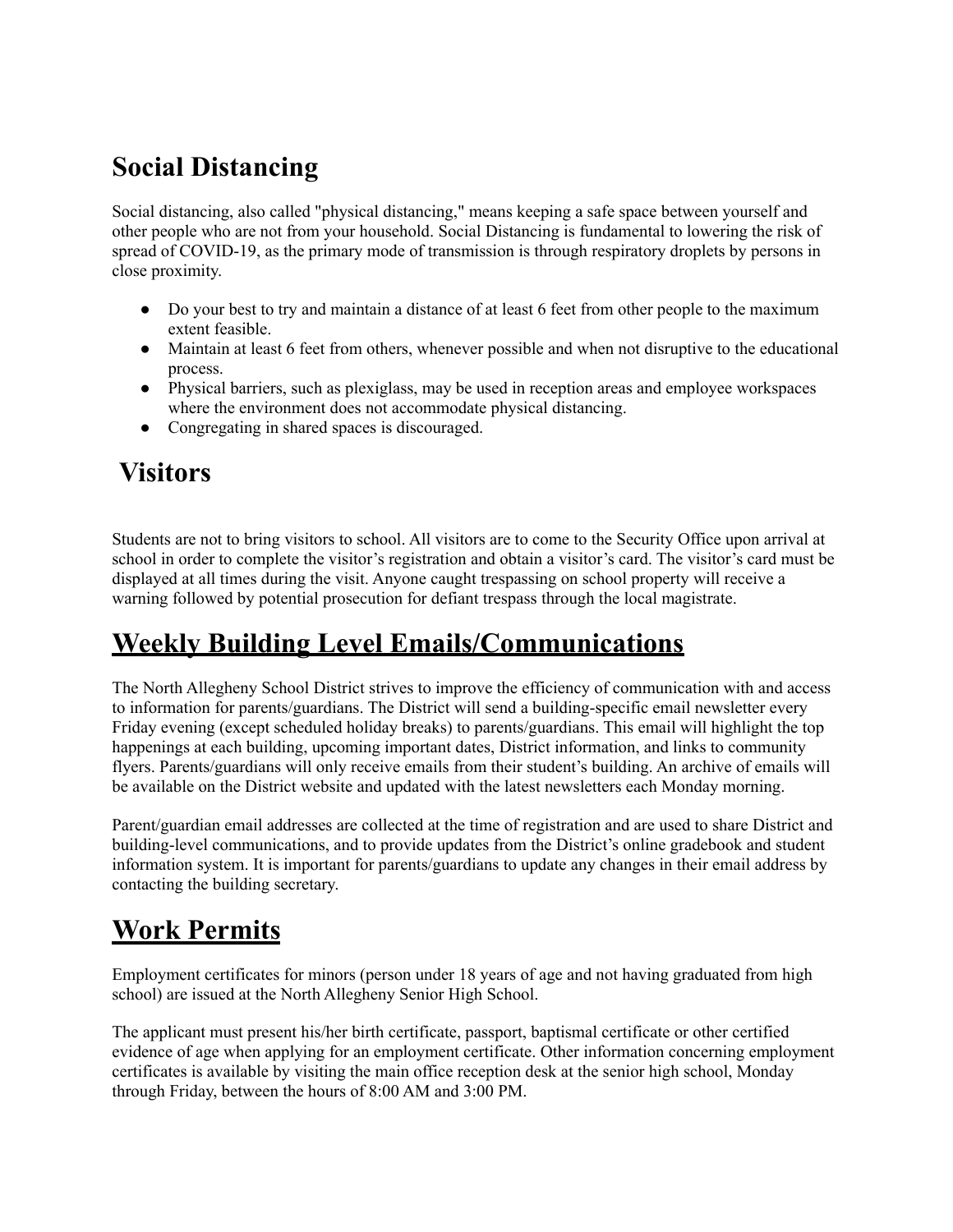# ACADEMIC INFORMATION

# **A.W. Beattie Career Center**

North Allegheny students attend A.W. Beattie Career Center in the afternoon only. The bus leaves outside the main lobby at 12:05 PM.

#### **Communication with Parents or Guardians**

Student progress data is available to parents and guardians 24 hours a day, 7 days a week through the Tyler Parent Portal. Other forms of communicating student progress data can occur through telephone calls, conferences, emails, and written communications.

#### **Credit Recovery and Grade Replacement**

The North Allegheny School District does not maintain its own summer school. However, students who failed a core academic course may wish to recover the credit using a summer school program approved by the District. Credit recovery is only for the purpose of replacing the failing grade with the letter grade "D" on the transcript.

In some cases, students may wish to repeat an entire course for the purpose of improving their grade. Grade replacement can only be provided if the student is able to schedule the exact same course the following year. Credit is only earned once for the course. Students must receive approval from their counselor for this option prior to the student scheduling the course.

### **Determination of Class Rank**

Class rank is defined as a numerical calculation of a student's scholastic achievement in relation to their classmates'. Students are ranked from highest to lowest according to a student's cumulative weighted Quality Point Average (Q.P.A.). All courses taken from the beginning of Grade 9 to the end of the current term are included. Class rank is listed as two numerals. For example, 383/650 indicates that the student ranks 383<sup>rd</sup> from the top in a class of 650 students. Class rank is not reported on student transcripts and is not disclosed by the District to any outside agency; however, students are able to self-report class rank in their college essays and/or other document submissions if they believe disclosure will benefit their potential selection. The District generates class rank internally. This provides school counselors with the information necessary to confirm scholarship applications, military academy applications, etc., that may require class rank.

Overall Q.P.A. is calculated by the following method:

A. Calculate the cumulative Q.P.A.:

1. For each course taken since beginning Grade 9, multiply the credit value of the course by the appropriate letter-grade value  $(A=4, B=3, C=2, D=1, E=0)$  to obtain the number of quality points for each course.

2. Total the quality points for all courses taken, and total the number of credits for all courses taken.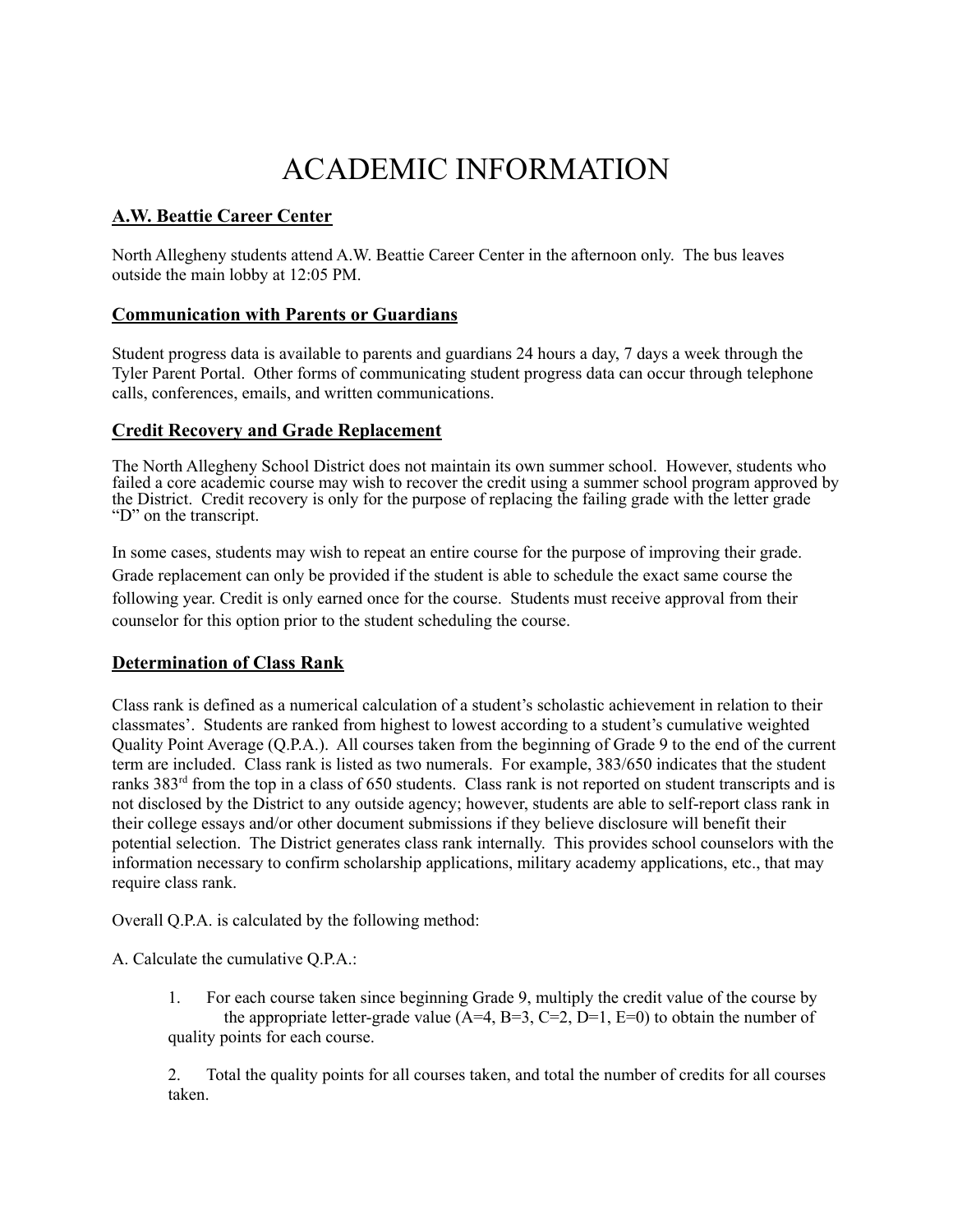3. Divide the quality point total by the total number of credits to obtain the basic Q.P.A.

B. Calculate the weight value for AP and Honors courses:

- 1. Multiply the total number of Honors credits by .125, per full credit course.
- 2. Multiply the total number of AP Credits by .25, per full credit course.
- 3. Add these two numbers together.

4. Divide by the number of semesters completed. This number will increase each semester until it reaches eight semesters upon graduation.

5. This number is the weight value.

C. Add the basic Q.P.A. and the weight value. This is the overall cumulative Q.P.A.

To determine the academic Q.P.A., follow the exact same procedure used to calculate the overall Q.P.A., but consider only English, mathematics, science, social studies, and world languages.

### **Grading Procedures**

#### **1. Philosophy**

The evaluation process of North Allegheny School District is characterized by the staff's belief in the worth and dignity of each student. Our evaluation procedure is committed to encouraging student academic responsibility and the role of the learner in a school of excellence.

The evaluation of student performance and the means of reporting performance serve to monitor and assess academic progress and success. Students perceive success when standards set are challenging, consistent, and attainable. A grading policy provides them with these standards.

#### **2. Grade Percentage Range**

| $A = 100\% - 90\%$ | $D = 69\% - 60\%$ |
|--------------------|-------------------|
| $B = 89\% - 80\%$  | $E = 59\% - 0\%$  |
| $C = 79\% - 70\%$  |                   |

The number of points within rating periods may vary; therefore, a final grade may not necessarily be an average of all other grades.

Any grading variation from the above must be approved by the NASH Administrative Team and shared with the students in writing at the beginning of the course. A copy will be on file in the Principal's Office.

### **3. Mid-term and Final Exams**

Mid-term and final exams will be valued at no more than 20%.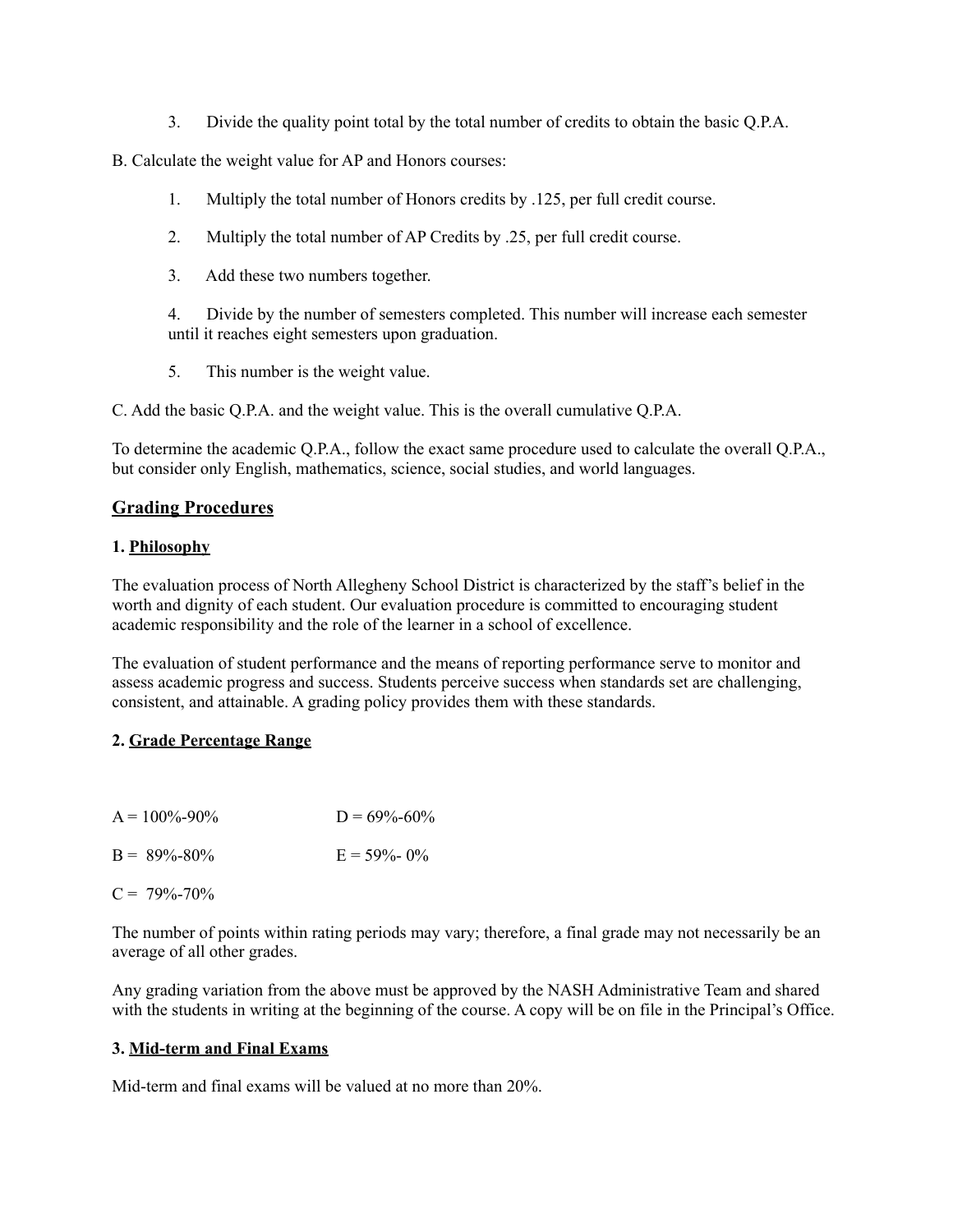#### **4. Make-up Work**

Work that is missed during an absence that is considered to be excused may be made up according to arrangements made between the student and the teacher. The responsibility of completing academic work due to excused absences lies entirely with the student and should be completed in a timely fashion. Students do not have the privilege of making up missed work due to unexcused absences and will earn zero credit.

### **5. Incomplete Grades**

Incomplete grades are assigned in cases where students have had a prolonged absence and were unable to complete work required by the close of the report period.

#### **6. Students in Special Education Programs**

Class activities, exams, etc. may be adapted or accommodations made in order for students to meet course objectives. The classroom grading procedure will still apply.

# **Graduation Requirements**

*Chapter 4 of the Pennsylvania Department of Education Regulations, 22 Pa. Code §4.1 et. seq., require at §4.24 that each school district specify requirements for graduation from High School in the strategic plan as mandated under §4.13(c)(4) of the regulations.*

The graduation requirements for North Allegheny High School are detailed in Board Policy #217. The Board requires that each candidate for graduation shall have earned twenty-four (24) credits:

| English                                                    | 4.0 credits  |
|------------------------------------------------------------|--------------|
| <b>Social Studies</b>                                      | 4.0 credits  |
| Mathematics                                                | 3.0 credits  |
| Science                                                    | 3.0 credits  |
| Physical Ed (.5 credit per year)                           | 2.0 credits  |
| <b>Health Education</b>                                    | $0.5$ credit |
| STEM Electives (Science, Technology, Engineering and Math) | 1.0 credit   |
| Electives                                                  | 6.5 credits  |
| <b>Total Credits</b>                                       | 24 credits   |

### **Independent Study**

Independent Study is one possible way for students to satisfy their academic needs if they have encountered a scheduling conflict. When a requested course does not fit in a student's schedule due to a conflict, Independent Study may be available provided a teacher agrees to teach the course and principal has approved this method. Students may contract for no more than 1/2 credit of Independent Study per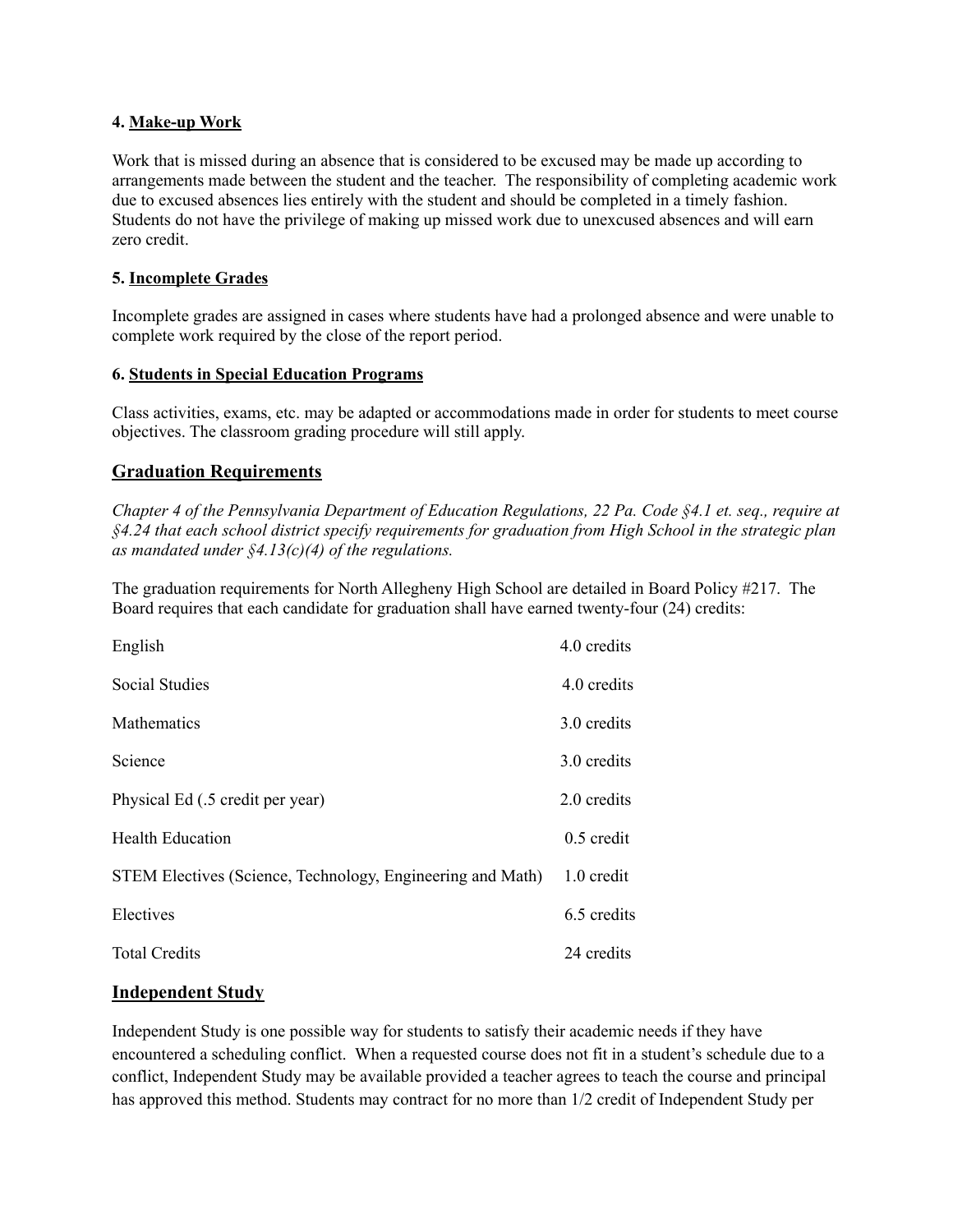semester. AP courses are not eligible for independent study. Further information about Independent Study is available at the School Counseling Office or from the appropriate department chairperson.

# **Interim Reports**

At the approximate midpoint of each nine weeks grading period, teachers may utilize an Interim Report. This is a numerically coded message from the teacher to the parent and student indicating the current status of certain behaviors or grades, or any significant change in the class performance, participation, or attendance of a student. Interims will also be sent if a student has an "E," or if the student has dropped two letter grades or upon student request. Interim reports are available and accessed via the Tyler Parent Portal.

# **National Honor Society**

North Allegheny Senior High School includes a chapter of the National Honor Society. Students qualify for membership in the National Honor Society by displaying outstanding qualities in scholarship, leadership, character and service. A minimum Q.P.A. of an overall 3.95 is required for consideration for membership in addition to a minimum of 10 hours of community service outside of the school environment and demonstration of good character and leadership.

# **Program of Studies**

Detailed descriptions of all courses are contained in the [Program](https://www.northallegheny.org/site/default.aspx?PageType=3&DomainID=1228&ModuleInstanceID=4174&ViewID=6446EE88-D30C-497E-9316-3F8874B3E108&RenderLoc=0&FlexDataID=56498&PageID=7395&Comments=true) of Studies for Grades 9-12. This online document is available to all high school students and can be found on the NA District Website.

# **Schedule Changes**

All students have an opportunity in the spring of each year to select courses appropriate to their needs. Students are also permitted to adjust their course selections prior to March 30, 2022. Following this date, all course selections will be considered final, and schedule change requests will only be considered for the following reasons:

Mechanical error. Example: Course left off schedule.

Level Changes. Example: Recommended and scheduled for Honors English 3 but unable to handle the course; needs to be rescheduled into Academic English 3 if seats are available in the class. Level changes can only occur within the first 40 days of school. After day 40, level changes will not be permitted.

Schedule a course to meet graduation requirements. Example: Failed a required course and there is a need to drop an elective or study hall to reschedule the failed required course.

Fill study hall. Example: Replace a study hall with an elective course. This is only permitted without adjusting any other parts of the schedule and there are available seats within the class. This must occur within the first five school days of the year/semester.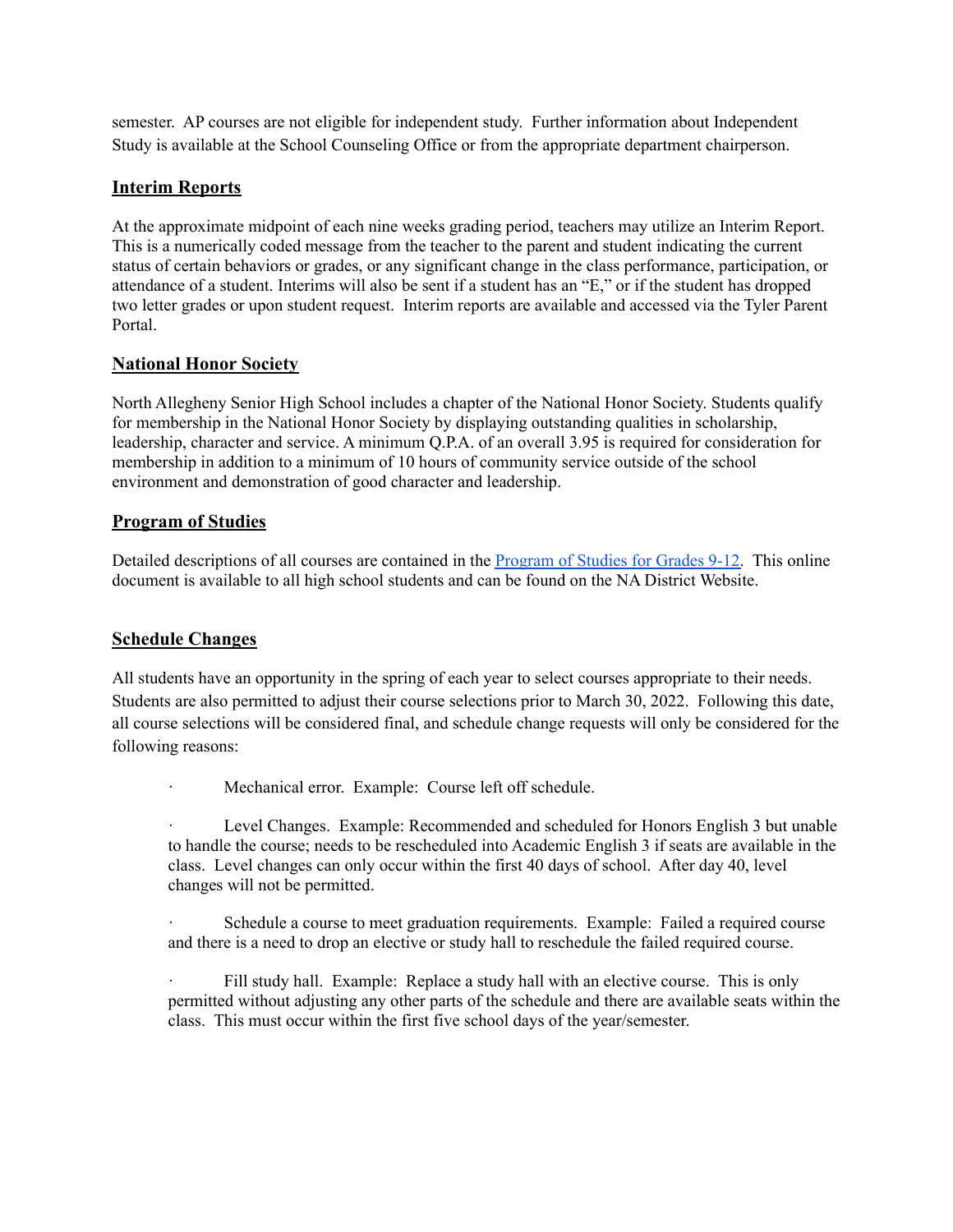### **Senior Status**

No student is considered to have senior status unless he/she is able to plan a schedule that will enable him/her to complete all graduation requirements within the academic year.

# **Student Record**

A permanent record folder is maintained for every student from first through twelfth grades. The information contained in this folder includes name, date of birth, schools attended, final grades, and standardized test scores.

The North Allegheny School Board has approved a policy on student records based on federal and state guidelines. In this policy, information concerning students is classified into two categories.

Category A -Information, which is contained on the student's cumulative folder such as, grades, dates of attendance, standardized test scores, etc.

Category B -Information that is not in the student's permanent folder such as discipline, health and psychological records and special education file.

Generally, only information in Category A is released to prospective employers and/or college admissions counselors. Information is released only with the student's written consent.

The student records policy includes a hearing procedure, which states the right of the parents, guardians or the student to challenge any of the items contained in the student's records. The policy also stipulates to whom information can be disseminated with or without the consent of parents, guardians or students. Copies of the complete student record policy are available in the school library, school counseling office and the administrative offices.

### **Withdrawals**

#### [Withdrawal](https://www.northallegheny.org/cms/lib9/PA01001119/Centricity/Domain/2184/208-WithdrawalAndTransferFromSchool_170322.pdf) and Transfer from School Policy 208 (Access Here)

Any student who plans to withdraw from North Allegheny Senior High School must return any district own materials to their teachers or the school counseling office. A parent/guardian signed withdrawal form is required to be submitted before a student may withdraw.

# Attendance Information

#### **General Attendance Information**

#### [Truancy](https://www.northallegheny.org/cms/lib9/PA01001119/Centricity/Domain/2184/204.1%20-%20Truancy.pdf) Policy 204.1 (Access Here)

North Allegheny School Board Policy #204 clearly explains the District's policy regarding attendance and compliance with Pennsylvania state law. School age students enrolled in District schools are required to attend school on a regular basis in accordance with state law. Academic success depends on regular attendance and requires a continuity of instruction and classroom participation in order for students to meet required academic standards and to make consistent educational progress.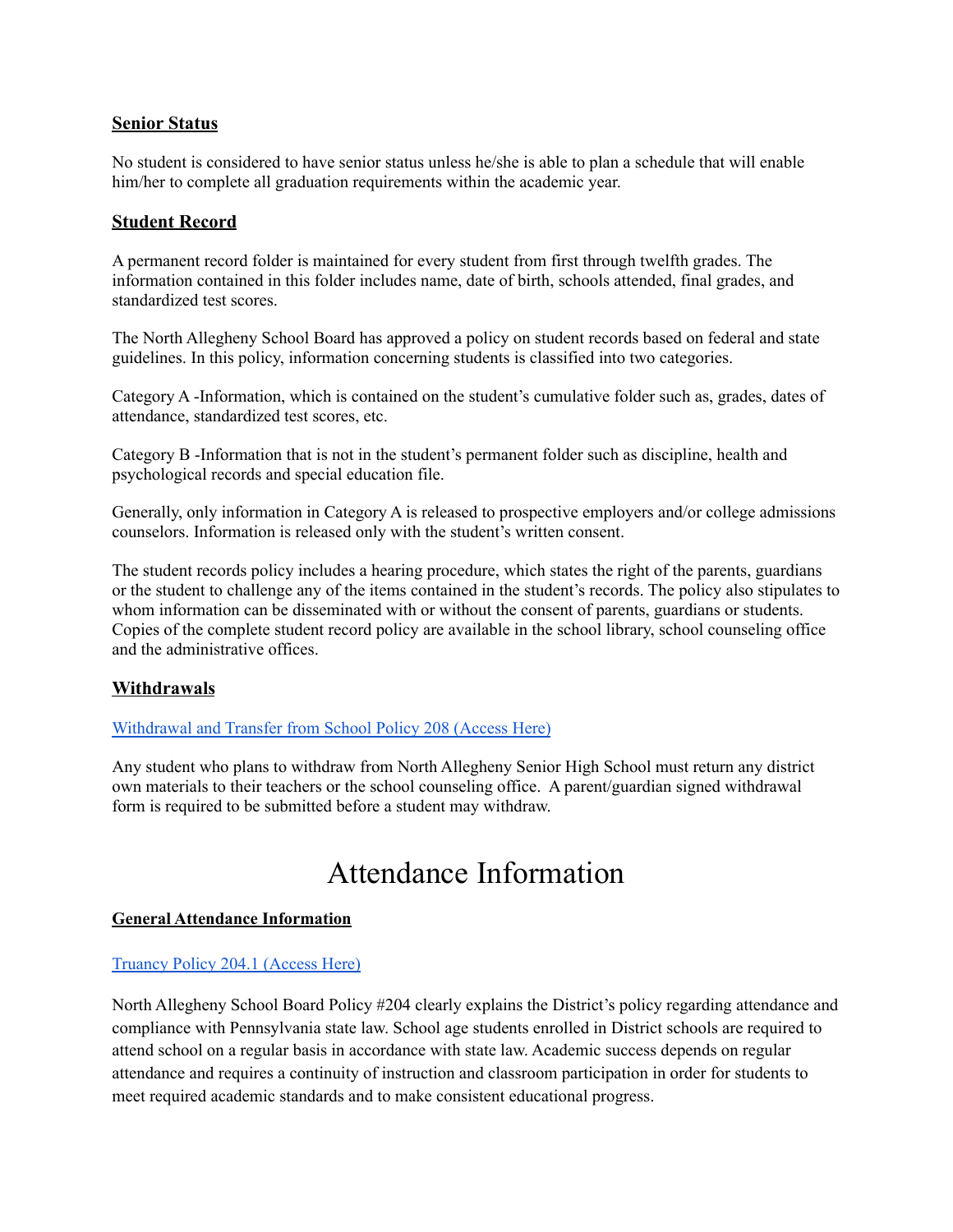Attendance shall be required of all enrolled students in District schools during the days and hours that school is in session. Temporary absences may be excused by the building principal when receiving satisfactory evidence that the absence was necessary and acceptable according to state law.

The North Allegheny School Board considers the following conditions to constitute reasonable cause of absence from school:

- 1. Personal Illness (Parental/guardian or medical note required on return.)
- 2. Medical (Note from medical provider required.)

3. Funeral of Relative – (Parental/guardian note stating relationship of relative and date and time of funeral required on return.)

4. Family Educational Trip – (The parent/guardian must submit a written request for excusal at least five school days prior to the absence and the absence must be for 10 or less school days) See Page 19.

5. College Visit – (A maximum of five days annually unless approved by the principal. Requests will not be approved during the Keystone testing window.)

6. Religious Holidays - (Parental/guardian or clergy note required on return.)

7. Religious Instruction – (Pre-approval required, and no more than a total of thirty six hours of religious instruction will be approved annually.)

Any absence for reasons other than those listed above are considered unexcused. Students do not earn credit for assignments due or assigned on the day of an unexcused absence.

For other conditions and requirements that may constitute reasonable cause of absence from school not covered in the above list, please refer to Board Policy #204.

### **COVID-19 Guidelines**

We understand that COVID-19 presents many challenges that may affect student attendance. The District will work with each student and family individually to address attendance and instructional needs.

When absent due to quarantine students will have access to virtual instruction and Blackboard to ensure they can keep up with the required coursework.

### **Absences**

When students return to school after an absence, they must present a written excuse from their parent/guardian to their homeroom teacher within three days. Students with excessive absenteeism will be required to submit a medical excuse. Upon 18 days absent from school, a letter will be sent home informing the student and parents that medical documentation is required for any future absences or instances of tardiness during the school year. The excuse must state the reason and date(s) of absence.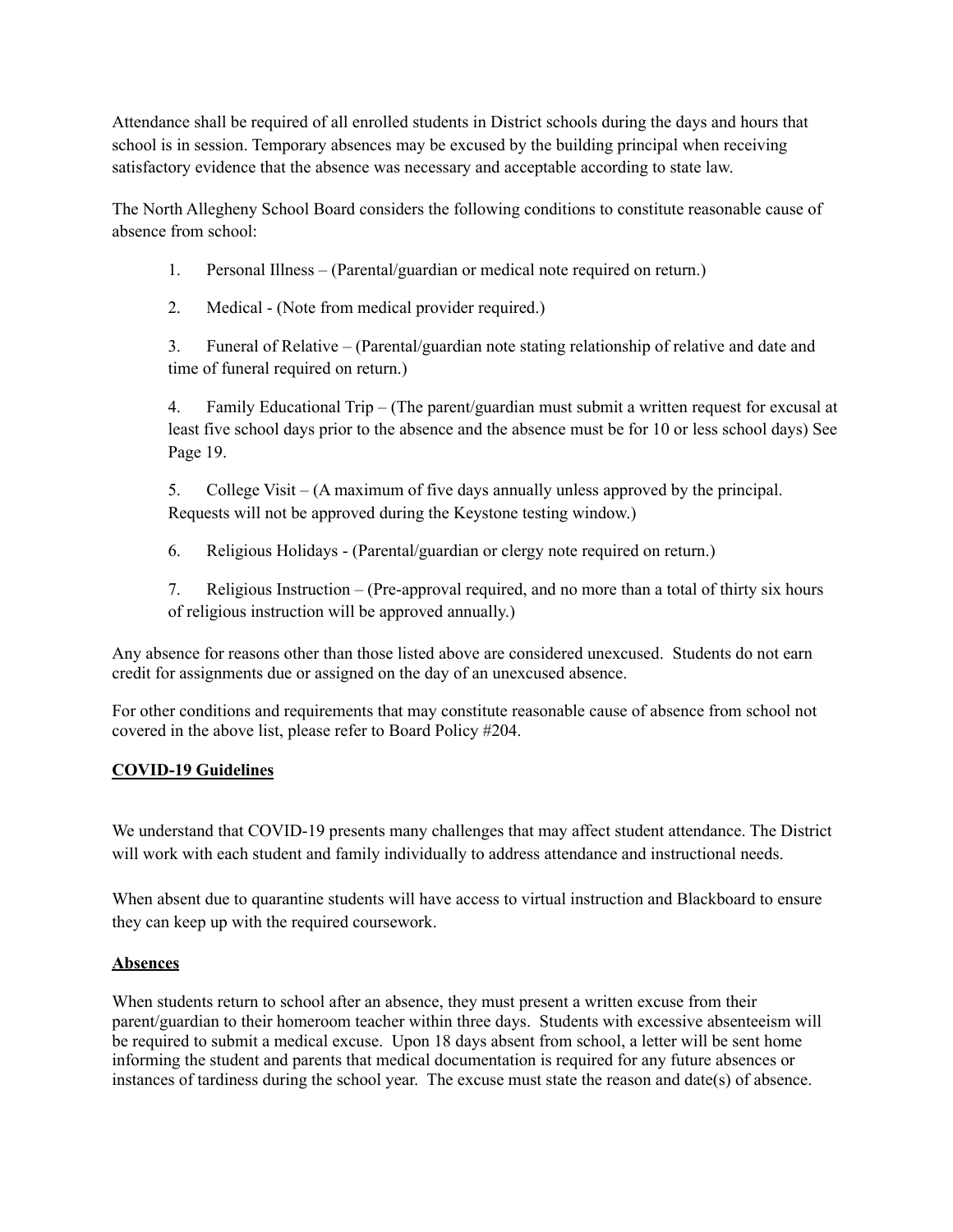This excuse is required of all students, regardless of age. Failure to present a valid medical excuse will result in the absence being deemed unexcused and possible truancy.

Pennsylvania Truancy Law, Act 138, imposes mandatory requirements on school districts to take additional steps to improve the attendance of students. A School Attendance Improvement Conference will be scheduled if a student acquires three unexcused absences from school. The purpose of the School Attendance Improvement Conference is to examine the student's absences and reasons for the absences in an effort to improve attendance with or without additional services by developing an Attendance Improvement Plan. A copy of the Attendance Improvement Plan will be placed in the student's permanent file. If a student records additional unexcused absences beyond the three days, the student will be referred to a school-based or community-based attendance improvement program. In some cases, the District may file a citation with the Magisterial District Judge. A student whose absence is excused has the opportunity to make up work assigned during the period of his/her absence. It is primarily the responsibility of the student to arrange to make up work missed during their absence. This must be done on the day the student returns to school. The student will earn zero credit for assignments not completed.

#### **Class Attendance**

Students are expected to attend all of their classes. Students must receive permission from each classroom teacher for school-related class absences. Students missing classes are responsible for classwork.

Classroom teachers may limit the number of classes missed by a student from the same class for activities. When a class absence is requested by the student, the teacher will make a decision based on the student's present academic standing in class. The final decision rests with the principal.

Students must have prior permission from their content area teacher to be absent from study hall to take a test in a content area class. A school counseling visit or being in another class without prior clearance constitutes a class cut.

Class cuts indicate a poor attitude on the part of the student toward the class and will jeopardize the successful completion of the course. Pupils are expected to follow their class schedule and/or program established by the building principal. Unexcused tardiness to class of five minutes or longer is considered a class cut. Disciplinary consequences for class and study hall cuts are as follow:

1. *First Of ense* – Student will earn a three hour Saturday detention for each class cut, zero credit for assigned work missed, and parents will be notified by the principal.

2. *Second Offense* – Student will earn progressive discipline, zero credit for assigned work missed, and parents will be notified by the principal.

3. *Third Offense* – Students will earn progressive discipline, possible social probation, and revocation of driving privileges. Parents will be notified by the principal.

Four or more class cuts on the same day will be viewed as an unexcused absence or truancy.

### **Closed Campus**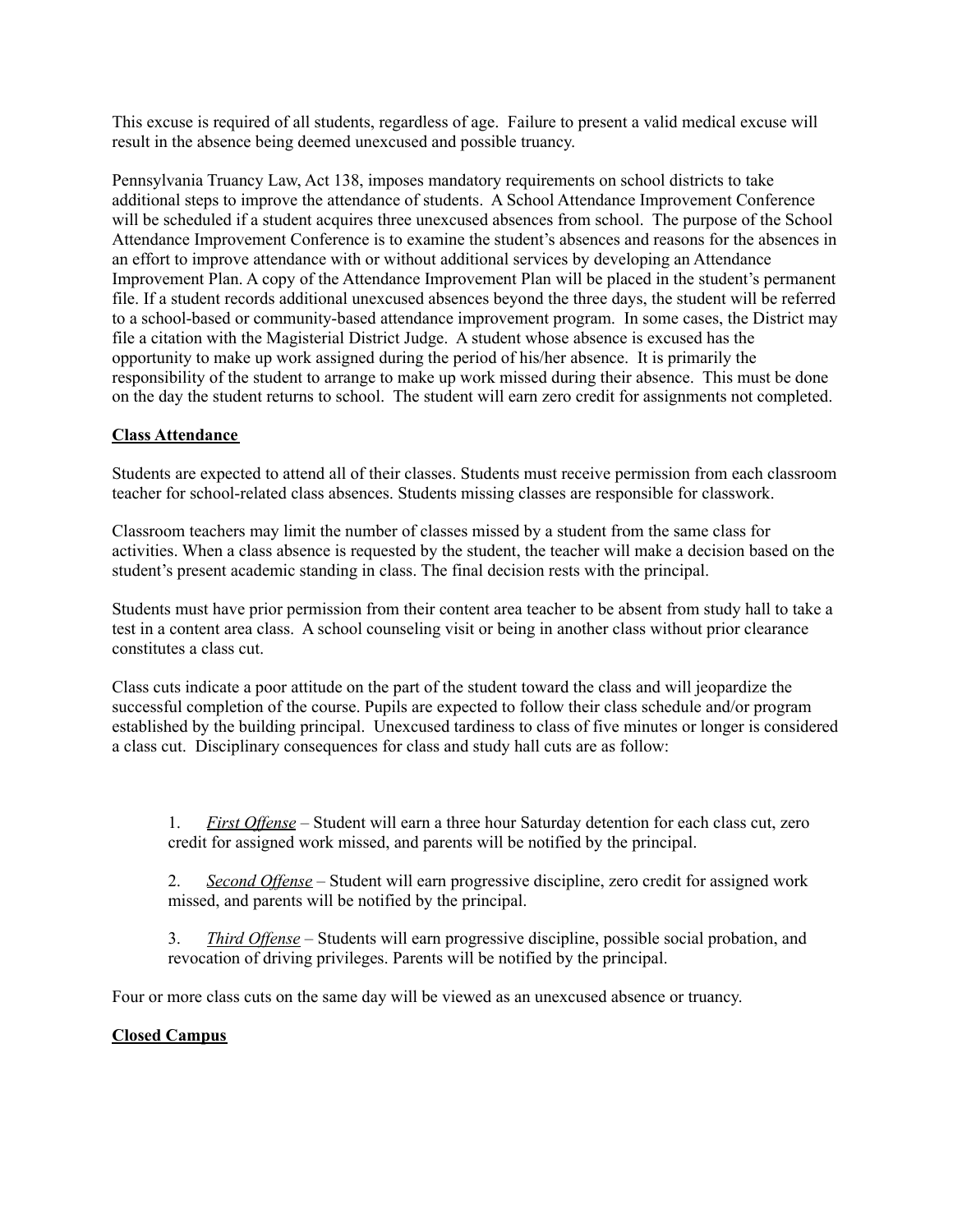NASH is a closed campus. Students must be in areas assigned to them in their schedules. This includes the cafeteria or defined recreation area during lunch. Students found out of these areas will earn in-school suspension.

Areas off limits to students include, but not limited to:

- · Physical Education locker rooms or stairwells leading to locker rooms, if the student is not scheduled for physical education.
- · Student parking lot, without permission from a principal.
- · Faculty parking lot.
- · Outside the school either on the north, south, or west side of the building.
- · Anywhere off school property, without permission from a principal.

Parents/guardians and students are reminded that students should not be on school property unless involved in authorized and supervised activities. All sleepovers are strictly prohibited.

#### **Daily Attendance and Eligibility for Participation in Extra-Curricular Activities**

Students must be in attendance for at least four full instructional periods during the school day in order to participate in a school sponsored extra-curricular activity. This would apply to all school sponsored extra-curricular activities, practices, games, competitions, and performances. Failure to be in attendance for at least four full instructional periods will result in the student being ineligible to participate in any extra-curricular activity for that school day. Emergency situations or extenuating circumstances leading to absences greater than four full instructional periods must be reported to the school sponsor/coach and approved by the NASH Administrative Team prior to the absence in order for an exception to be considered.

#### **Early Dismissal**

All early dismissal requests must include student identification numbers and must be made in advance of the early dismissal.

Students may be dismissed early for valid reasons such as appointments, which cannot be made at any other time, or personal emergency. If a student wishes to be dismissed early from school, they are required to submit a request for early dismissal signed by a parent/guardian. This request is to be presented by the student at the attendance office by the end of homeroom period, 8:23 AM, to be recorded. Students will receive an early dismissal pass to present to teachers upon request. Any student who leaves school early without following the early dismissal procedures will be held accountable for leaving school without permission. No notes will be accepted after the fact.

All early dismissal requests will be verified by the attendance secretary via telephone communication with the student's parent/guardian. A valid working telephone number should be included on all written early dismissal requests for parent/guardian contact to be made prior to the student's early dismissal time.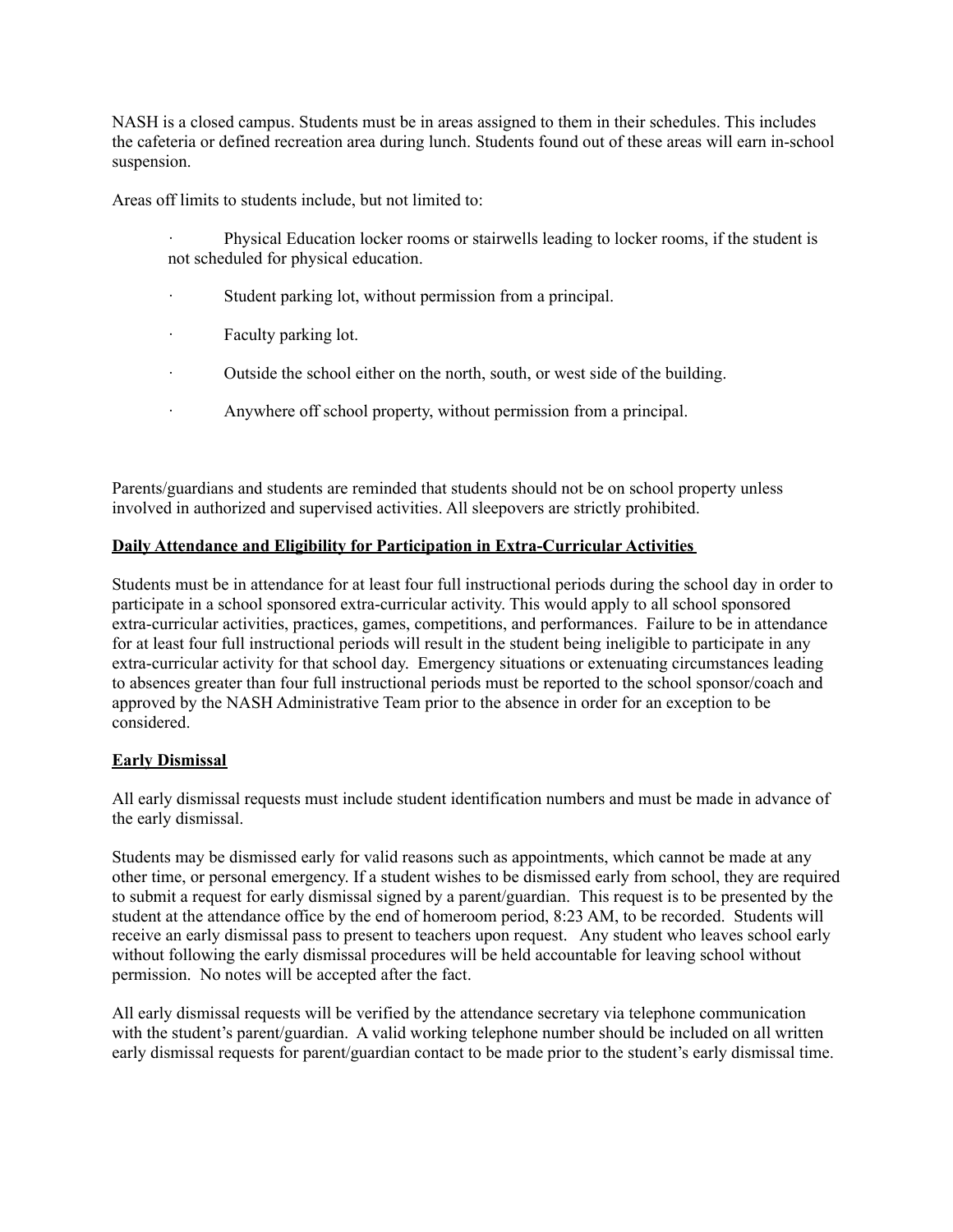Students who become ill or injured during the school day should report to the school nurse. If the nurse deems necessary, the student will be dismissed after parent contact is made. Students may not excuse themselves from school due to illness.

No student is permitted to leave school grounds without authorization from an administrator. This includes firefighters; if an emergency situation occurs in the community and student firefighters are needed, a certified supervisor must contact the school and clear any dismissal with an administrator.

#### **Excessive Absences from School will Result in Social Probation**

Students who are absent from school more than 20 days during a semester, or 40 days during the full school year will be placed on social probation. The student will be prohibited from attending any school sponsored activities other than attending school during the course of the academic day 7:23 AM to 2:15 PM. Any extenuating circumstances resulting in excessive absence must be reported to the high school administration. Social probation may be appealed to the NASH Administrative Team if such extenuating circumstances exist.

#### **Educational Tour, Trip or Extended Family Vacation– Please Review to School Board Policy #204**

#### **COVID-19 Guidelines**

Field Trips and Educational Tours facilitated by the district will not take place during the first quarter of the 2021-2022 school year. Future trips will be evaluated by the district.

Students who travel to COVID-19 hot spots are asked to monitor symptoms related to COVID-19 before returning back to school. If symptoms exist or if someone they traveled with tests positive for COVID-19, the student should inform the school administration and seek medical guidance, before returning back to school.

Field Trip Policy 121 [\(Access](https://www.northallegheny.org/cms/lib9/PA01001119/Centricity/Domain/2184/121%20-%20Field%20Trips.pdf) Here) Social Events and Class Trips Policy 321 [\(Access](https://www.northallegheny.org/cms/lib9/PA01001119/Centricity/Domain/2184/121%20-%20Field%20Trips.pdf) Here) [Secondary](https://www.northallegheny.org/cms/lib/PA01001119/Centricity/Domain/1970/170120_SecondaryStudentApplicationForEducationalTourOrTrip.pdf) Vacation Form

#### **1. Request for Excuse**

The parents or guardians of a student who wishes to have the student excused from compulsory school attendance in order to participate in an educational tour or trip must submit an application to the principal of the school in which the student is enrolled. Except for emergency situations, which must be fully explained, this request must be submitted at least five (5) calendar days prior to the date on which the student seeks to be excused for compulsory attendance. If a student will be absent for more than ten (10) school days, the student will be removed as a full-time student. The District will attempt to provide support to the student during the extended absence so that he/she is able to make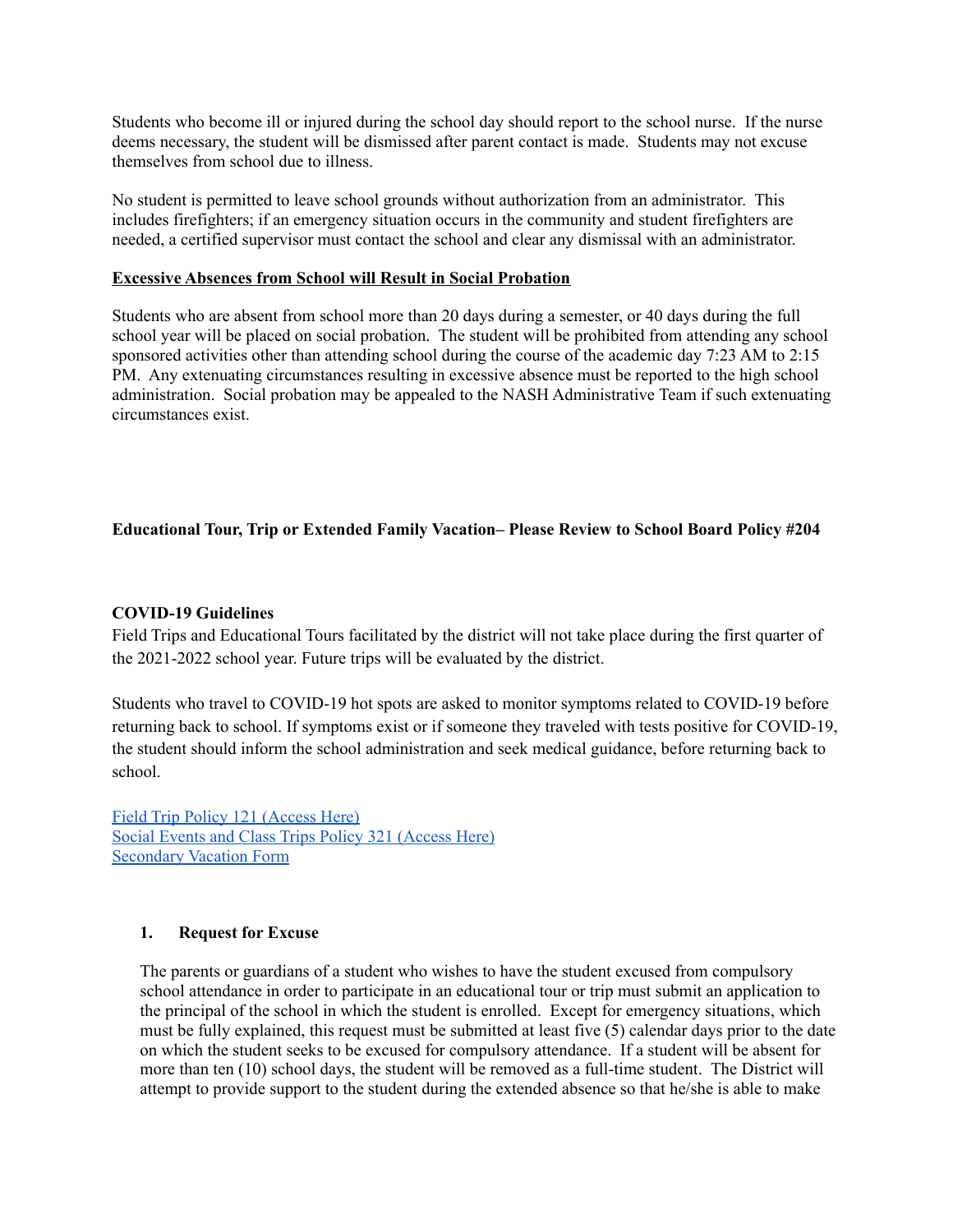successful reentry into the school upon their return. The family will need to re-enroll the child upon return.

# **2. Administrator's Discretion**

The principal of the school shall exercise discretion in determining whether to excuse the student from compulsory attendance. Consideration shall be given to the length of the tour or trip, the number of requests made during the school year, and whether the educational tour or trip is likely to advance the educational growth of the student. It is the practice of the North Allegheny School District to discourage excused absences for educational tours or trips during the final two weeks of any school term. However, if permission is granted for an educational tour or trip, any part of which will cause the student to be absent during the final 14 calendar days of any school term, the building principal shall permit the student to make up examinations administered during the last two weeks of the term if, in the judgment of the building principal, the facts of the case so merit. The Board may limit the number and duration of tours or trips for which excused absences may be granted to a student during the school term. Educational Tours and Trips will not be approved during Keystone and/or PSSA testing windows if the student is scheduled to take the assessment. College Visits – maximum five (5) days annually unless otherwise approved by the principal.

### **3. Assignments**

Upon request by a parent, guardian, or student, teachers shall submit a list of student assignments/responsibilities for the period of absence during an approved educational tour or trip. Assignments/responsibilities may be made either prior to the absence or upon return to school. All assignments/responsibilities which are to be completed shall be submitted to the teacher(s) upon return to school or within a reasonable period of time as designated by the teacher(s).

### **4. Return to School**

The students shall return to school by the first scheduled school day after the excused absence or date previously specified by the building principal.

### **5. Failure to Comply**

A student, who, after being denied an excused absence, persists in unexcused absence from school, shall be considered in violation of the compulsory attendance requirements set forth in the Public School Code of 1949, as amended, and shall earn a failing grade for the assignments/responsibilities made during the period of absence. A student, who, after being granted an excuse, fails to complete the assignments/responsibilities within a reasonable period of time as designated by the teacher, shall earn a failing grade for the incomplete assignments/responsibilities.

### **6. Athletic Eligibility**

The Pennsylvania Interscholastic Athletic Association (P.I.A.A.) Constitution stipulates that:

A pupil who has been absent from school during a semester for a total of 20 or more school days, shall not be eligible to participate in any athletic contest until he has been in attendance for a total of 60 school days following their  $20<sup>th</sup>$  day of absence, except that where there is a consecutive absence of five or more school days, due to confining illness, injury, or quarantine, such absence may be waived from the application of this rule by the district committee, if thorough and complete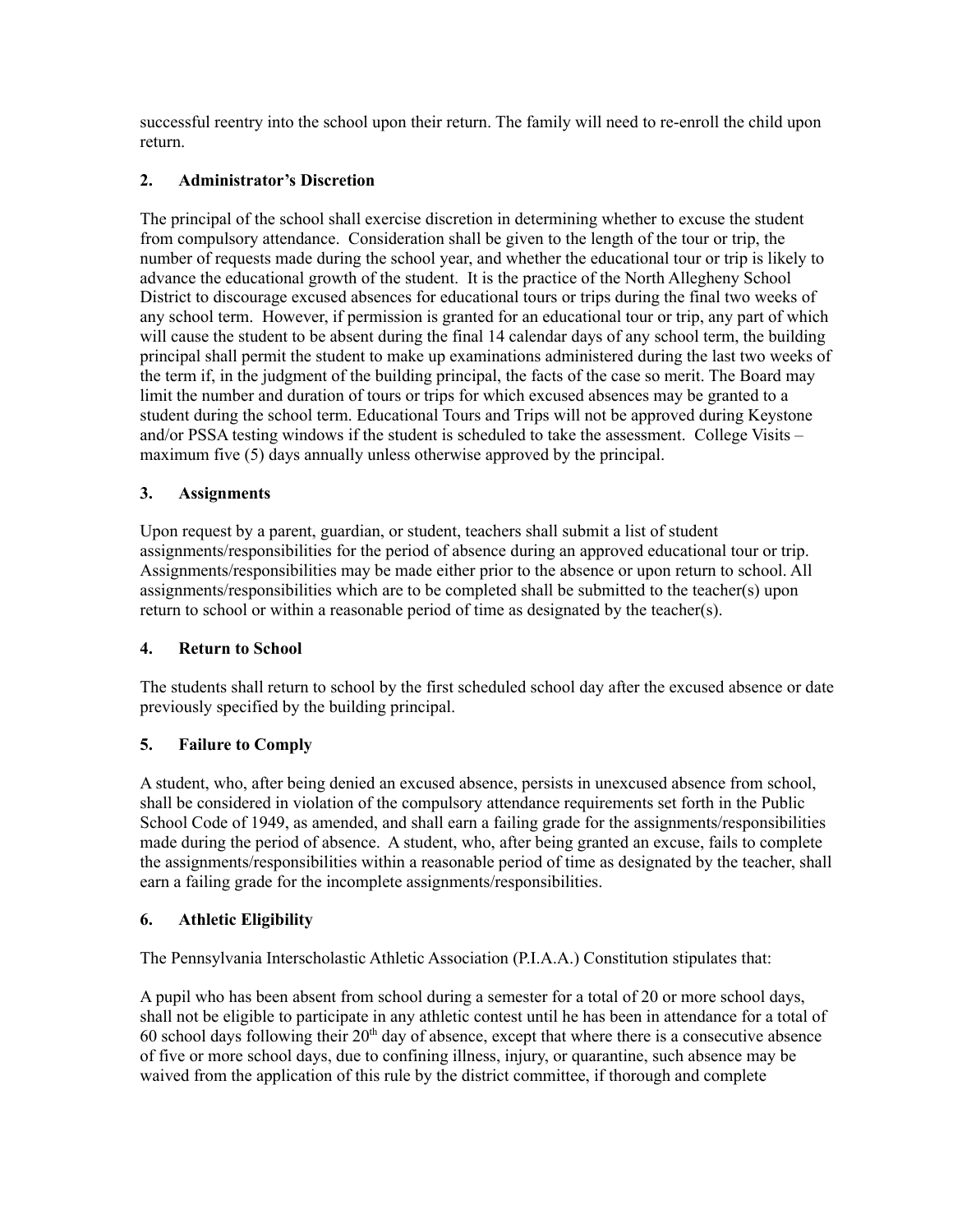investigation warrants such waiver. Attendance at summer schools does not count toward the 60 days required.

Absence from school for an entire semester, or for several semesters, shall disqualify a pupil for the same period as stated in this section.

#### **7. Implementation**

This policy is designed for implementation at the building level. Frequent recurrence of requests for educational tours or trips during a school year shall result in disapproval, although the requested trip may be meritorious. This policy is designed to foster better school/student relationships rather than excessive absence.

### **8. COVID - 19**

We understand that COVID-19 presents many challenges that may affect attendance. The District will work with each student and family individually to address attendance and instructional needs.

When absent due to quarantine students will have access to virtual instruction and Blackboard to ensure they can keep up with the required coursework.

### **Field Trips**

Learning is not confined to a classroom, and the Greater Pittsburgh community offers many exciting and worthwhile learning experiences outside of the classroom. As a result, teachers sometimes take advantage of these opportunities by planning meaningful and relevant educational field trip experiences for our students. It is important for both parents/guardians and students to understand that student eligibility for a field trip is not automatic. Students must meet eligibility requirements and follow certain procedures before they will be permitted to participate. In order to be eligible for a field trip, students must complete a field trip form in which the following steps are involved:

1. The student's name, student number, and the date and times of the field trip are recorded.

2. The student must acquire permission from his/her parents/guardians to participate with a preliminary signature.

3. The student must acquire permission from each of his/her other subject area teachers in the form of signatures.

4. The form is then checked and approved by the teacher sponsoring the field trip.

5. The finalized form is turned into the sponsoring teacher.

6. Students will not be permitted to participate if the above field trip procedure/form is not completed. Any of the student's subject area teachers can deny the student permission to attend a field trip if one of the following reasons pertains to the student:

· The student is attaining failing grades in that teacher's class.

· A student has accrued 18 days of absence in that teacher's class (excused or unexcused). Extenuating circumstances may be reviewed by the building principal.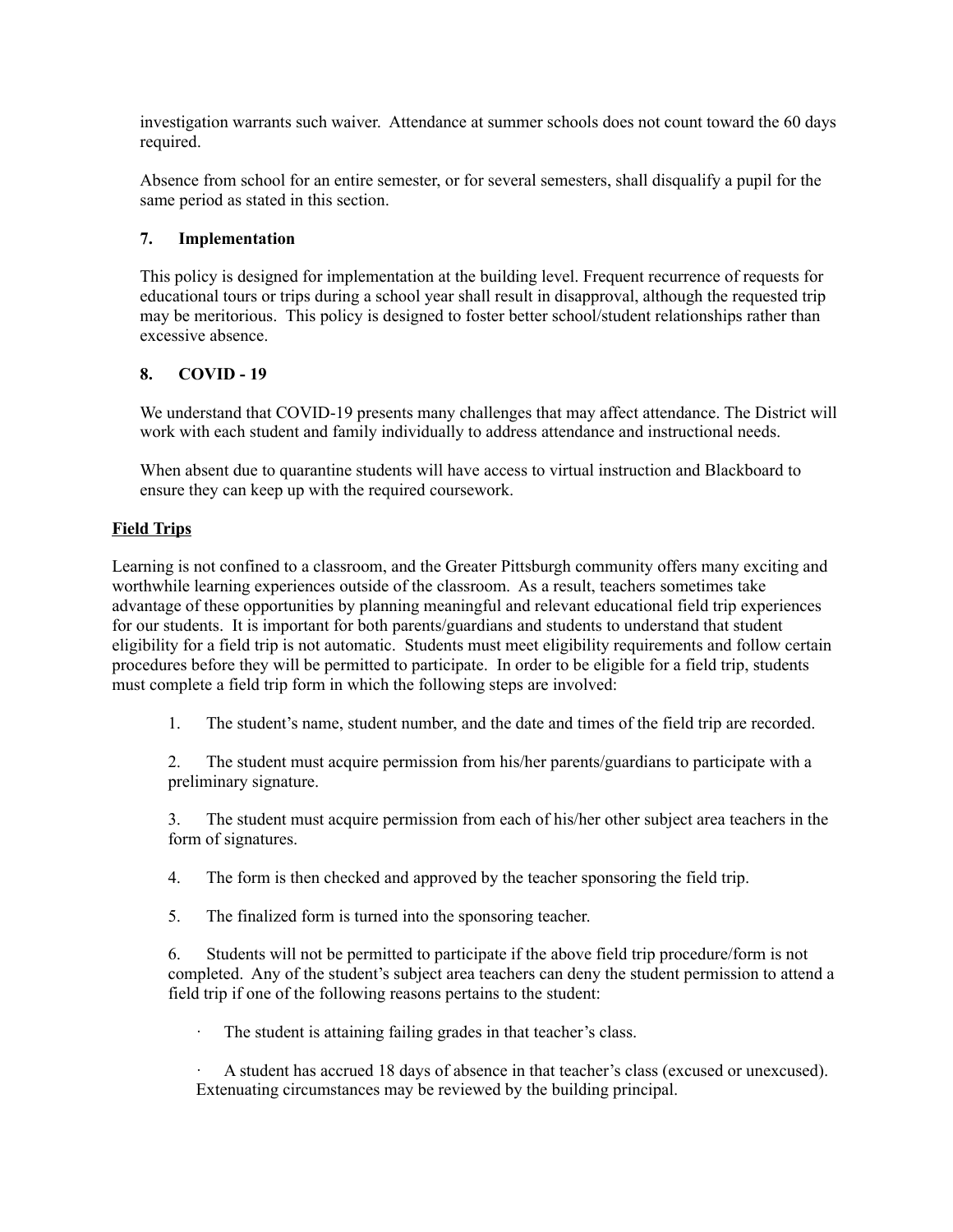· A student has been disruptive in that teacher's class.

The classroom activity in that teacher's class on the day of the field trip is of a specific type that cannot be made up.

· Students who violate the North Allegheny School District's Drug and Alcohol Policy will not be permitted to attend any field trips or overnight school sponsored trips. Students who are suspended at the time of a field trip or school sponsored overnight trip will not be permitted to attend the field trip or the overnight trip.

#### **Perfect Attendance Policy**

Regular attendance to school is vitally important for success in school. Each student should strive for a perfect attendance record. The District recognizes students having perfect attendance records by awarding activity passes; however, more than a combined total of four excused tardies and/or early dismissals will void a perfect attendance record.

#### **Study Hall Attendance**

Students are expected to attend and use all study hall time productively.

Students wishing to be excused from study hall for a particular purpose must follow this procedure:

- · Obtain a note from the teacher who will be supervising the student.
- · Obtain a note from the subject area teacher requesting the student to be excused from the study hall to the library for research.
- · Present the note to the study hall teacher at the beginning of each study hall period.

The study hall teacher may then grant permission for the student to see another teacher or visit the library. Students will not be excused to be in an area that is unsupervised.

Any student who wishes to be assigned into an area other than the room assigned for their study hall period must make a request for a schedule change in the School Counseling Office. If the request is approved, the assignment will be made permanent and the student will be added to the roster of the assigned teacher. The student must report to that teacher daily throughout the semester.

#### **Tardiness to School/Tardiness to Class**

#### **COVID Guidelines**

When students arrive late to school, a system will be set up for virtual sign in.

Students are expected to be in the building and in their homeroom by the tardy bell at 7:23 AM. Any student reporting after the tardy bell is required to report immediately to the Attendance Office to obtain a tardy slip in order to be admitted to class.

Tardiness is excused in cases of illness, doctor appointment, bus delays, or extreme emergencies as determined by the building principal, and should be accompanied by a note from a parent or guardian.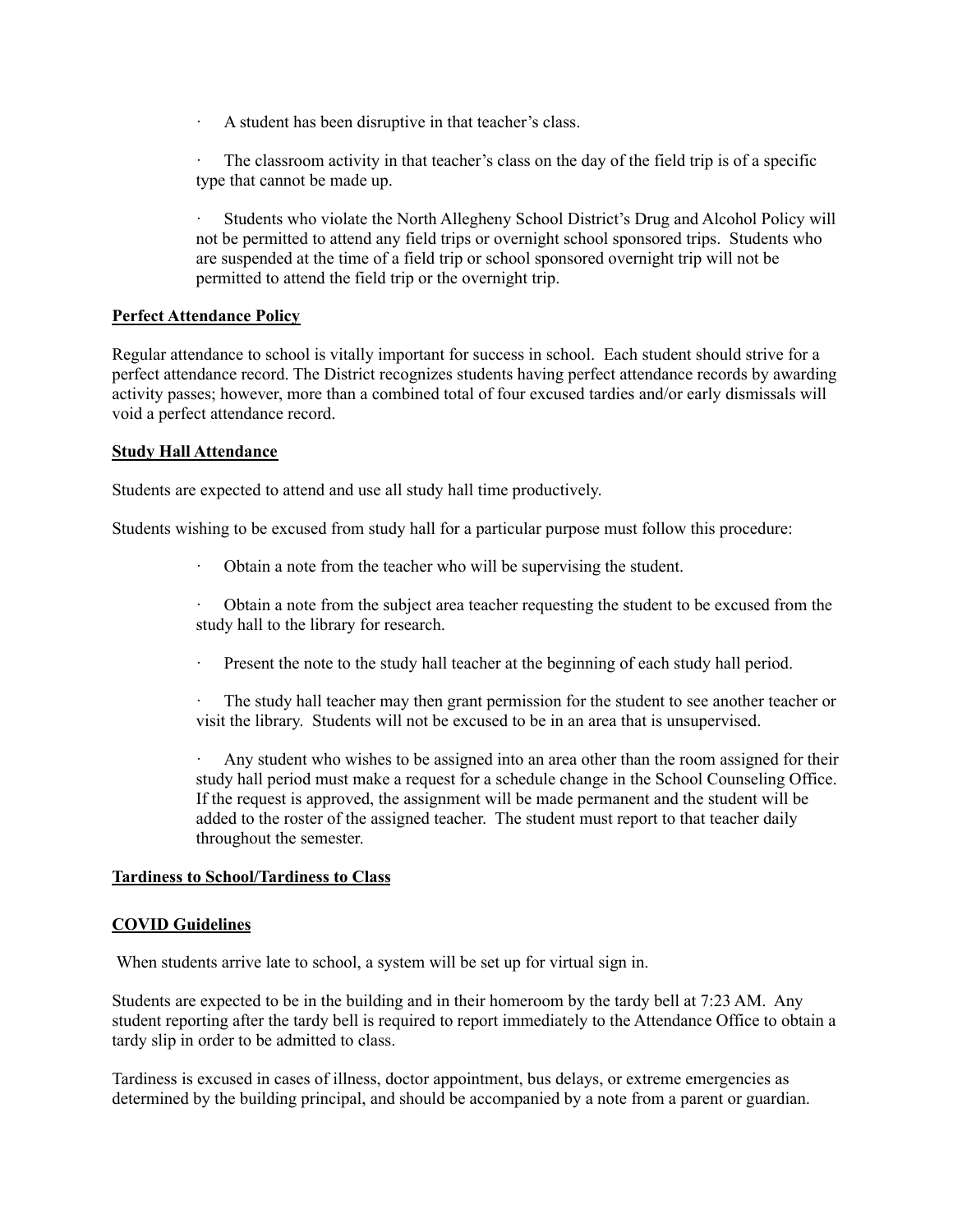Failure to submit a tardy excuse signed by a parent/guardian within three days of the tardy will be considered an unexcused tardy.

Students with excessive tardiness will be requested to submit a medical excuse for any tardiness to be deemed excused. Upon 18 instances of tardiness to school, students and parents/guardians will receive a letter detailing this medical excuse requirement.

Students who arrive late to class or school shall be documented by the classroom teacher and referred to the office based on the chart below. A student who arrives five minutes (or longer) late to class with no reasonable excuse should be referred immediately to the office. A student who is tardy to class or school and deemed unexcused by the teacher or principal shall earn the following disciplinary sanctions:

| 4th offense per semester               | $\overline{\phantom{m}}$ | Saturday 1                                                 | $(8:00 AM - 9:00 AM)^*$ |
|----------------------------------------|--------------------------|------------------------------------------------------------|-------------------------|
| 8th offense per semester               |                          | <b>Saturday 2</b>                                          | $(8:00 AM - 10:00 AM)$  |
| 12th offense per semester              |                          | Saturday 3                                                 | $(8:00 AM - 11:00 AM)$  |
| 16th offense per semester              |                          | 3 days ISS and driving privileges revoked for the semester |                         |
| 20th offense per semester<br>principal |                          | Progressive discipline as deemed appropriate by the        |                         |

**\*Students who fail to serve an assigned 1 or 2 hour detention will automatically be assigned a 3 hour detention.**

#### **Truancy/Unexcused Absences**

Truancy is defined as absence from school without the permission of the parent and school officials. Written excuses must be received within three school days for any absence to be deemed excused. A student who is truant or absent from school without valid excuse shall earn the following disciplinary sanctions:

| 3rd offense per year               |                          | <b>Saturday 3</b>                                          | $(8:00 AM - 11:00 AM)$ * |
|------------------------------------|--------------------------|------------------------------------------------------------|--------------------------|
| 6th offense per year               | $\overline{\phantom{0}}$ | 3 days ISS and driving privileges revoked for the semester |                          |
| 9th offense per year               | —                        | 5 days ISS and social probation                            |                          |
| 12th offense per year<br>principal | —                        | Progressive discipline as deemed appropriate by the        |                          |

#### **\*An attendance conference will be scheduled with the student and parent/guardian.**

Students and parents/guardians will receive notice of unexcused absences by mail. The student shall earn zero credit for any work due or assigned on the day of an unexcused absence.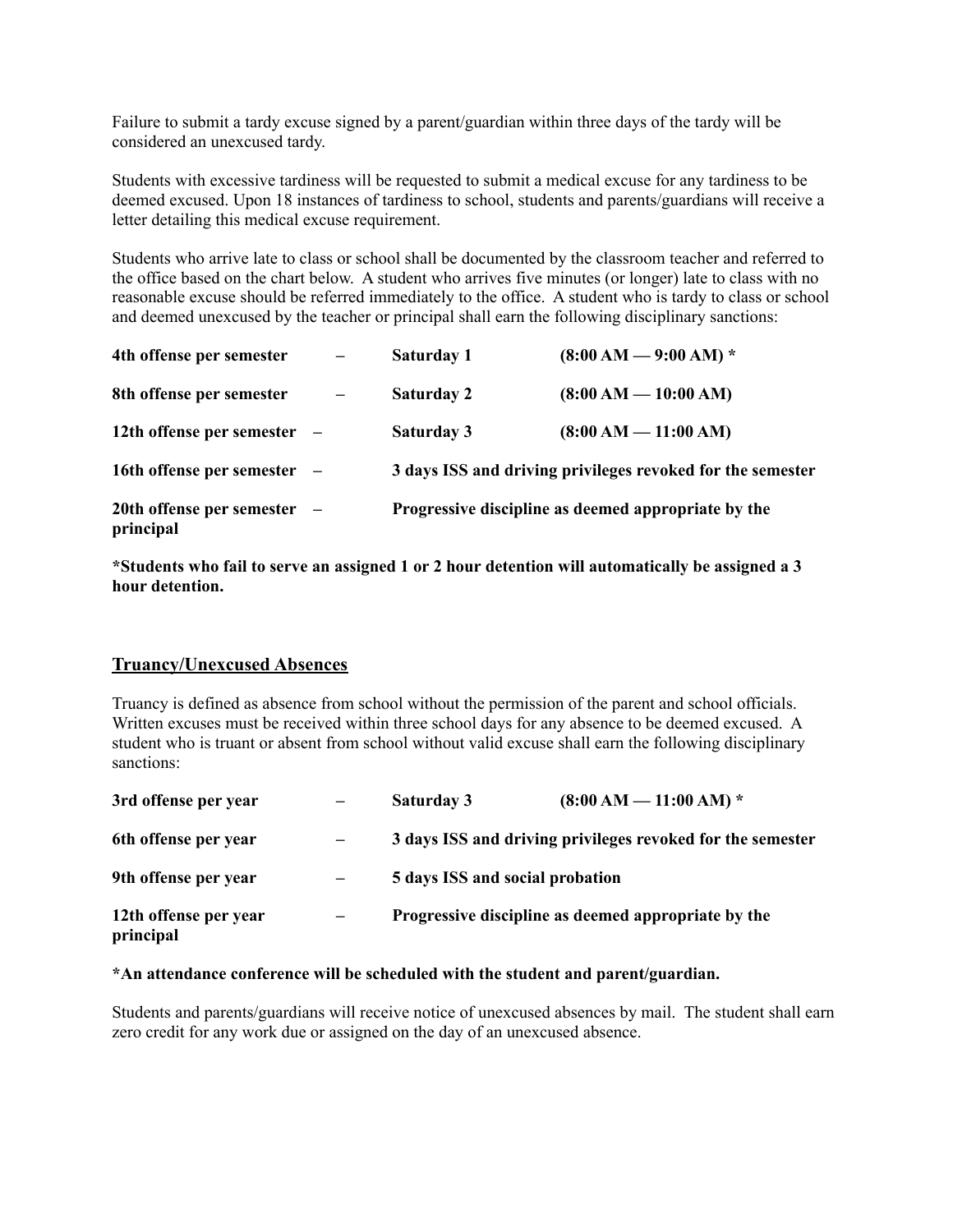# CONDUCT INFORMATION

*North Allegheny School District Code of Conduct*

The North Allegheny School District Code of [Conduct](https://www.northallegheny.org/codeofconduct) can be found on the District's website and is printed as a part of the District's Activities Calendar:

Information about student conduct presented in this handbook is intended to expand upon some aspects of student conduct stated in the code. Other information in our handbook is specific to this particular building.

All students are expected to conduct themselves in a proper manner at all times. The student's individual dress, personal appearance and behavior must indicate both self-respect and respect for others. Any conduct, which is inappropriate or disrupts the learning process, will be considered unacceptable and appropriate disciplinary action will be taken. Students are expected to behave with respect, kindness, and consideration toward one another and also toward all members of NASD including substitute teachers. Violation of school policies and procedures will result in appropriate disciplinary action. This may include detention, suspensions and/or removal from school.

#### *To instruct is an easy matter; but to educate requires ingenuity, energy and perseverance without end.*

**- Frances Ward**

# **BILL OF RIGHTS AND RESPONSIBILITY**

*PREAMBLE:* Students, teachers, educational assistants, administrators, paraprofessionals, custodians, other staff members and parents are all members of the school community. Each has a role in creating and promoting a positive school climate. This Bill of Rights and Responsibilities was created to ensure every student and every adult that his/her basic interests will be protected by all others. It applies equally to adults and students. Thus, all school/classroom rules and procedures/practices are generated considering the following:

### *ALL PEOPLE AT NORTH ALLEGHENY HAVE...*

1. The Right to function in a positive learning and working environment. Students have the right to expect good teaching free from disturbances. Teachers and staff members have the right to expect students to apply themselves and to behave in a way that is supportive for a good learning climate.

The Responsibility to understand and accept that student learning is the primary purpose of our school, and to behave in a manner that promotes opportunities for optimal learning and teaching.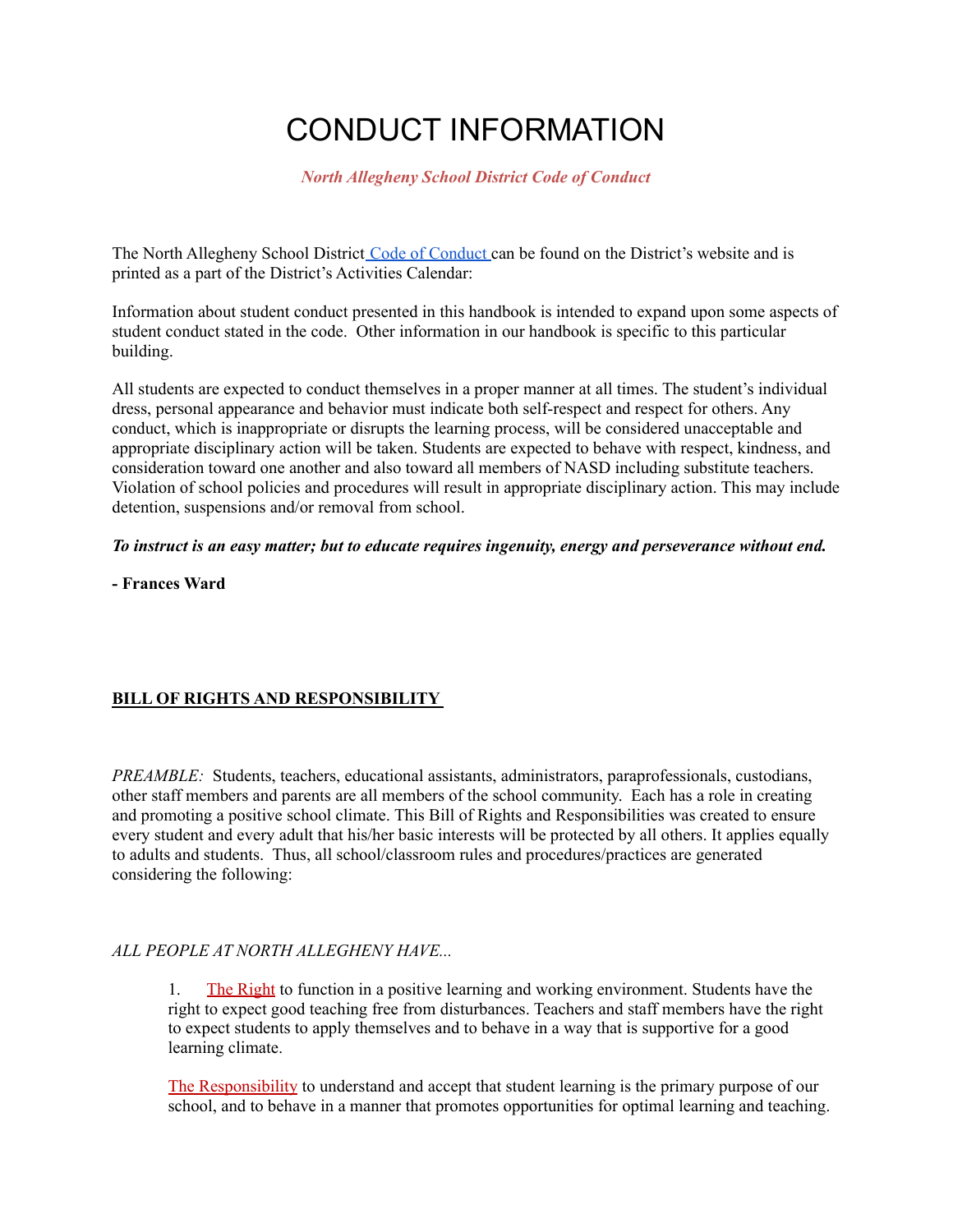2. The Right to have a safe school environment. Learning and/or good teaching cannot occur if people feel threatened or endangered physically or psychologically.

The Responsibility to respect the right of others to have a safe school environment.

3. The Right to have their individual beliefs, ideas, cultural or religious practices and differences respected. Every student has the right to be free of gender discrimination and sexual harassment. In a free society, diversity is strength and should be encouraged.

The Responsibility to be tolerant of the uniqueness of others.

4. The Right to be treated with courtesy, fairness, and respect.

The Responsibility to treat others with the same courtesy, fairness, and respect that he/she expects to receive.

5. The Right to have their property respected. The right to enjoy that, which is ours, is contingent on the extent that we respect the rights of others to enjoy that, which is theirs.

The Responsibility to respect both the public and private property of others.

6. The Right to participate fully in school life regardless of their race, gender, religion, economic and social backgrounds, provided that they have met all established requirements.

The Responsibility to assure that participation in any aspect of school life is open to all.

7. The Right to have clear understanding of what is expected of them as students or staff members.

The Responsibility to know his/her role in the school community and to help others to understand their roles.

8. The Right to have a fair hearing (which means that time is made available-not necessarily immediately-for the person to ask questions, give his/her side of the story, and be told reasons for a decision or outcome). If consequences seem unfair, everyone has the right to appeal the decision through additional due process methodology.

The Responsibility to understand and utilize the school's procedures for resolving concerns, conflicts and disagreements.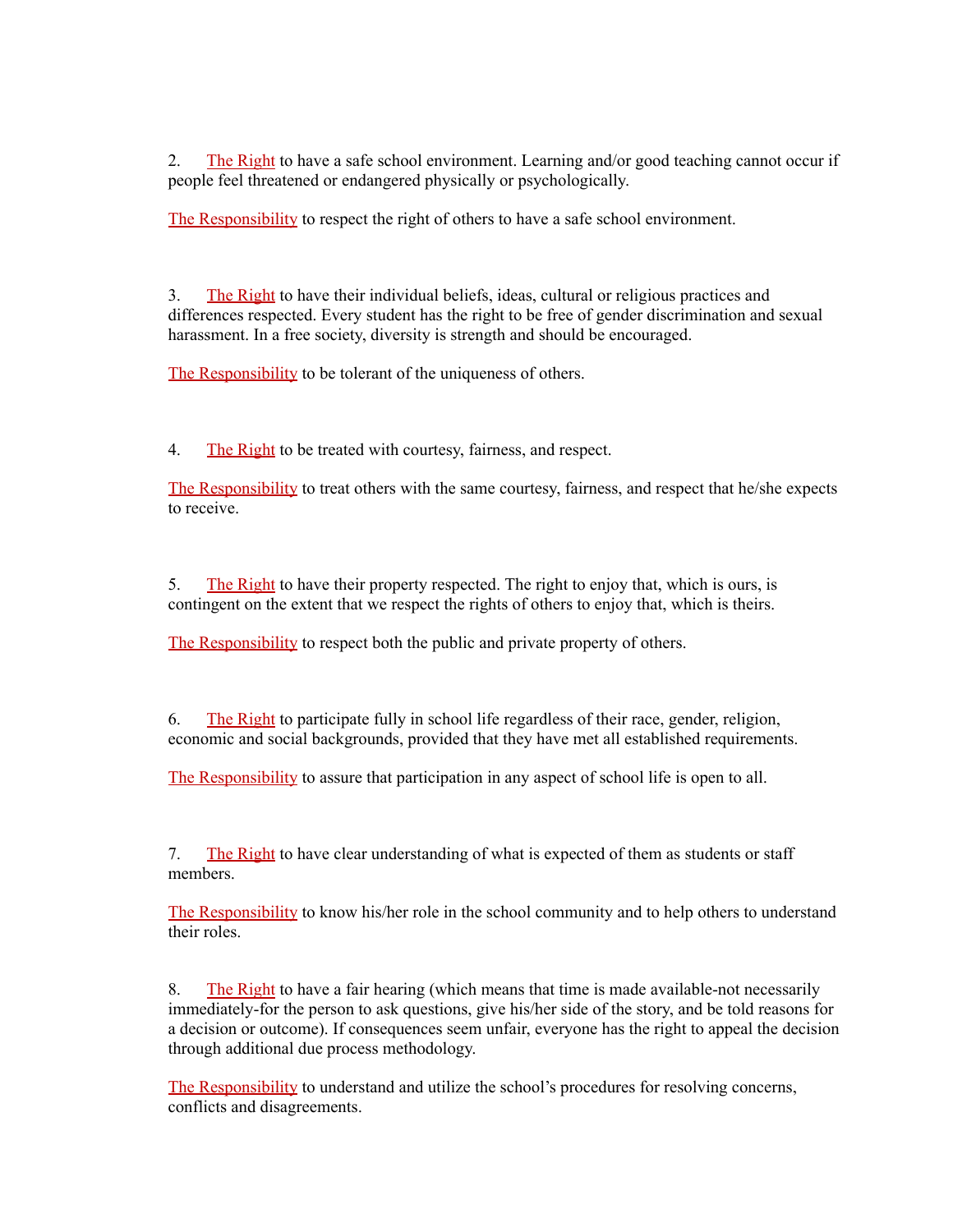9. The Right to communicate discontent with actions affecting them and to seek a change in rules through established procedures.

The Responsibility to thoroughly investigate the nature of a concern without injuring innocent people.

10. The Right to expect that the idea of good citizenship in a democracy will be respected and promoted.

The Responsibility to be good school citizens. This involves participation in democratic procedures, service to others, and promoting pride in the school, community, and nation.

SUMMARY: All people at North Allegheny have the right to expect that these rights and responsibilities will be protected. Rules and procedures are necessary to protect the rights of everyone. It is everyone's responsibility to respect and follow school rules and procedures.

#### **Athletic Courtesy (P.I.A.A.)**

Athletics should foster clean sports. It is the privilege and duty of every person connected with athletics to exemplify these principles in their own actions and earnestly advocate them before others. The spectators at the event or contest are as much a part of sports as the athletes and they are to adhere to all rules, standards, and by-laws.

· No advantages are to be sought over others except those in which the game is understood to show superiority.

Unsportsmanlike or unfair means are not to be used even when they are used by opponents.

· Visiting teams are to be honored guests of the home team and should be treated as such.

No action should be taken nor course of conduct pursued, which would seem unsportsmanlike or dishonorable if known to one's opponent or the public.

Remember that a student spectator represents his school as does the athlete and he or she is responsible for adhering to these rules and regulations.

Any spectator who evidences poor sportsmanship or behaviors that endangers others will be requested to leave and may not attend future contests.

· Objects are not to be thrown in or from the spectator stands.

Spectators are to remain in the stands while the game is in session-which includes time-outs and between quarters.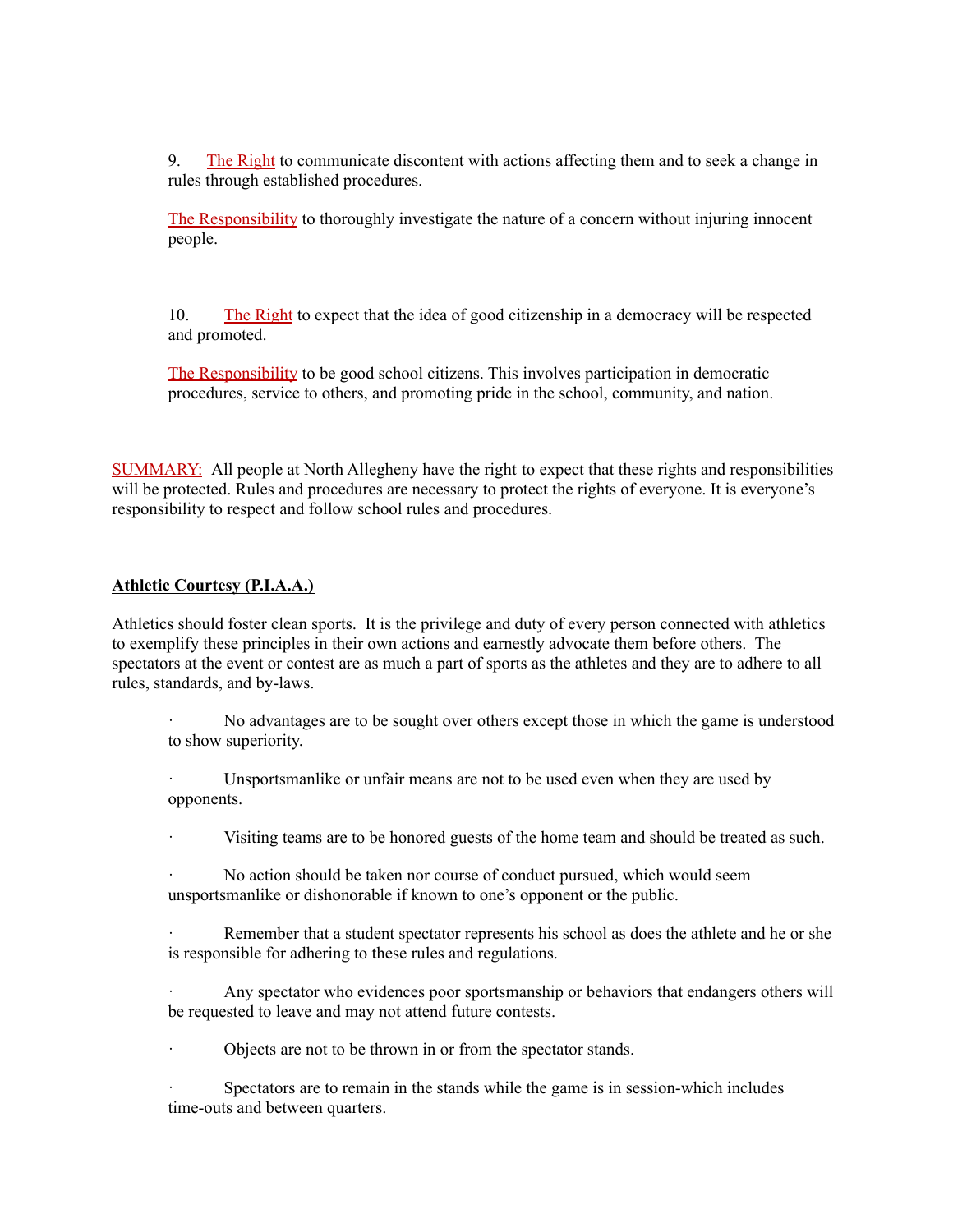- · Decisions of the officials are to be abided by.
- · Officers and opponents are to be regarded and treated as honest in intentions.
- · Good points in others should be appreciated and suitable recognition given.

· The practice of "booing" or any other types of derogatory cheer towards the opponents or the officials is regarded as discourteous and unsportsmanlike and is not acceptable.

· No sirens, whistles, portable stereos, or any other noise makers will be permitted. No banners or signs of any type shall be displayed. The game manager will confiscate such articles.

#### **Behavior of Students at Extra-Curricular Activities**

North Allegheny School District and Western Pennsylvania Inter-Scholastic Athletic League accepts and expects exemplary standards for students at extra-curricular activities, both in their participation and as spectators. Any behavior that is a violation of the North Allegheny Code of Conduct, WPIAL, and/or student handbook or school rules will earn school issued progressive discipline.

Minor Misbehavior: Will result in a range of responses from correction to removal from the activity and/or possible disciplinary consequences.

Behavior which endangers the health, safety, and welfare of students and/or others: Will result in school discipline and social probation.

Behavior which is not only a violation of school policy or endangers the health, safety, and welfare of others, but also violates the law: Will result in school discipline, social probation, and the involvement of police and/or magistrate.

#### **Bus Transportation**

A complete set of rules is posted in each bus. Please cooperate in helping to maintain safety on our buses.

Students riding a school bus are subject to the direction and control of the school bus driver. The following behavioral infractions could result in the loss of bus riding privileges to and from school, during field trips, while riding to and from class and sporting events, and could result in other forms of progressive school discipline:

- · Changing seats while the bus is in motion.
- · Distracting the bus driver.
- · Excessive noise.
- · Extending body parts outside of the school bus window.
- · Jeopardizing the safety and welfare of one's self or others.
- · Throwing objects.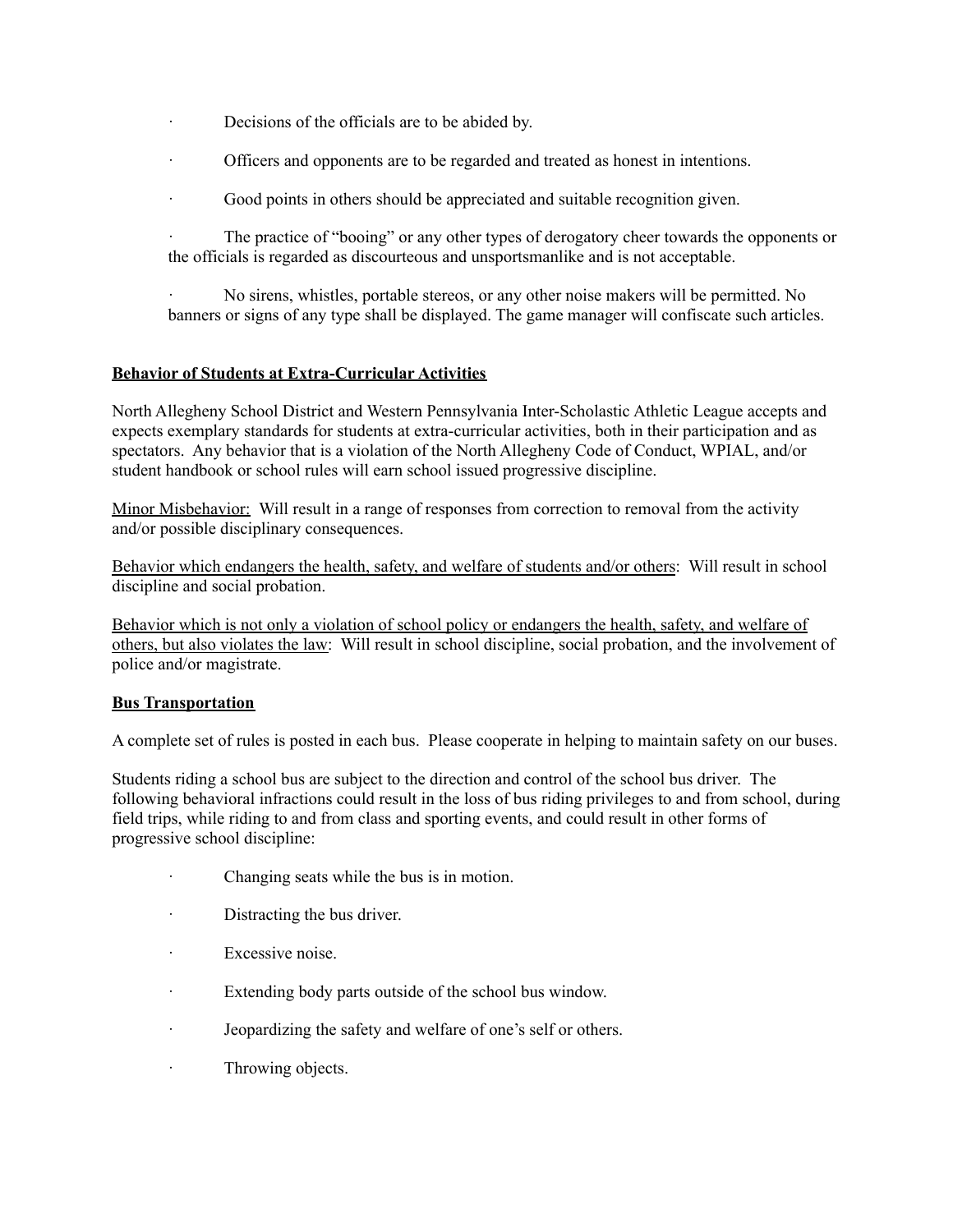Students should leave home early enough to meet the bus at their scheduled stop. Weather or traffic conditions may occasionally prohibit the buses from maintaining their schedules. In good weather students are expected to wait 30 minutes for the bus. If a student misses the bus, parents are responsible for transportation to school. The bus driver shares the mutual interest of parent and teacher for the safety of the student.

The Motor Vehicle Code of Pennsylvania determines load limits for buses. Therefore, it is imperative that students do not transfer to other buses except in emergencies.

Each student is assigned to a particular bus stop and a specific bus. No change relating to the stop or the bus is to be made unless it is an emergency and then only if the proper procedure is followed. That consists of a written request by the parent or guardian indicating the student's name, school reason for the request and details of change. Please specify bus stop and/or bus number that the student will use. This request should be given to the principal. After the principal's approval, it must then be forwarded to the Coordinator of Transportation for approval. Only after this procedure is followed, and approval given, will a student be permitted to change bus stops and/or buses. If a written request is not feasible, a telephone call to the transportation office may be sufficient.

Due to the Covid-19 pandemic, the following protocols should be followed when utilizing district transportation:

- Parents/guardians/caregivers should perform a symptom screening prior to arriving at school or the bus stop each day. (See Symptom [Screening](https://www.education.pa.gov/Schools/safeschools/emergencyplanning/COVID-19/SchoolReopeningGuidance/ReopeningPreKto12/PublicHealthGuidance/Pages/default.aspx#screening) Tool.)
- Bus drivers and passengers must wear face coverings while on the bus, in accordance with the Secretary of Health's Order Requiring Universal Face Coverings issued July 1, 2020.
- Students will have assigned seats on the bus.
- Students should not sit in the front row of the bus.
- Minimize the number of people on the bus at one time within reason and to the greatest extent possible.
- Do not allow individuals, including parents, guardians and other caregivers, on the bus, unless absolutely necessary (i.e., to assist a student with a disability).
- Open windows, if weather allows, to improve ventilation.
- Students should wash their hands or use hand sanitizer before or immediately upon entering the school.
- Students should report directly to their assigned classroom upon entering the building. Students should not congregate in a lobby, hallway, or cafeteria before school starts.

### **Computer, Telecommunications and Information Technology Usage (Students)**

Responsible Computer, [Telecommunications](https://www.northallegheny.org/cms/lib9/PA01001119/Centricity/Domain/2184/224.1%20-%20Responsible%20Computer%20Telecommunications%20and%20Information%20Technology%20Use.pdf) and Information Technology Usage Policy 224.1 (Access [Here\)](https://www.northallegheny.org/cms/lib9/PA01001119/Centricity/Domain/2184/224.1%20-%20Responsible%20Computer%20Telecommunications%20and%20Information%20Technology%20Use.pdf)

This policy establishes the philosophy, governing rules, training requirements and parental approval requirements related to the District's computer technology. Please refer to the NASD Code of Conduct for the complete Acceptable Use Policy (AUP) and the [Anti-Bullying](https://www.northallegheny.org/cms/lib/PA01001119/Centricity/Domain/2184/249-Anti-Bullying.pdf) Policy (Access Here)

### **Saturday Detention**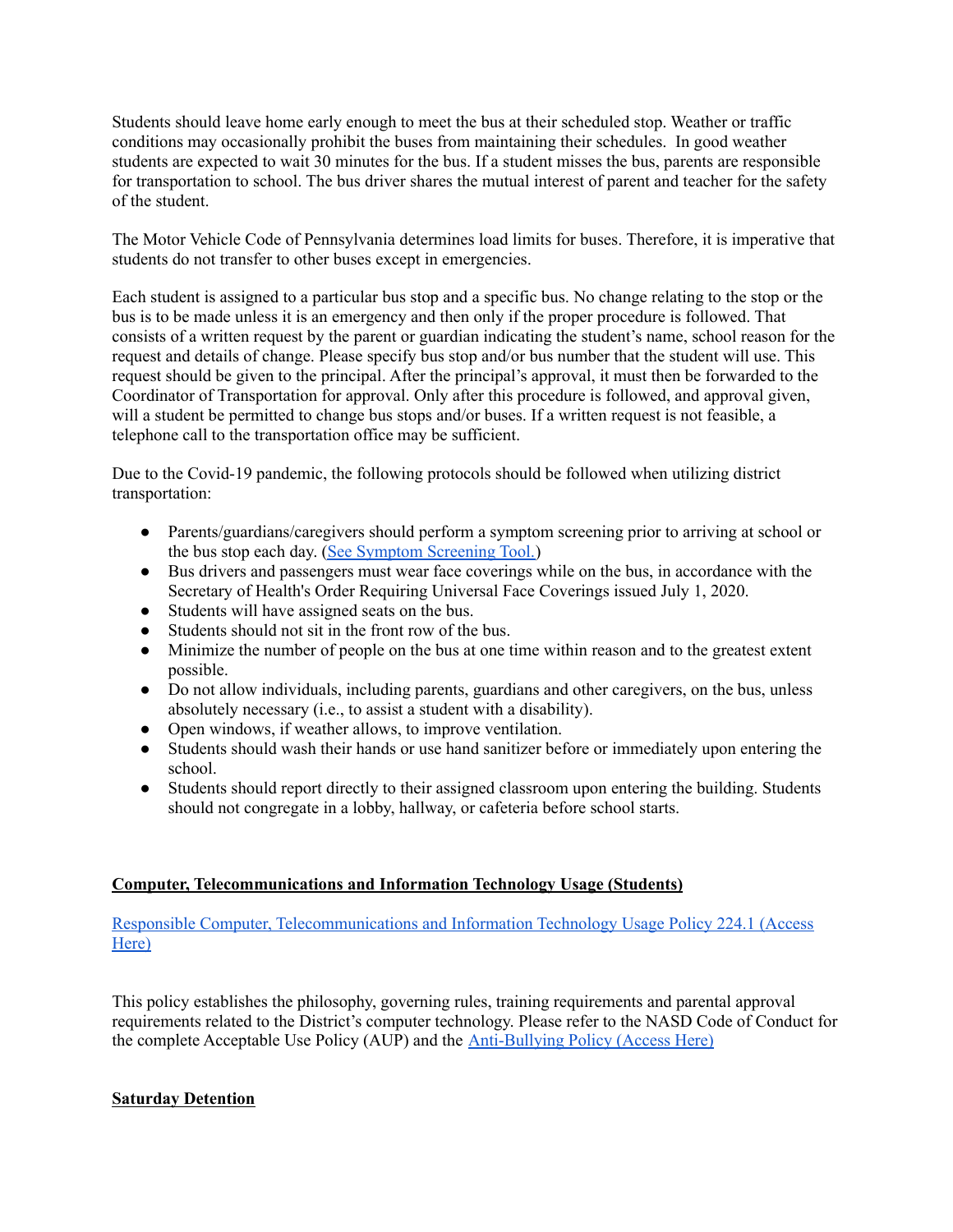Saturday detention is time a student is required to spend at school for disciplinary reasons. Saturday detention will be held in the school library. Students assigned to Saturday detention must report before 8:00 AM, as students reporting after 8:00 AM will not be permitted entrance. Transportation to and from Saturday detention is the responsibility of the student. Failure to serve scheduled Saturday detention periods will result in progressive student discipline.

#### **General Saturday Detention Rules**

- 1. Students must report to the school library for detention on time.
- 2. Students must bring constructive academic work to complete while in detention.
- 3. Sleeping is not permitted in detention.
- 4. Disruptive behavior will not be tolerated in detention.

5. Failure to follow the above detention rules will result in the student being asked to leave with no credit for a detention served.

#### **Unserved Discipline**

Juniors who have not served all discipline by the end of the previous school year will have their amount of discipline doubled. Failure to have served outstanding discipline over the summer months will result in a three (3) day In-School Suspension and social probation at the beginning of this school year. Additionally, students will not be permitted to purchase a parking permit until all overdue discipline is served.

#### **Physical Education Regulations**

Dress Policy: Every student scheduled to take Physical Education class will dress properly for every class. Students are to wear athletic shirts and shorts/pants and athletic footwear appropriate for activity.

Not Dressed for Class: If a student is not dressed properly for class, they will earn zero credit and be ineligible for make-up opportunities. The second time a student is not dressed for class; they will again earn zero credit, be ineligible for make-up opportunities, and assigned a Saturday detention. Subsequent failures to dress for class will result in zero earned credit, ineligibility for make-up opportunities, and progressive school discipline.

Medical Excuses: Student presenting a medical excuse signed by a doctor is excused from participation in Physical Education class. The doctor is asked to specify the dates excused and any permissible activities. When the medical excuse terminates, the student is expected to make up any missed assessments.

Late: Students must report to assigned teacher by the 2nd (dress) bell.

Swimming: Required to pass Physical Education. Acceptable swimsuit is to be worn to class.

Make-ups: Any time that a student has not attended class or not participated in class, he or she is expected to make up what was missed in class (activity/assessment etc.). It is the responsibility of the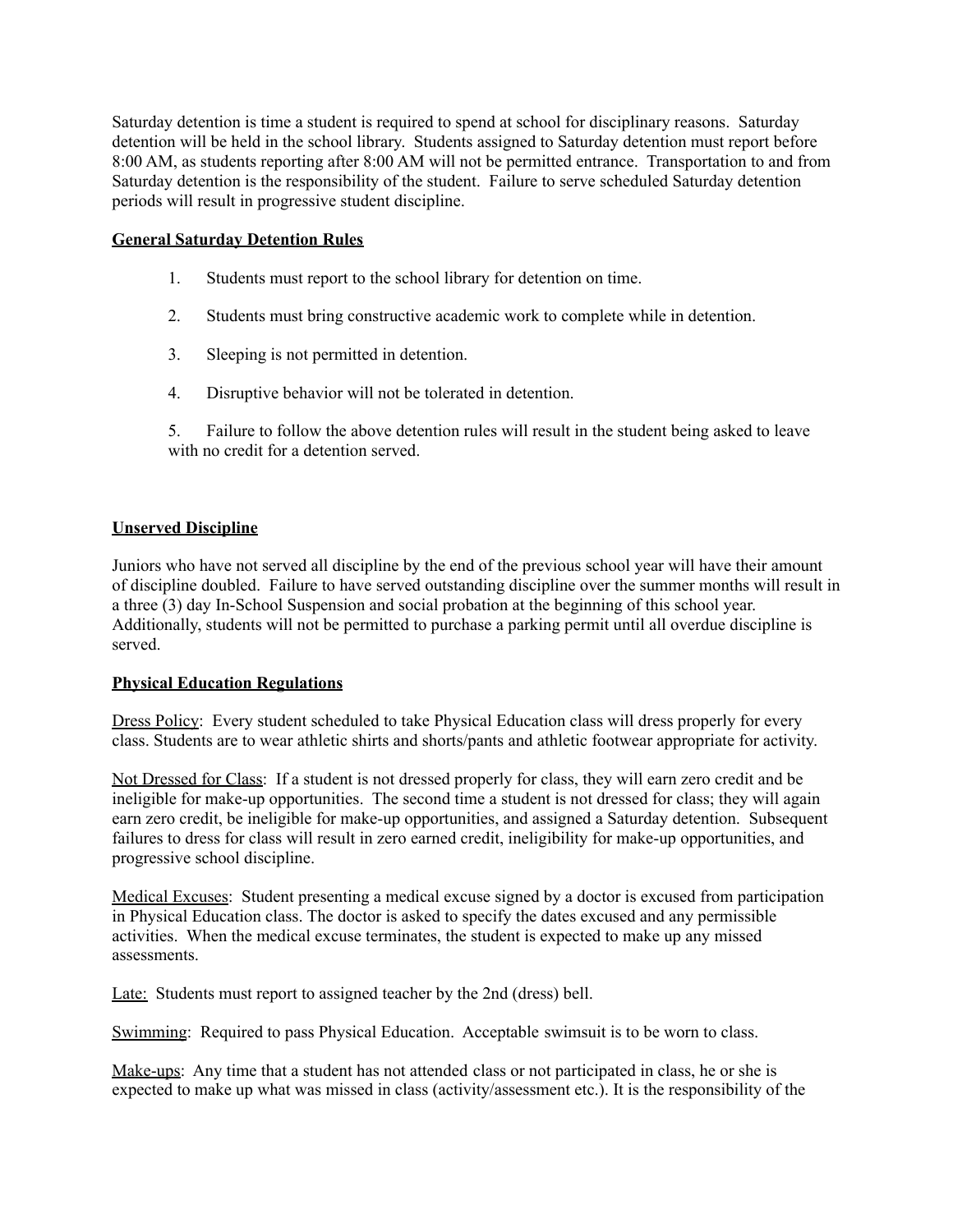student to make the necessary arrangements. All missed classes are expected to be made up within two weeks of the class missed.

Exit: All students must exit the locker room floor by utilizing the stairway closest to the Independent Learning Center.

Gym Lockers: All students are expected, for security purposes, to provide locks for their gym locker. Lockers are not to be used outside of the Physical Education class period. Students are responsible for their personal belongings. Lockers in the swimming area can only be used during their swim unit and cannot be used overnight.

#### **Academic Dishonesty and Plagiarism**

Plagiarism means presenting work done in whole or in part by someone else as if it is their own. Academic dishonesty includes, but is not limited to reproducing information from the internet, written text without proper citation, illegal use of copyrighted materials, falsification of data, any form of cheating on exams, tests, quizzes, laboratories, essays, or homework. Students who allow others to copy their work to be submitted are also engaging in academic dishonesty and are subject to the same penalties. Students who are found to have engaged in academic dishonesty or plagiarism will earn zero credit for the assignment with no make-up privileges. Discipline will be issued on a case-by-case basis.

Student owned technology such as cell phones, smart phones, laptops or other computers, as well as any new technology developed with similar capabilities of data storage or transmissions are strictly forbidden during any type of class assessment. These devices are to be turned off during any test, quiz, or assessment. Photographing test items is strictly prohibited and is considered academic dishonesty.

#### **Use of Tobacco and Tobacco-Like Products (Students) (Policy #222)**

Students may not use or be in possession of any type of tobacco product or electronic smoking device, nicotine delivering device (real or simulated) on school property during the school day or at any school sponsored event either on or off school property. Violations will result in a one-day suspension for possession or a three-day suspension for the use of such products or devices. Subsequent violations will result in progressive discipline. Possession or usage of electronic smoking or vaping devices is considered a violation of Board Policy #227.1, and will be addressed differently than a tobacco violation.

#### **Responsibility of Student to Remain in Designated Areas**

As a matter of safety and welfare, students must report to and remain in areas assigned to them by their schedule. It is especially important that students avoid areas that are off limits.

Areas that are off limits during the school day:

- Cafeteria (Unless scheduled for lunch)
- Leaving school property without authorization
- · Parking Lots
- · Physical Education Locker Areas (Unless scheduled for PE)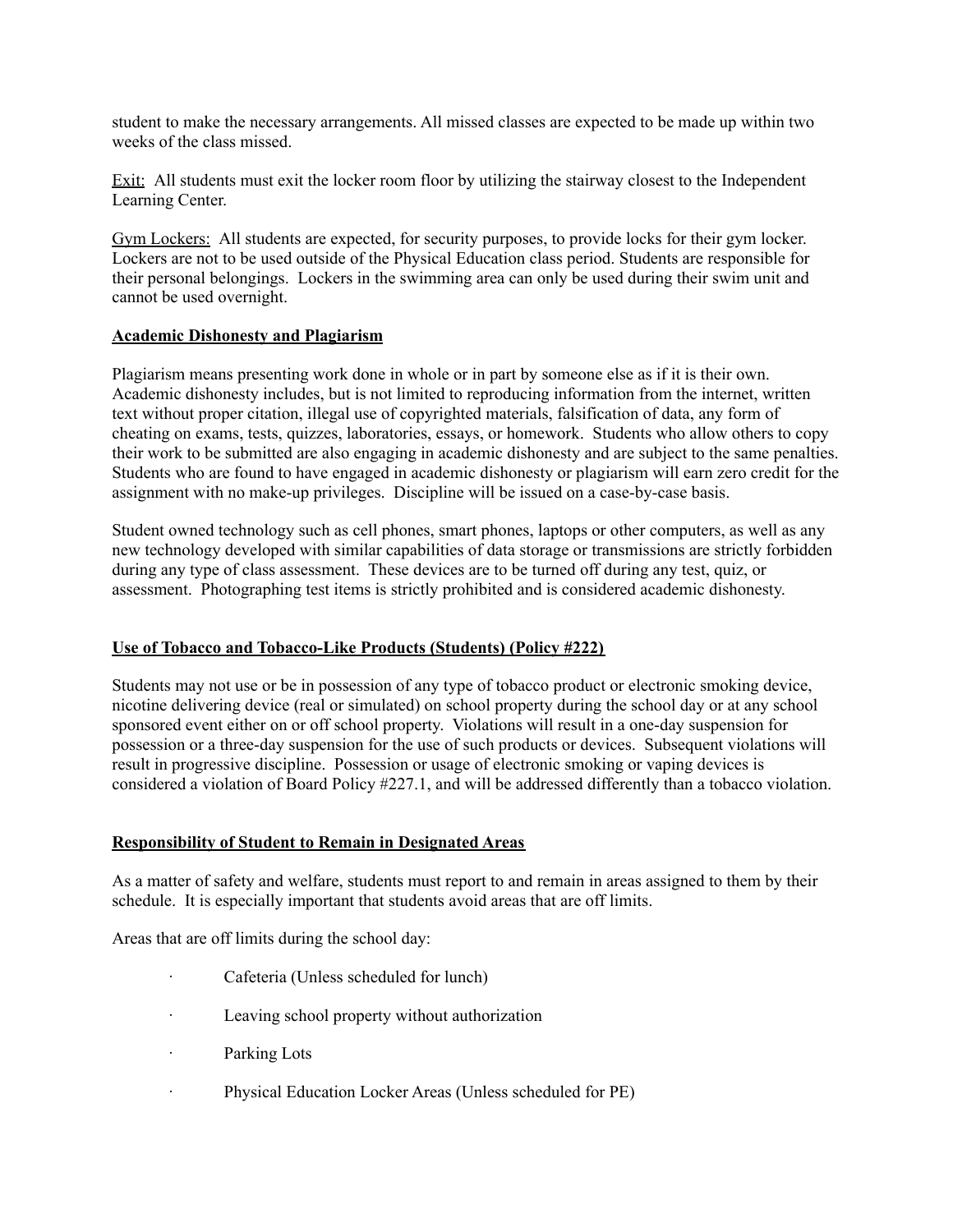- **Stairwells**
- Elevator (Unless permission is granted from a principal or school nurse)
- · Restroom Stalls (Only one student is permitted in a stall at one time)

Students are expected to be at locations designated by their assigned schedule. Failure to follow these guidelines will result in progressive school discipline.

#### **Use of Electronic Surveillance Systems**

In order to promote a safe school environment, the North Allegheny School District has installed electronic surveillance systems to monitor activity on school property and in school vehicles as one measure of prevention and protection. The use of video recordings obtained by surveillance equipment is subject to District policies addressing the confidentiality of student and staff records.

Information obtained from electronic surveillance systems may be used by the administration to assist in an investigation to determine whether a student has committed an unlawful or an unsafe act. Violations of the Code of Conduct will result in appropriate disciplinary consequences.

Any activity detected through the use of surveillance cameras that might constitute a violation of the law will be reported to the appropriate law enforcement agency.

Parents/guardians and students do not have the privilege of viewing recorded electronic surveillance footage unless approved by central level administration.

#### **Student Searches**

**Board Policy #226 & #226.1** [Searches Policy 226 \(Access Here\)](https://www.northallegheny.org/cms/lib/PA01001119/Centricity/Domain/2184/226-Searches_170817.pdf)

### [Canine Searches Policy 226.1 \(Access Here\)](https://www.northallegheny.org/cms/lib/PA01001119/Centricity/Domain/2184/226.1-CanineSearches_170824.pdf)

The North Allegheny School District strictly prohibits the possession, conveyance, use or storage of contraband including drugs, alcohol, weapons or other materials possessed by a student in violation of Federal or State law or school policy. The North Allegheny School District believes that the elimination of drugs, alcohol and weapons in public schools is important to the welfare and safety of students. School officials may conduct a reasonable search of a student and their personal belongings. Student lockers and student parking lots are owned by the North Allegheny School District. Therefore, the school exercises exclusive control over lockers and student vehicles in the parking lot. Students should not expect privacy regarding items placed in their lockers or in their vehicles as random searches of lockers and the student parking lot may be conducted by school officials. All students and their parent/guardian are required to sign a written acknowledgment of receipt of this notification. No additional notice to students is required prior to a random or comprehensive search of students' lockers or vehicles. Any contraband found in a locker or vehicle will be considered in the possession of the student assigned to the locker or owner of the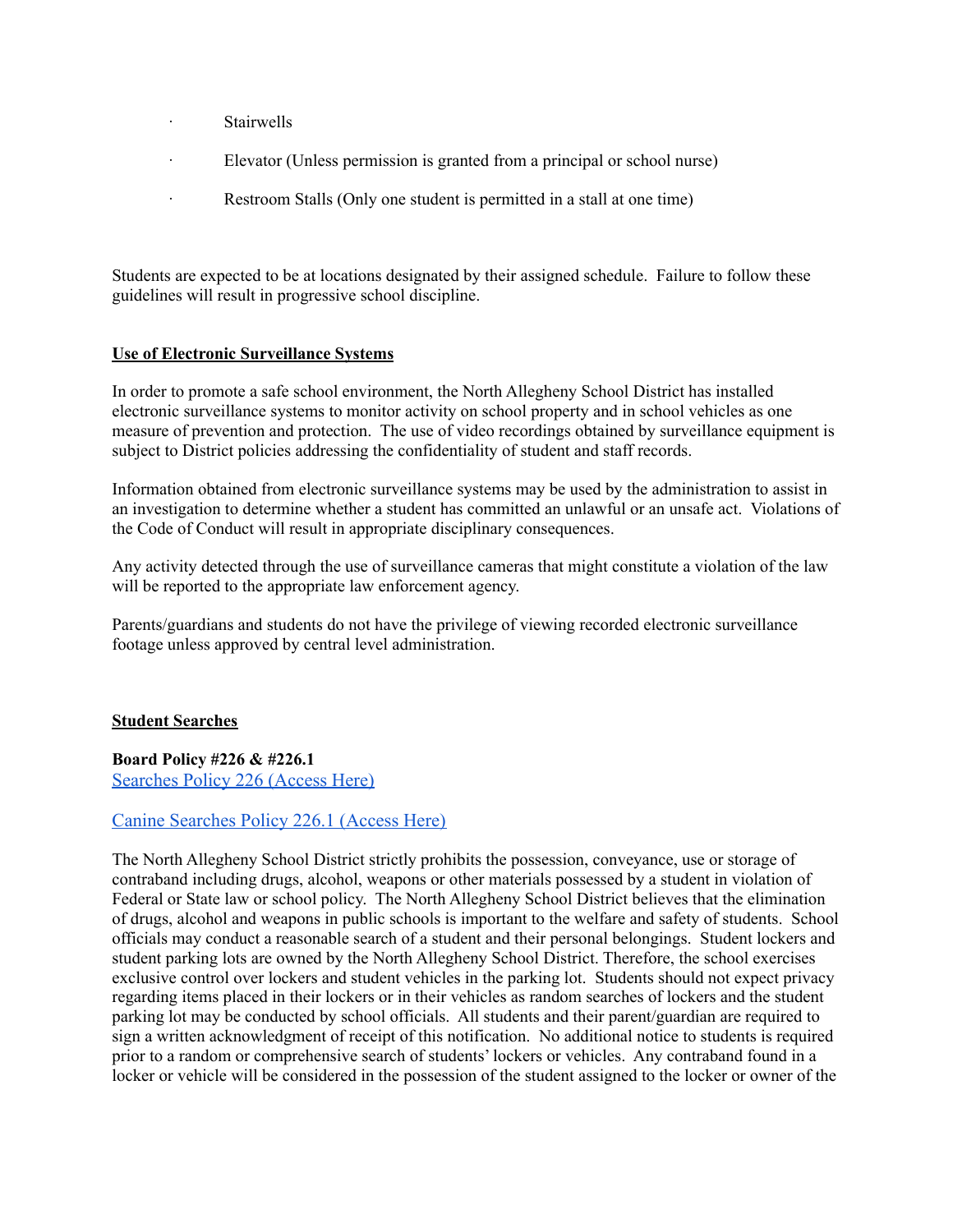vehicle. In conjunction with law enforcement officials, locker and parking lot searches may occur through the use of trained dogs.

#### **What Happens if the Policy is Violated?**

Students found to possess, convey, use or store contraband including drugs, alcohol, weapons or other materials in violation of Federal or State law or school policy will be subject to a Level IV violation of the Code of Conduct. Students will be disciplined according to the appropriate provision of the substance abuse guidelines. Illegal material confiscated will be turned over immediately to the appropriate law enforcement agency for further investigation and for the institution of possible juvenile or criminal proceedings.

#### **Social Probation**

Social probation limits or restricts student attendance and/or participation in school related activities. Students who engage in a serious violation of the Code of Conduct, frequently disregard procedural policies, or demonstrate a threat to the health, safety and welfare of the student body, staff, or general public may be placed on social probation at the discretion of the administration.

Social probation includes the following:

- Student is not permitted on any North Allegheny School District property outside of normal school hours.
- Student is prohibited from attending sporting events (home or away), plays, concerts, dances (Junior/Senior Prom, Senior Dinner Dance), etc.
- Student is prohibited from participating in extra-curricular (team sports, academic competitions) or co-curricular (band, chorus, orchestra) activities.
- Students will lose parking/driving privileges.
- Students may not attend school sponsored field trips or overnight trips.
- The administration will review the circumstances on a case-by-case basis before imposing social probation. The degree and length of social probation will be clearly delineated to the student and the student's parent/guardian.

#### **Suspensions**

Students may be suspended from school for violating the District's Code of Conduct.

Independent Learning Center (ILC): ILC is NASH's in-school suspension placement where students are expected to complete all assignments under the supervision of school staff. Students should report to the ILC (Room 169) prior to 7:23 AM and follow all rules and expectations set by the ILC staff. Students assigned to the ILC may not participate in any school activities or compete in athletic contests from 7:23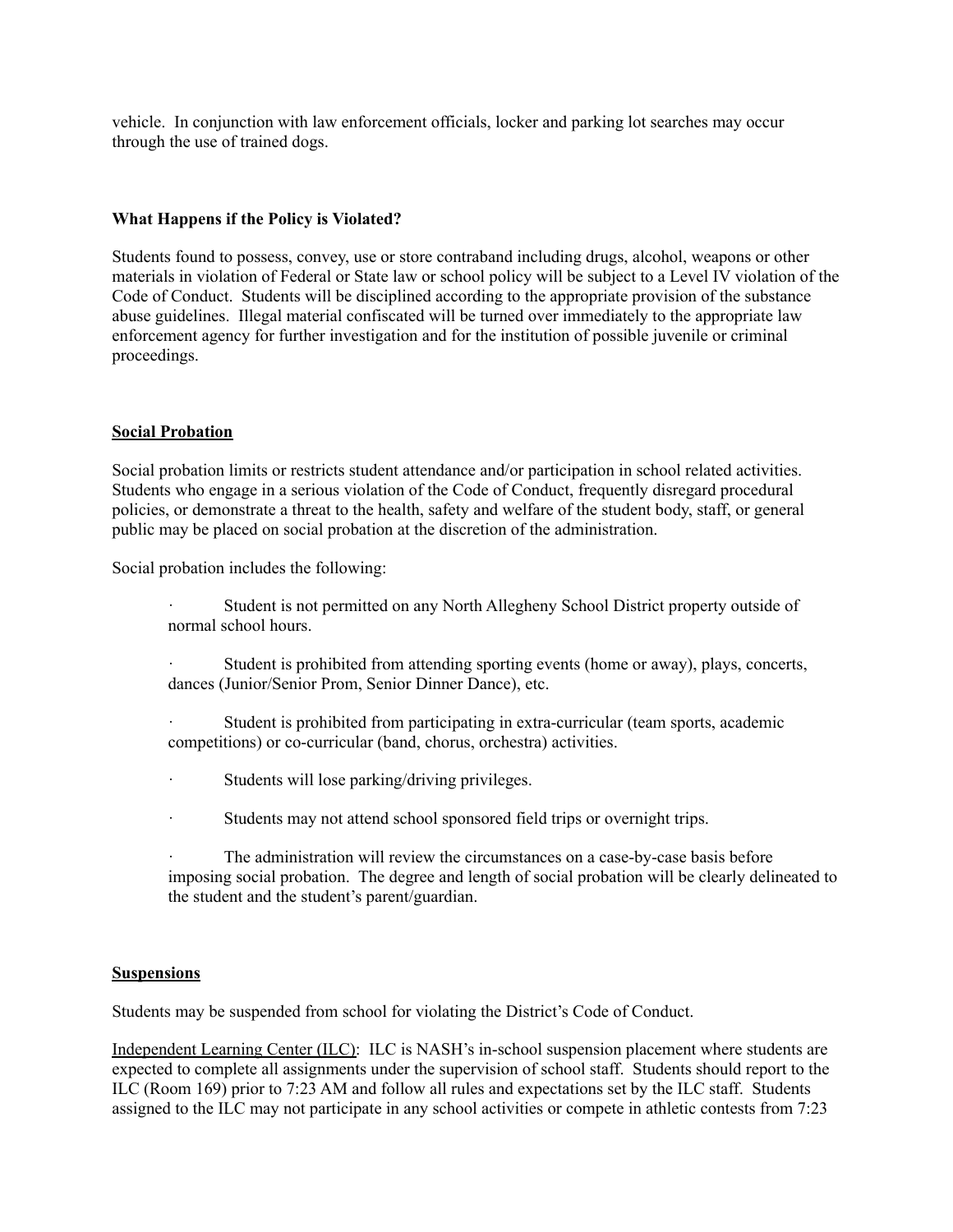AM on their first day of ILC through 2:15 PM on their last day of ILC. Coaches/sponsors will determine if students in ILC may participate in practice sessions.

Out of school suspension (OSS): Students on OSS have lost their privilege of attending school on the days determined by the NASH Administrative Team. On days of OSS, students are not permitted on school district property until the following school day following a suspension.

#### **Narcotics, Drugs, and Alcohol**

The principal or assistant principal of any school in the North Allegheny School District shall immediately suspend a student who on school grounds sells, is under the influence of, uses, possesses or aids in the procurement of narcotics, restricted drugs (including marijuana or any materials purported to be such) and alcohol during a time school is in session, or any time during a school activity. "Narcotics" includes opiates, hallucinogenic substances, marijuana, barbiturates, heroin, morphine, alcohol, tranquilizers, amphetamines, glue and other solvent-containing substances and those substances listed by schedule in the controlled substance, Drug, Device and Cosmetic Act. The procedure will be in accordance with School Board Policy #227.

When such action is taken, the student's parent or guardian will be notified immediately by a telephone call. A letter will follow stating the reason for the suspension and establish a time for an informal hearing in the principal's office.

The principal, after proper notification to police authorities and positive identification of the material involved in the case as a narcotic or restricted drug, including marijuana, may then proceed with the necessary steps provided in the School Laws of Pennsylvania for extending the suspension or expelling the student from the school system for this act.

Any student who violates the North Allegheny Drug and Alcohol policy will be placed on Social Probation and not be permitted to attend any school sponsored field trips or overnight trips for the duration of the school year. Any pre-paid fees will be forfeited. All NASH Drug and Alcohol policy violations will result in a ten day out of school suspension. All second offense Drug and Alcohol Policy violations will result in an expulsion from school.

#### **Weapons/Assaults on School Property (Act 167)**

If a student possesses a weapon on school property or on a school bus, it is a misdemeanor of the first degree. A weapon is defined as any knife, cutting instrument, nunchaku, firearm, shotgun, rifle, or any other tool, instrument, or look-alike capable of inflicting serious bodily injury or fear of injury.

Aggravated assault includes intentionally or knowingly causing or attempting to cause bodily injury to any student or employee of the school. A first offense is classified as a misdemeanor of the first degree, and a second offense, as a felony of the third degree.

Any weapon or tool desired to be used as part of a classroom demonstration must have preapproval from the NASH Administrative Team. If approved, the instrument must be turned in to the Main Office by a parent/guardian prior to the demonstration and afterward picked up by a parent/guardian. The classroom teacher is responsible for taking the item to and from the classroom.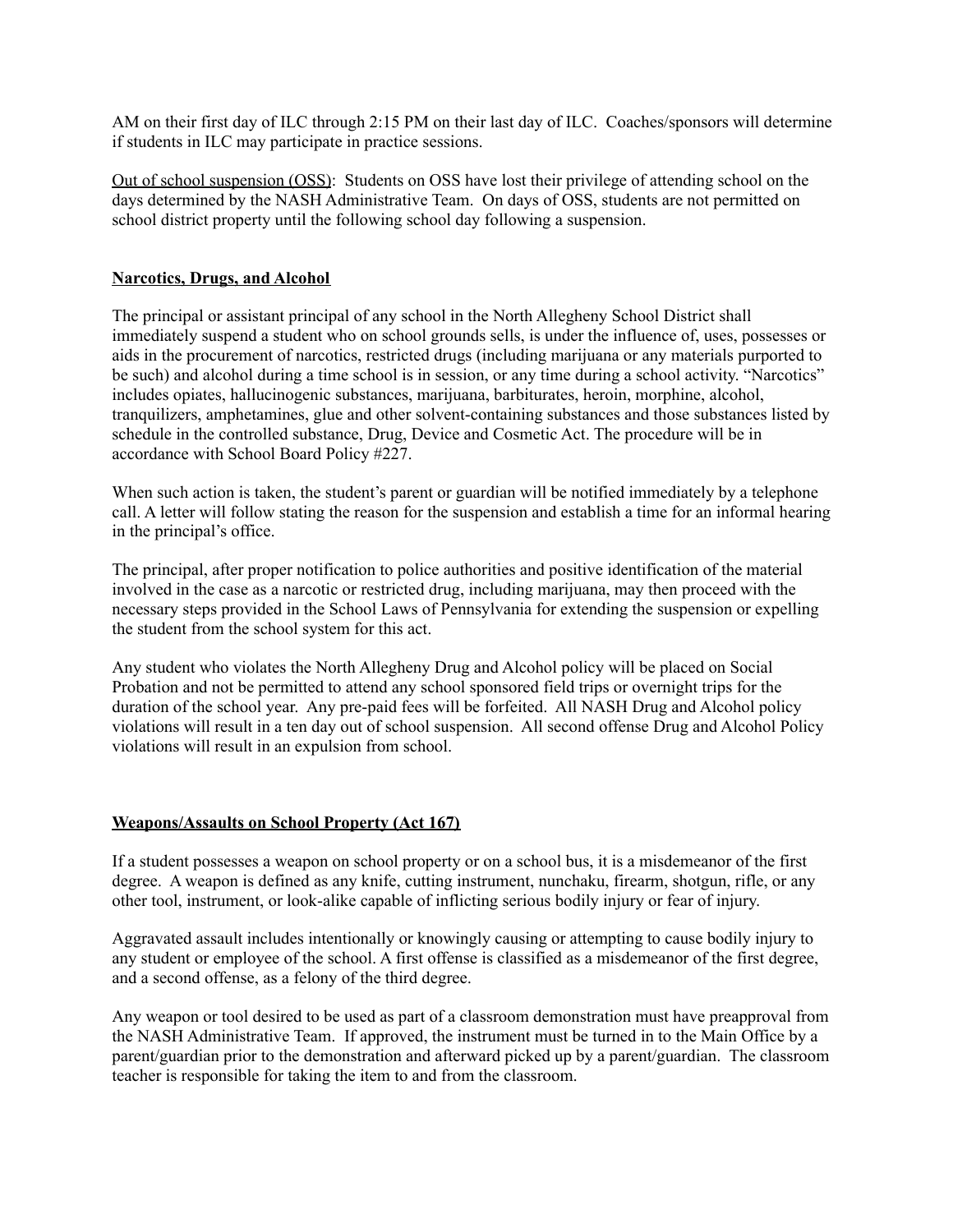Any weapons violation must be reported to the Superintendent of Schools and could result in an expulsion from school.

#### **Title IX School Board Policy**

The North Allegheny Board of Director declares it to be the policy of this District to provide an equal opportunity for all students to achieve their maximum potential through the programs offered in the schools without discrimination on the basis; of race, color, age, creed, religion, gender (including gender identity or expression), sexual orientation, ancestry, national origin, marital status, pregnancy, or handicap/disability. The Board is further committed to maintaining high expectations for all students and eliminating persistent disparities among students based on race, ethnicity, language, or disability.

The District strives to maintain a safe, positive learning environment for all students that is free from discrimination. Discrimination is inconsistent with the educational and programmatic goals of the District and is prohibited on school grounds, at school-sponsored activities and on any conveyance providing transportation to or from a school entity or school-sponsored activity.

The District shall provide to all students, without discrimination, course offerings, counseling, assistance, services, employment, athletics, and extracurricular activities. The equitable distribution of District resources is one means the District shall use to ensure all students receive a quality education. The District shall make reasonable accommodations for identified physical and mental impairments that constitute handicaps and disabilities, consistent with the requirements of federal and state laws and regulations.

In order to maintain a program of nondiscrimination practices that is in compliance with applicable laws and regulations, the Board designates the Superintendent to designate a Compliance Officer and to communicate that designation to all District schools as necessary and on at least an annual basis. All nondiscrimination notices or information shall include the position, office address, telephone number and e-mail address of the Compliance office. The Compliance Officer can be reached using the contact information below.

Compliance Officer / Director of Student Services North Allegheny School District 200 Hillvue Lane Pittsburgh, PA 15237 (412) 635-4110

#### **McKinney-Vento Homeless Assistance Act**

The McKinney-Vento Homeless Assistance Act provides guidelines for school districts to assist students and families who find themselves in a situation where they are homeless. The act requires that students who qualify as homeless are able to remain at their current school or enables them to immediately register to attend school.

The McKinney-Vento Act defines homeless children as "individuals who lack a fixed, regular, and adequate nighttime residence." The act provides examples of children who would fall under this definition: